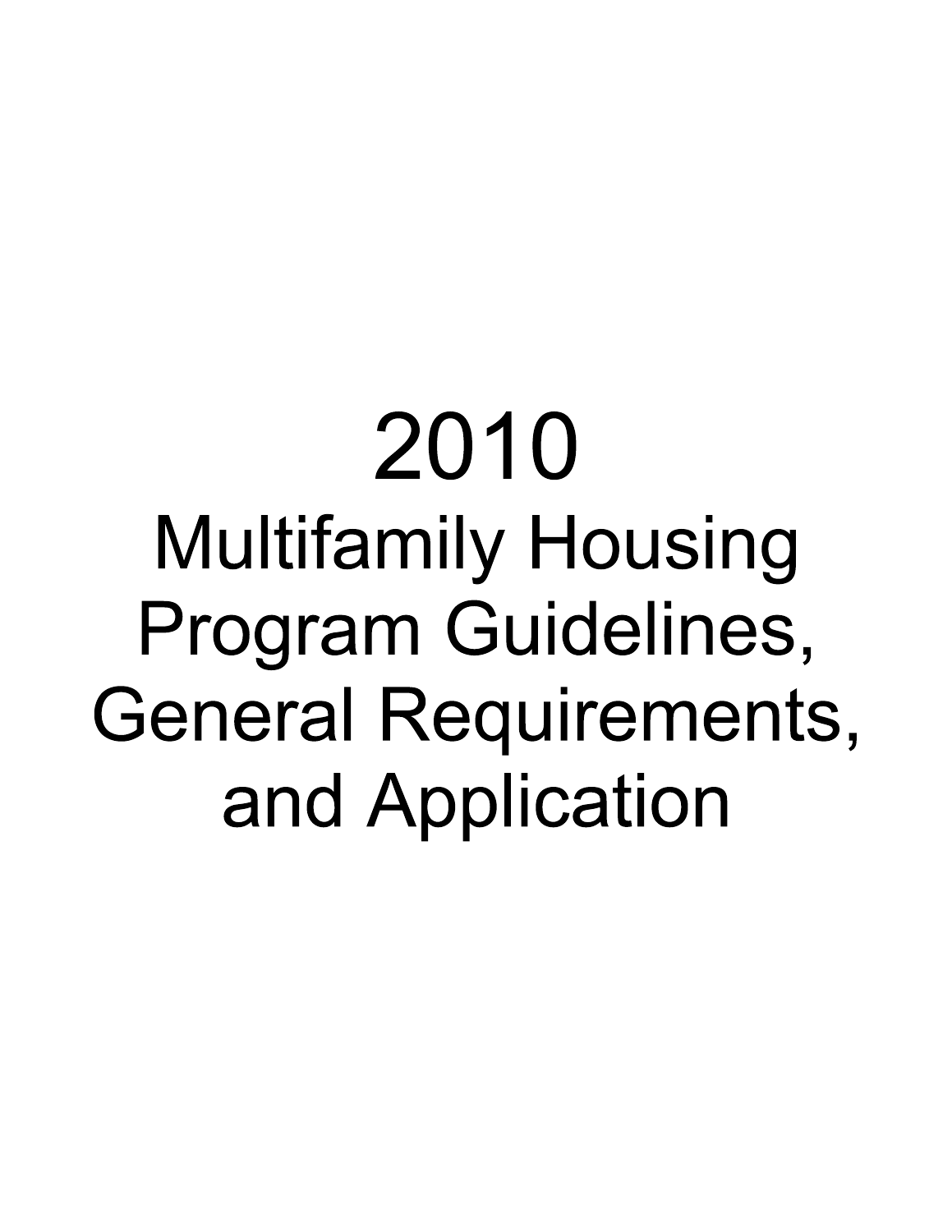# **2010 MULTIFAMILY HOUSING APPLICATION**

# **TABLE OF CONTENTS**

## 2010 Multifamily Program Guidelines and General Requirements:

## 2010 Multifamily Application Instructions:

## **Submission Requirement Tabs:**

## **General Information**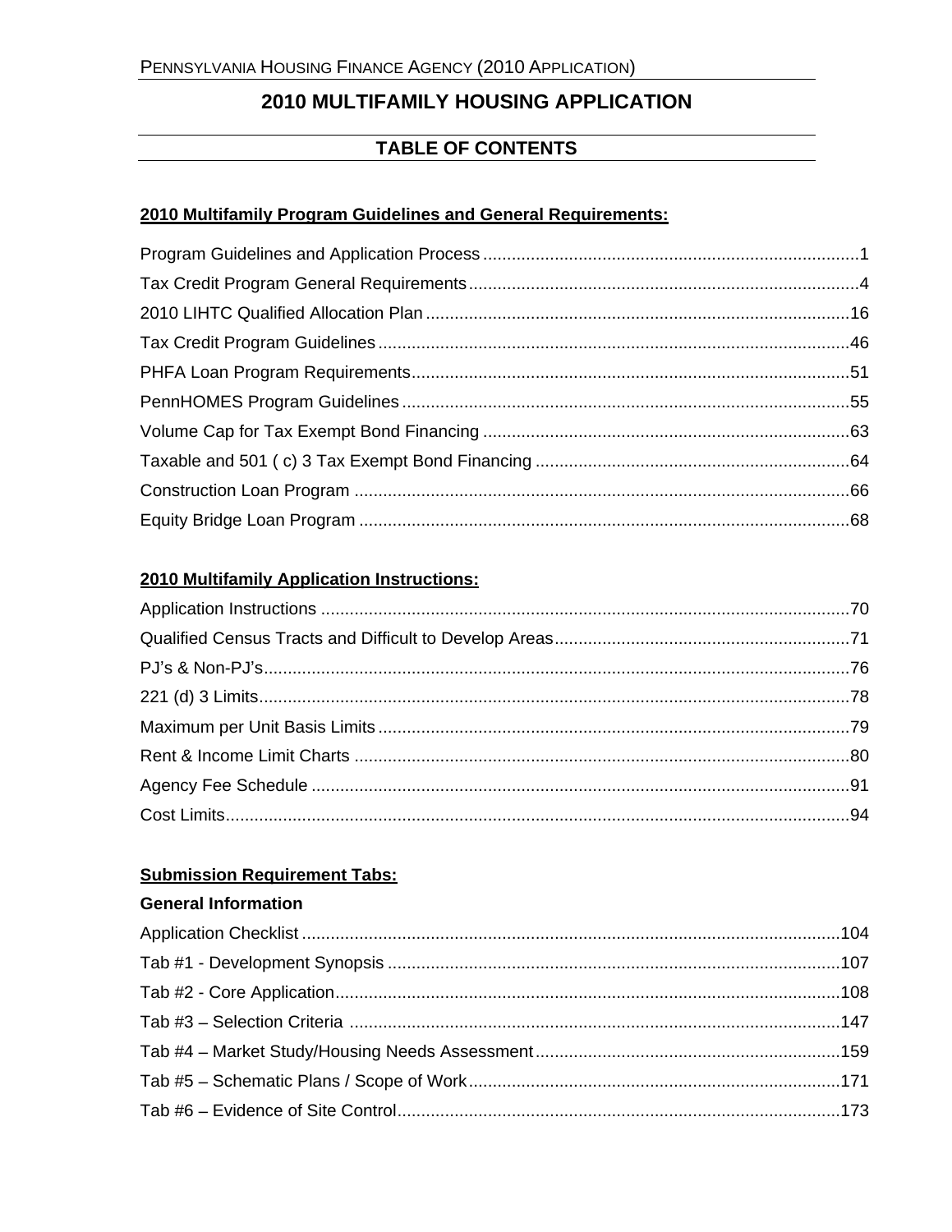## PENNSYLVANIA HOUSING FINANCE AGENCY (2010 APPLICATION)

| Tab #7 - Appraisals                                                    |      |
|------------------------------------------------------------------------|------|
|                                                                        |      |
| Tab #9 - Community and Economic Impact / Community Revitalization Plan |      |
| Tab #10 - Historic Preservation Documentation                          |      |
| Tab #11 - Supportive Services.                                         |      |
| Tab #12 - Accessible Units.                                            |      |
|                                                                        |      |
| Tab #14 - Public Housing Authority Notification                        | .201 |
| Tab #15 - Rent Roll / Displacement of Existing Tenants                 | .202 |
| Tab #16 - Development Team Experience.                                 | .203 |
| Tab #17 - Phase I Environmental Review / Environmental Test Results.   |      |
| Tab #18 - Commercial Income.                                           | .222 |
| Tab #19 - Utility Information                                          | .223 |
| Tab #20 - Certification of Subsidies                                   | .224 |
| Tab #21 - Construction and/or Permanent Financing Letters of Intent.   | 226  |
| Tab #22 - Bridge Loan Financing                                        | .228 |
| Tab #23 - Syndication Information                                      |      |
| Tab #24 - Development Cost Savings                                     |      |

# **Additional Submission Requirements for PennHOMES Applications**

| Tab #25 - Acquisition Notices.                                            |  |
|---------------------------------------------------------------------------|--|
| Tab #26 - Displacement and Relocation                                     |  |
| Tab #27 - Community Housing Development Organization (CHDO) Certification |  |

# **Additional Submission Requirements for Tax Credit Applications**

| Tab #29 - Waiver Requests      |  |  |  |
|--------------------------------|--|--|--|
| Tab #30 - Nonprofit Set-Aside. |  |  |  |

# **Additional Submission Requirement for Supportive Housing Set-Aside**

## **Additional Submission Requirements for Preservation Applications**

| Tab #32 - Financial Statements                        |  |
|-------------------------------------------------------|--|
| Tab #33 - Existing Financing and Regulatory Documents |  |
| Tab #34 - Physical/Capital Needs Assessment           |  |
| Tab #35 - Preservation Set-Aside Preference           |  |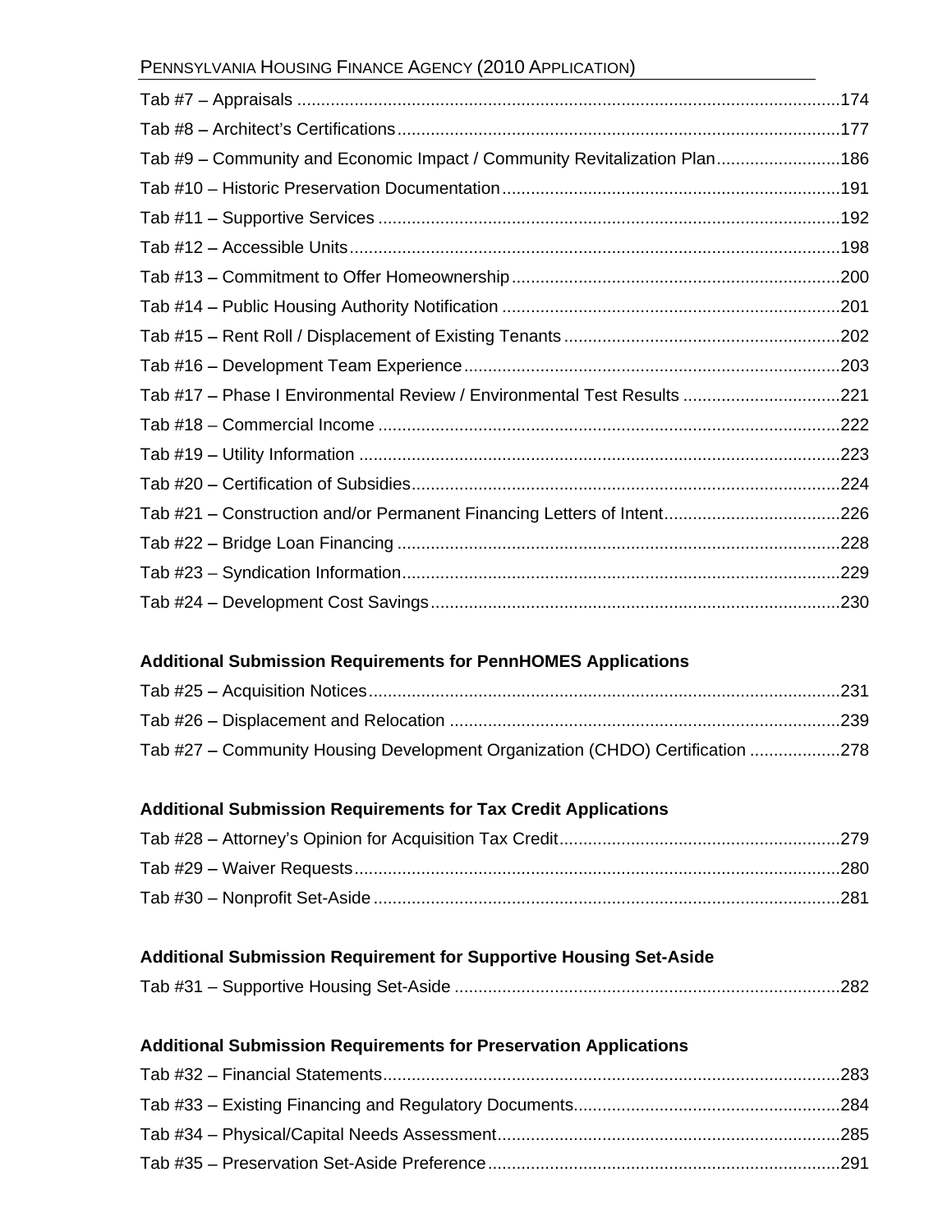| <b>Additional Submission Requirement for PennHOMES Preservation Applications</b> |
|----------------------------------------------------------------------------------|
| Tab #36 – Assumed Debt.                                                          |

# **Additional Requirements for Tax Exempt Volume Cap Applications**

| Tab #37 - Statement of Qualification under Request for Proposals |  |
|------------------------------------------------------------------|--|
| Tab #38 - Statement of Qualification for Tax Exempt Financing    |  |
| Tab #39 - Statement of Qualification for Tax Credits             |  |
| Tab #40 - Letter Outlining Bond Financing Strategies             |  |
| Tab #41 - Qualification of Bond Financing Team                   |  |
| Tab #42 - Evidence of Bond Rating                                |  |

# **All Applicants**

|--|--|--|

|--|--|--|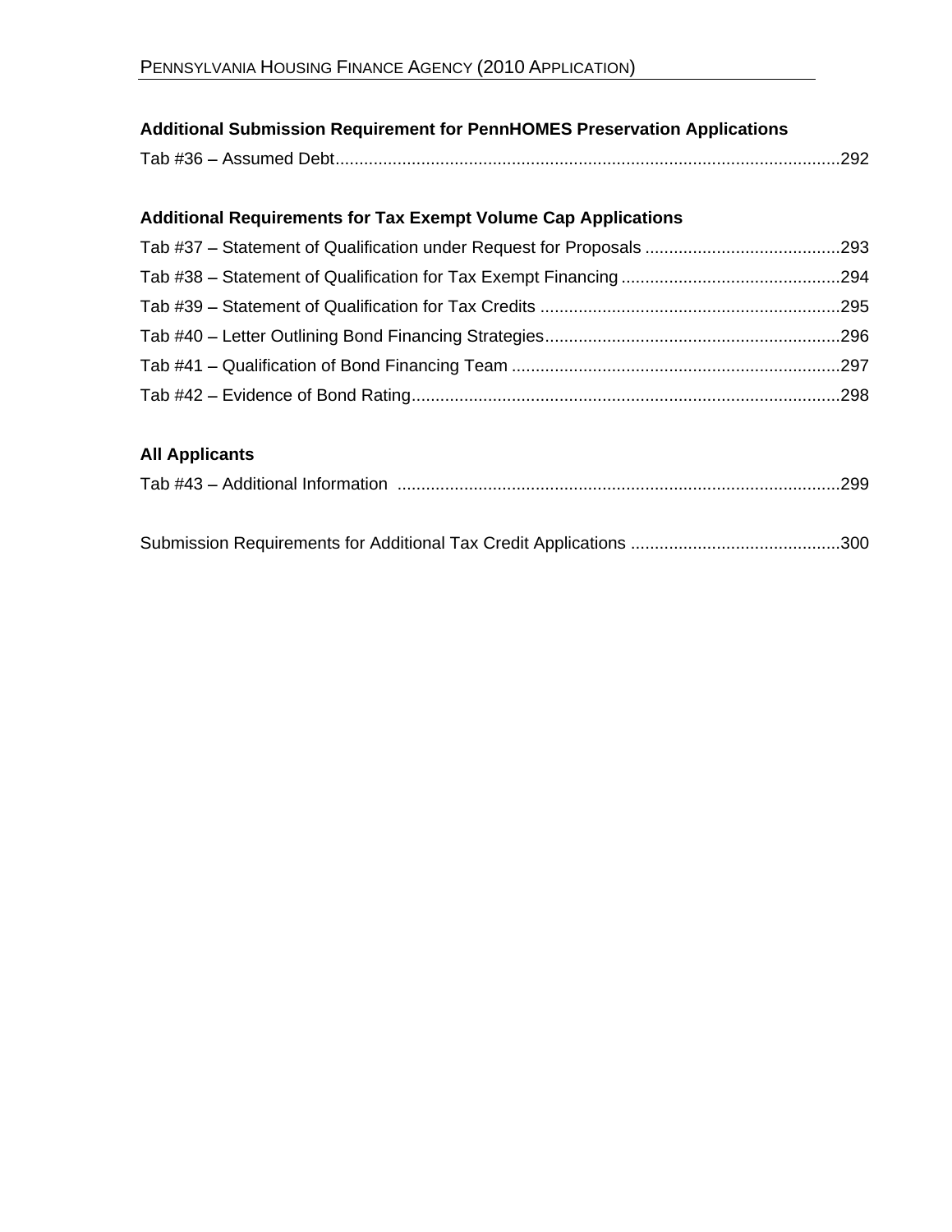# **PROGRAM GUIDELINES - INTRODUCTION**

The Pennsylvania Housing Finance Agency ("Agency") provides funding resources to increase and preserve affordable multifamily housing rental properties throughout the Commonwealth of Pennsylvania. The Agency is the administrator of the Federal Low Income Housing Tax Credit Program ("Tax Credits"). It also provides loans for construction financing, taxable and tax exempt bond financed primary mortgages, equity bridge loan financing, and soft second financing. Soft second financing is through the PennHOMES Program, which includes resources from the Federal HOME Investment Partnerships Program ("HOME") through the Pennsylvania Department of Community and Economic Development ("DCED") and the Agency's unrestricted reserves.

The following Program Guidelines explain the Agency's processing procedures, development requirements, and the various funding programs that may be accessed by completing the Agency's Application and other submission requirements as explained in the Instructions.

# **APPLICATION PROCESS**

For a development to be considered for a reservation of Tax Credits or a PennHOMES loan, the entire Application package, including all Exhibits, must be received by the Agency no later than **3:00 p.m. on February 26, 2010.** If applicants are duplicating the Application for use on their computer systems, information must be duplicated exactly as it appears on the original Application. The Application or Exhibits may not be submitted to the Agency by fax or e-mail.

Additionally, it is suggested that prior to submission of an application for PHFA program funds, applicants should check the Agency website, [www.phfa.org](http://www.phfa.org) for program updates and amendments.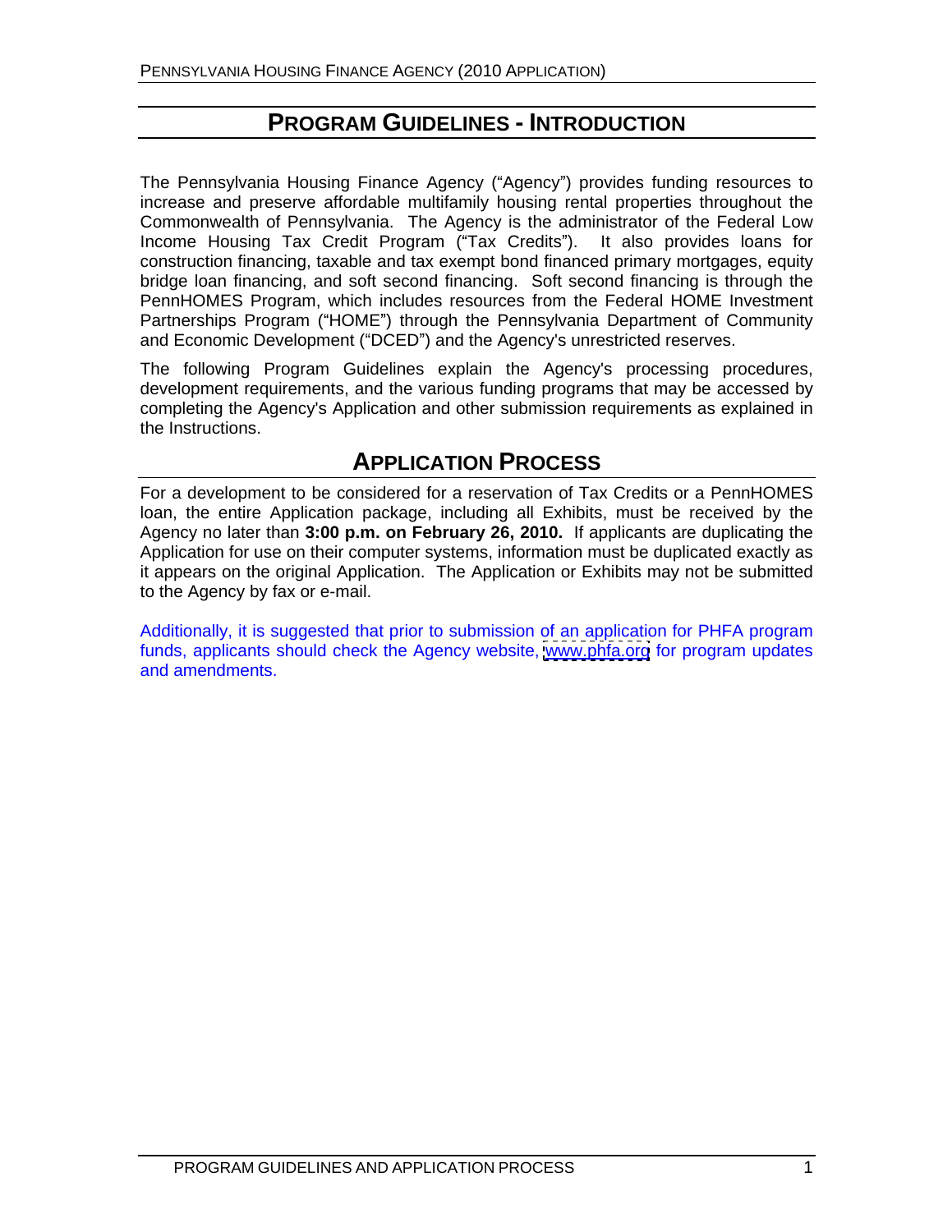Additional Applications for funding:

| <b>APPLICATION TYPE</b>                                             | <b>CYCLE ALLOCATION</b>                     |
|---------------------------------------------------------------------|---------------------------------------------|
| Volume Cap for Tax Exempt Bond Financing                            | Open                                        |
| Taxable Bonds, 501(c)(3) Tax Exempt Bonds<br>and Construction Loans | Open                                        |
| <b>Equity Bridge Loans</b>                                          | <b>Based on Availability</b>                |
| All PHFA loan applicants direct completed                           | Tax Credit only applicants direct completed |

Applications and/or inquiries to: Applications and/or inquiries to:

 Development Division Tax Credit Program 717.780.3876 717.780.3948 TTY 717.780.1869 TTY 717.780.1869

## Pennsylvania Housing Finance Agency

U. S. Postal Deliveries: Hand Deliveries: PO Box 8029 211 North Front Street Harrisburg, PA 17105-8029 Harrisburg, PA 17101

Applicants requesting **PennHOMES, Tax Credits, Bridge Loan Financing or Volume Cap for Tax Exempt Financing** must submit **TWO hard copies and one electronic copy** of the completed Application with the required Exhibits, along with an Application Fee, to the Agency. All hard copies of the Application must be submitted in three-ring binders. The contract of the contract of the contract of the contract of the contract of the contract of the contract of the contract of the contract of the contract of the contract of the contract of the contract of the c

**Applications, hard copies and electronic copies must be identical and must be tabbed numerically using the Application Checklist. All electronic copies should be submitted on a CD with each tab as individual files.** The format for all electronic files should be any version of Microsoft Word, Microsoft Excelor a .PDF file. Pictures must be in a .jpg or .gif format and optimized to a size of less than 50 kb. Most digital cameras automatically save images at 640 x 480 pixels or greater resulting in a very large file size and image. Please reduce (CROP/OPTIMIZE) the image by at least 50% (320 x 240 pixels or less). We may accept up to 100 kb if the image has a great amount of detail. **Note:** To avoid loss of detail, set the resolution to the highest setting when you crop the picture. Publisher or any digital camera image viewing software will NOT be accepted. **DO NOT PASSWORD PROTECT ANY OF THE FILES CONTAINED IN THE ELECTRONIC COPY OF YOUR APPLICATION. Failure to submit the application in the above format may result in your Application being returned.**

Any material omission from the Application Checklist, particularly the omission of site control, Market Study/Housing Needs Assessment, or verification of funding sources may result in an immediate rejection of the Application. Any omissions, inaccuracies, and inconsistencies in the Application package will not qualify the Application for bonus points for the Completeness of Application set forth in the Selection Criteria. When accepted as a complete Application, Agency staff may conduct a site inspection and if the development appears feasible and meets all Agency criteria, the Application will be evaluated based upon the Selection Criteria.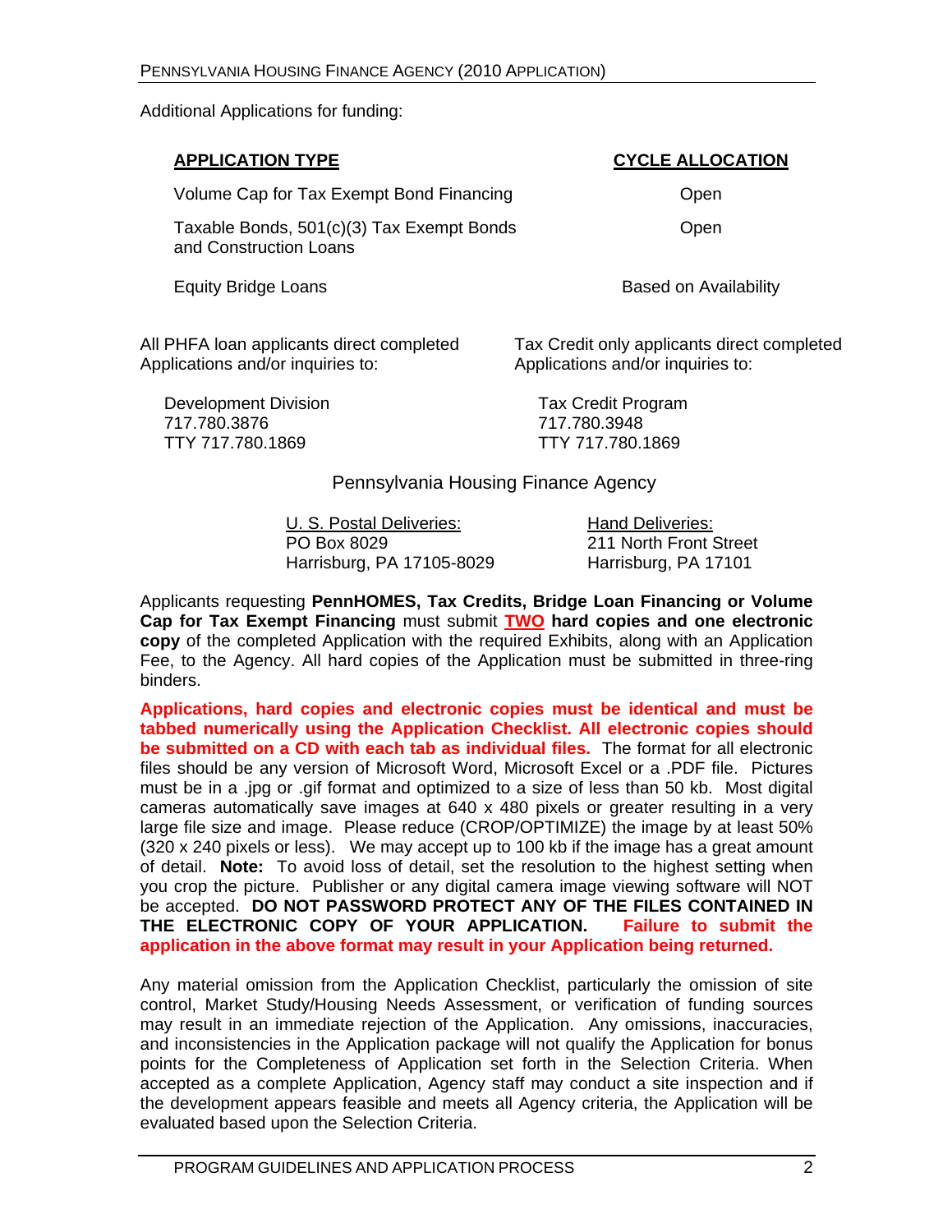The Agency encourages applicants to keep to a minimum any changes to the original development proposal that was submitted. All revisions including, but not limited to, changes in location, development design, per unit construction cost, financial projections, as well as any changes in information used in ranking for Feasibility Study approval and/or Tax Credit reservation are subject to the Agency's approval and the Agency may charge additional processing fees or require resubmission to the Board. If the change is material and unacceptable, as determined by the Agency, the Agency may, in its sole discretion, withdraw the development from loan commitment processing and/or the Tax Credit reservation.

Failure to provide information requested by the Agency, failure to meet deadlines or time frames imposed by the Agency, or any misrepresentation or nondisclosure of any information or data submitted to the Agency by the applicant may result in the immediate rejection of the Application for financing and forfeiture of fees.

The Agency will notify the applicant if, for any reason, the Application for financing is rejected by the Agency. If the Application is rejected, the applicant shall pay and/or reimburse the Agency for any and all fees and costs incurred by the Agency in the Application process, including, but not limited to, the Application fee, market study, appraisal costs, etc.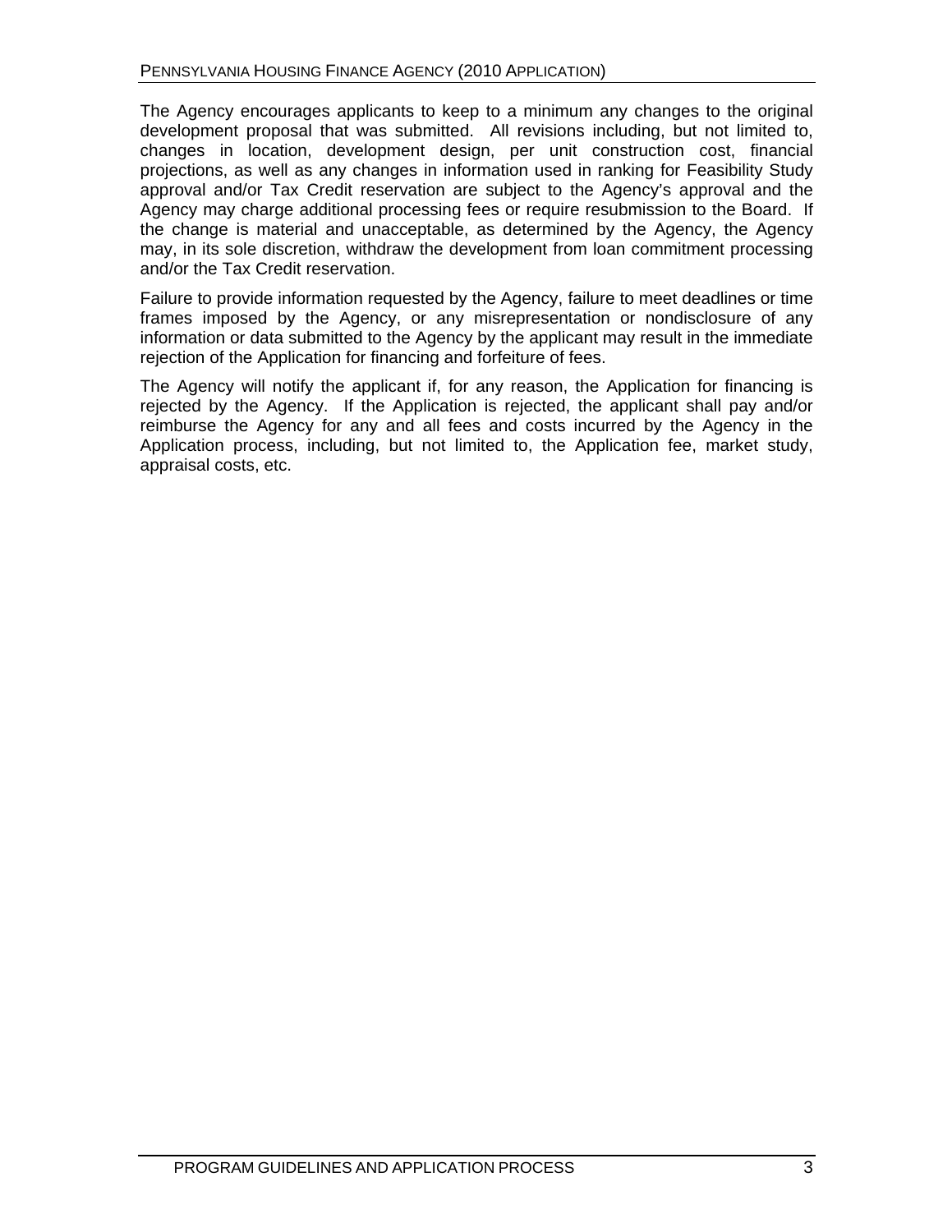# **Tax Credit Program General Overview Requirements**

The Low-Income Housing Tax Credit Program ("Tax Credit Program") is a federal program created by the 1986 Tax Reform Act and amended pursuant to several subsequent Budget Reconciliation Acts. The Pennsylvania Housing Finance Agency ("Agency") is the Commonwealth agency responsible for the administration of the Tax Credit Program. The purpose of the Tax Credit Program is to assist in the creation and preservation of affordable housing for low-income households. The Allocation Plan containing the criteria to be used in distributing the Tax Credits based upon the housing needs of the Commonwealth is located in the Multifamily Housing Program Guidelines.

The Tax Credit Program makes available to owners of and investors in low-income rental housing developments a Tax Credit which is a dollar-for-dollar reduction of their federal tax liability. The Tax Credit may be taken for a 10 year period provided that the development remains in compliance with the Tax Credit Program. All information and summaries are provided as a general overview only. Applicants must consult their own tax advisors and may be required to provide opinions from qualified professionals regarding any aspect of their development.

## **Property Eligibility Requirements**

- Be located within the Commonwealth.
- Make all units available to the general public and allow units to be occupied in accordance with all federal, state, and local laws, including fair housing and accessibility laws.
- Be suitable for occupancy and comply with all applicable federal, state, and local building and health codes.
- Meet all requirements of the Internal Revenue Code (the "Code") and applicable federal laws relating to rental housing.
- Provide a permanent, decent, safe, and sanitary structure for year round residential use on a non-transient basis.
- Be located in a geographic area which does not have competing developments, including developments with rental assistance contracts resulting in an undue concentration of rent-restricted or market rate units in a specific location.
- Provide new units, substantially improve the quality of or preserve existing units, or preserve existing federally assisted/subsidized housing units.
- Address a demonstrated housing need.

## **Non-Transient Housing**

The building may not be used for transient housing. A tenancy is considered to be transient if the initial lease term is less than six months. An exception is provided for qualified single room occupancy ("SRO") housing which permits housing units to be rented on a monthly basis provided the unit is not used to house the homeless.

Transitional housing for the homeless is eligible under the Tax Credit Program providing the following criteria are met: the facility is used to promote independent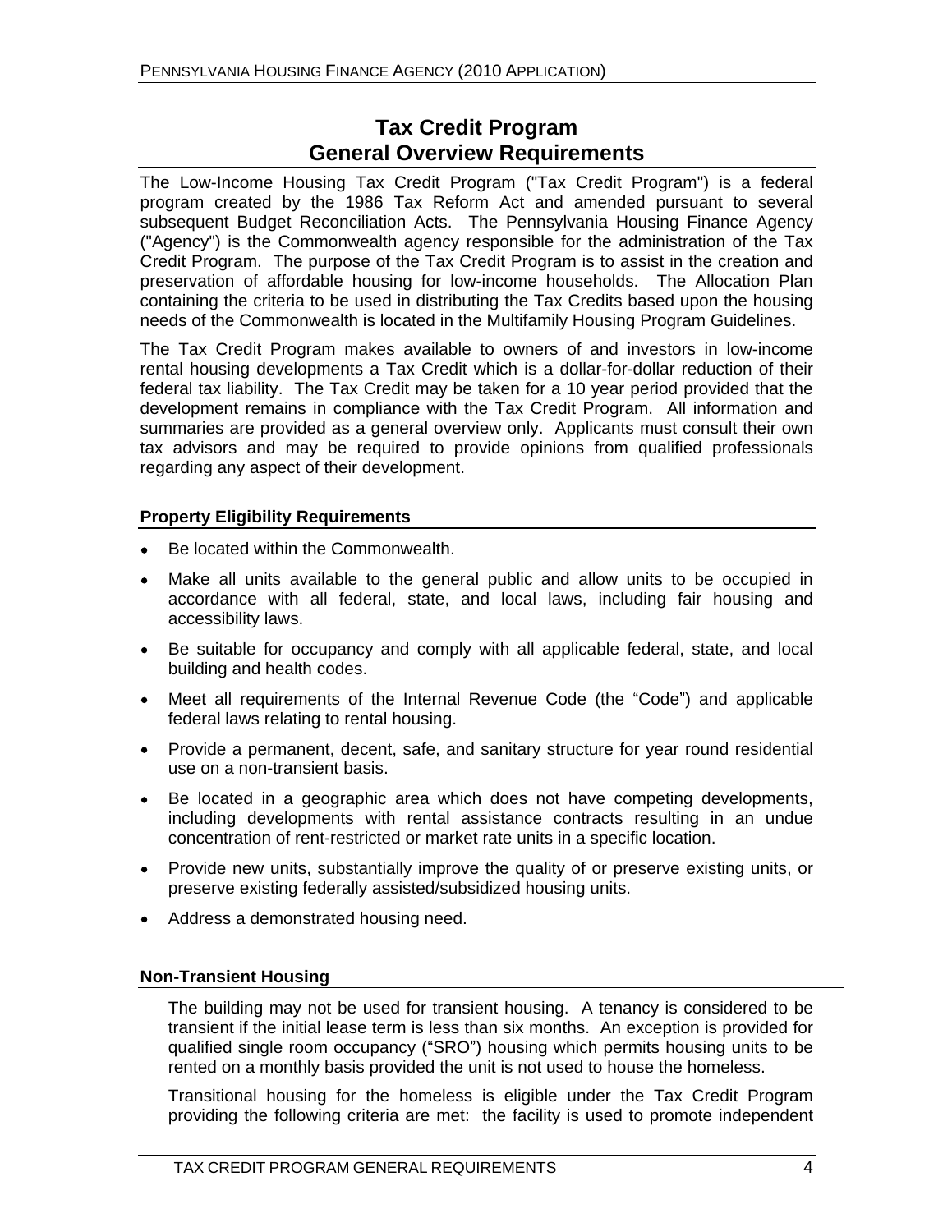living within a 24 month period as defined by Section 103 of the Stuart B. McKinney Homeless Assistance Act; a government entity or a qualified nonprofit provides supportive services to the tenants to assist them in locating and retaining permanent housing; and the living unit consists of sleeping accommodations, kitchen, and bathroom facilities.

The "qualified basis" (as defined in the Code) of transitional housing for the homeless may be increased by the lesser of:

(1) that portion of the eligible basis of the building that is used to provide supportive services designed to assist the tenants in locating and retaining permanent housing, or

(2) 20% of the qualified basis of the building.

### **Income Targeting Restrictions**

Individuals occupying a Tax Credit qualified unit must meet the income qualifications for their particular household size at the applicable percentage of the median gross income established for the county in which the unit is located.

The minimum set-asides of low-income units necessary to qualify a portion of the development for the Tax Credits are listed below. For the entire development to be eligible for the Tax Credits, all units must be rented to tenants at or below the specified minimum set-aside rate of 50% or 60% of area median gross income.

(1) At least 20% of the rental units must be rented to tenants with qualifying income at or below 50% of area median gross income, or

(2) At least 40% of the rental units must be rented to tenants with qualifying income at or below 60% of area median gross income.

In order to process the Application, program applicants must choose a set-aside election at the Application stage. The minimum set-aside election will be reflected in the Indenture of Restrictive Covenants Agreement ("Restrictive Covenants Agreement") which is executed at the time the Allocation Carryover Agreement is executed. Any modification to the set-aside election must be approved by the Agency prior to the execution of the Restrictive Covenants Agreement. Owners have until the close of the first year of the Tax Credit period to comply with the minimum set-aside of low-income units as set forth in their Restrictive Covenants Agreement. Developments failing to maintain, through the entire compliance period, the applicable percentage of low-income units are subject to, at a minimum, a partial recapture of the Tax Credits.

Qualifying income of tenants includes wages and salaries, alimony and child support payments, social security payments, unemployment compensation, welfare, and income producing assets and investments. The development owner, when determining qualifying income, must comply with U. S. Department of Housing and Urban Development ("HUD") regulations set forth in 24 CFR Section 813.106 (as amended).

A chart showing maximum income levels, by county, for various household sizes at both 50 and 60 percent levels of area median gross income is located in the Multifamily Housing Application Instructions. (This information will be updated from time to time and may change during the processing of an Application.)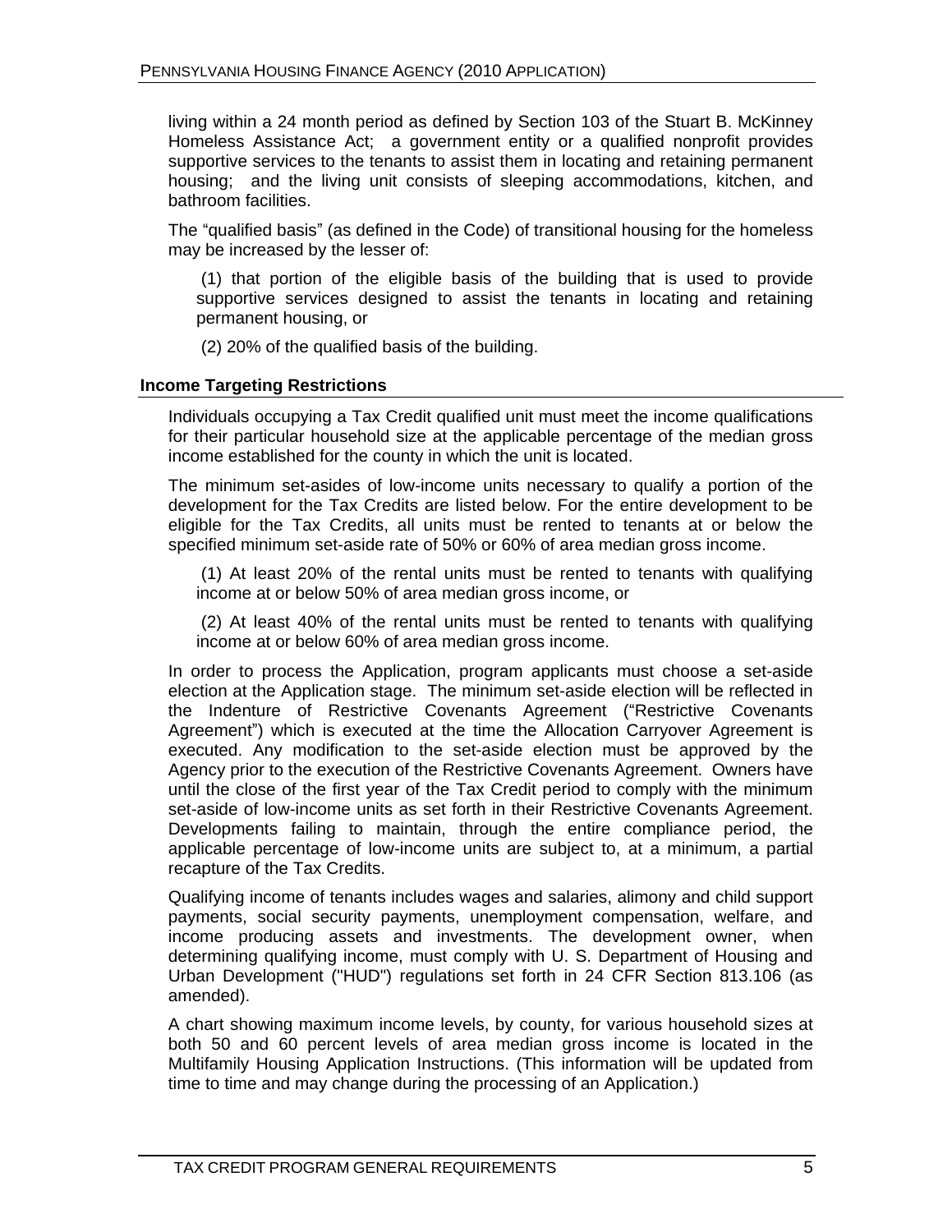PLEASE NOTE: If an owner elects the 20% at 50% set aside, all low-income units included in determining the qualified basis must be rented to tenants whose income does not exceed 50% of area median income.

### **Qualified Low-Income Building**

A low-income building must meet the requirements for a qualified, low-income building no later than the close of the first year of the Tax Credit period. The Tax Credit period begins in the calendar year that the building is placed-in-service, or at the election of the owner, the following year after it is placed-in-service. At cost certification, the owner must indicate on the Owner's Certification of Placed-In-Service Date form for each building the start of the Tax Credit period and whether or not an election was made to defer the start of the Tax Credit period. Owners may not claim Tax Credits until they submit these forms to the Agency and the IRS form 8609 is issued.

### **Restricted Rents**

The gross rent limitation, which includes an allowance for all tenant-paid utilities except telephone and cable television, is based on unit size rather than household size. For developments containing SRO or efficiency units, rents are based on one individual occupying the unit. Rents for units consisting of one or more separate bedrooms are based on 1.5 individuals for each separate bedroom. A chart detailing maximum allowable rents by unit size at 20%, 40%, 50% and 60% of area median income in each county of the Commonwealth is provided in the Multifamily Housing Application Instructions. Although an individual occupying a one bedroom unit may be charged rent equivalent to 1.5 individuals at the applicable income level, the individual's income may still not exceed the applicable income for a one person household.

The gross rent limitation applies only to the tenant-paid portion of rent including tenant-paid utilities. It does not include Section 8 rental assistance or any other comparable rental assistance. The gross rent limitation also excludes payments to Tax Credit development owners for supportive services which are paid for by a qualified nonprofit organization or government agencyand whose planned programs are designed to either assist tenants to live independently or to assist tenants in locating and retaining permanent housing.

Tenants residing in a Rural Development Section 515 development may have their rent increased as their income increases in accordance with Section 515 requirements, even though the rent may exceed that allowed under the Code. The rule governing the increase of tenant rent above the gross allowable rent applies only if the tenant receives at least \$1.00 of assistance and the property is a post-1990 development.

The cost of any services that are required as a condition of occupancy must be included in the calculation of gross rent even if federal or state law requires that the services be offered to tenants of the building. Services that are optional and are not required as a condition of occupancy are not required to be included in the gross rent calculation. If continual or frequent nursing, medical, or psychiatric services are provided, there is a presumption that the services are not optional and the building is not eligible for the Tax Credits.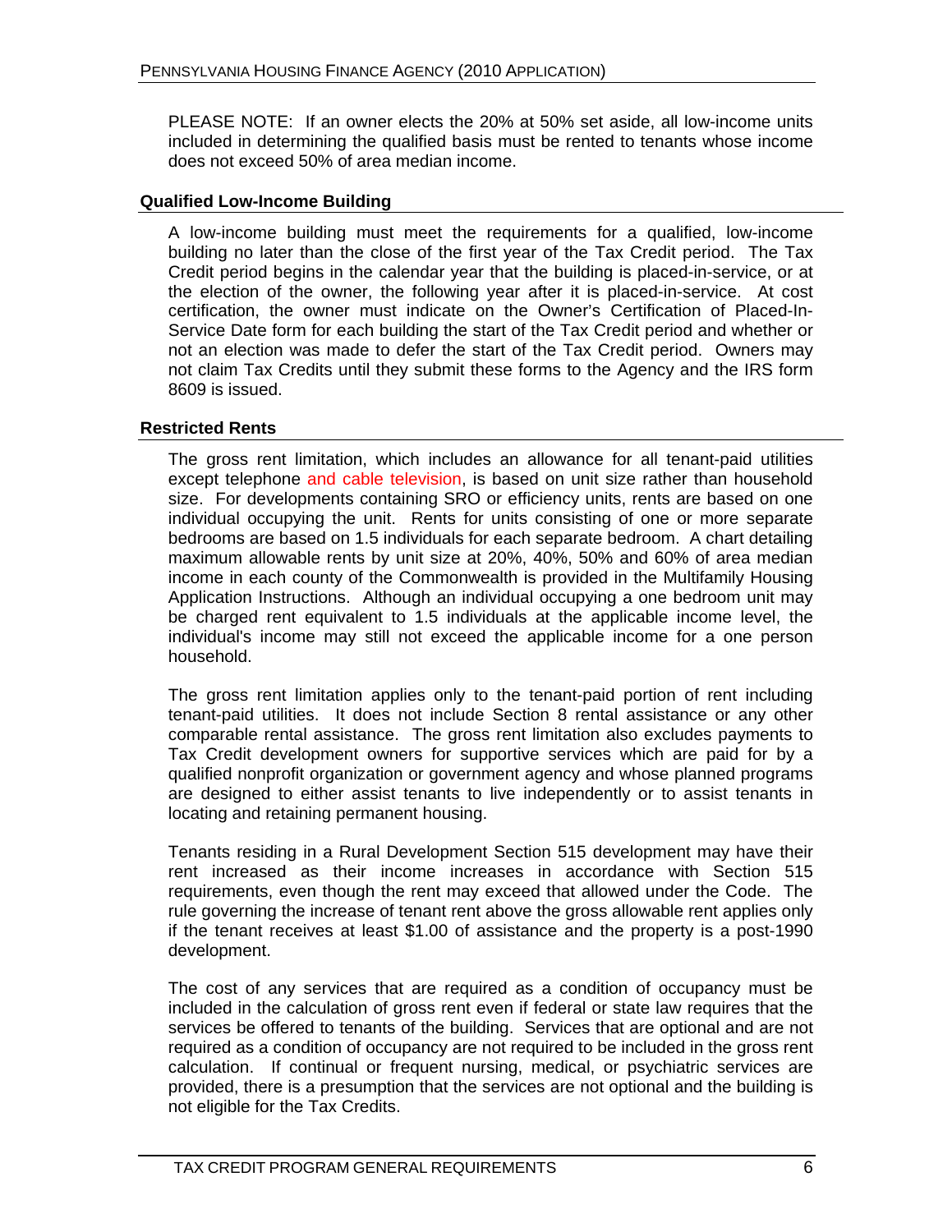Pursuant to Revenue Procedure Ruling 94-57, the IRS will treat the gross rent for the low-income units as taking effect on the date the Agency initially allocates a housing credit dollar. For developments executing a Carryover Allocation Agreement, the initial allocation would be the date the Agency executes the Carryover Allocation Agreement. An owner may elect to treat the gross rent as taking effect on the date the building is placed-in-service, provided an election to do so is made before the placed-in-service date. Tax Credit applicants will be required to elect, in their Tax Credit Application, the appropriate date for establishing gross rent.

## **Placed-In-Service Date**

For developments to be eligible for Tax Credits, the developer must obtain an allocation of Tax Credits no later than the last day of the calendar year in which the development is completed and placed-in-service pursuant to IRS Advance Notice 88-116. The placed-in-service date for new construction is the date on which the building is ready and available for its intended function, i.e. the date on which the first unit in the building is certified as being suitable for occupancy in accordance with state or local law. For an existing building that is suitable for occupancy, the placed-in-service date for the acquisition Credit is the date when ownership of the building transfers to the new owner. If the building was not occupied or suitable for occupancy at the time of purchase, the placed-in-service date for the acquisition Credit is the same as that of the rehabilitation Credit. **Rehabilitation expenditures for existing buildings are considered to be placed-in-service at the close of any twenty-four (24) month period over which such expenses are aggregated.** (Note - Costs must be incurred during the selected 24 month period to be included in eligible basis.) Acquisition Credits that have been allocated to an occupied building may not be claimed by the owner until the rehabilitation Credits are claimed.

## **Units Available to the General Public**

Units must be made available to the general public and may not be restricted to members of a particular social organization, religious group, or provided by an employer for its employees. Generally, a residential rental unit is available for use by the general public if the unit is rented in a manner consistent with housing policy governing nondiscrimination, as evidenced by rules or regulations of HUD and other applicable fair housing laws. However, owners may target a particular type of occupant such as the elderly, individuals with mental or physical disabilities, or the homeless provided that the targeting does not violate HUD's nondiscrimination provisions or fair housing laws. The IRS maydetermine that these marketing programs are not consistent with "general public". Hence, marketing to specific tenant populations or particular types of employers (i.e. teachers, firefighters, etc.) may violate IRS rules.

A prospective tenant may not be denied admission into a Tax Credit property because of holding a voucher or certificate of eligibility under Section 8 of the Housing Act of 1937; if they are otherwise eligible.

For additional guidance please refer to the full version of the code which includes the HERA guide and 8823 guide at [www.novoco.com](http://www.novoco.com) .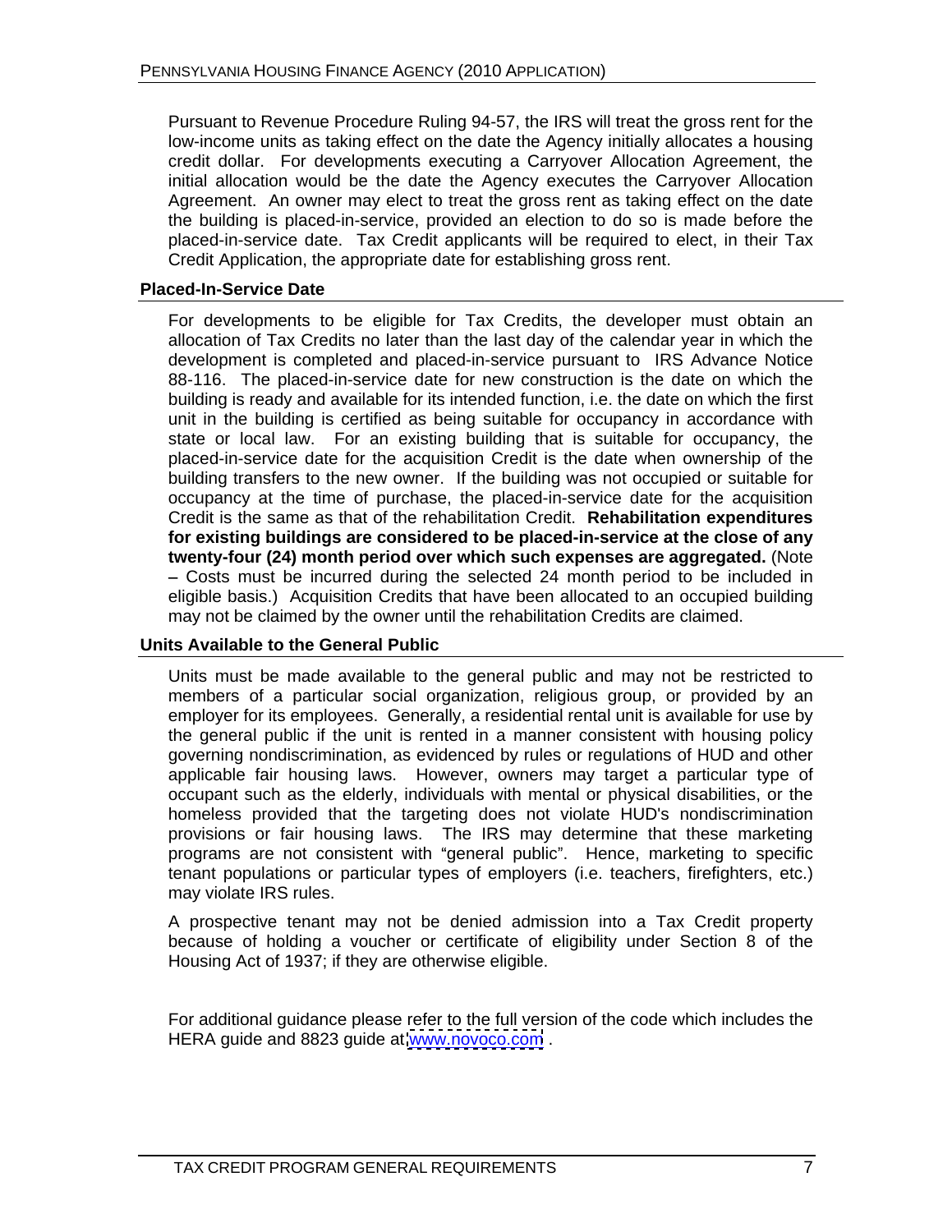### **Ineligible Developments**

Pursuant to Treasury Regulation 1.42-9, hospitals, nursing homes, sanitariums, life care facilities, and intermediate care facilities for persons with mental and physical handicaps or disabilities are not eligible for Tax Credits since the units are not available for use by the general public. Trailer parks are also ineligible for the Tax **Credits.** The contract of the contract of the contract of the contract of the contract of the contract of the contract of the contract of the contract of the contract of the contract of the contract of the contract of the

Dwelling units occupied by all full time students are generally not eligible to receive Tax Credits unless one of the following conditions is being met:

- (1)The student is receiving assistance under Title IV of the Social Security Act.
- (2)The student is enrolled in a job training program receiving assistance under the Job Training Partnership Act or under other similar federal, state, or local laws. The contract of the contract of the contract of the contract of the contract of the contract of the contract of the contract of the contract of the contract of the contract of the contract of the contract of the cont
- (3)The student is a single parent with minor children and none of the persons living in the unit, including the minor children, are dependents of a third party.<br>(Exception: A child may be dependent of a non-resident parent.)
- (4)The unit is occupied by married students who file a joint income tax return.

SRO buildings that receive Section 8 Moderate Rehabilitation Assistance under the Stuart B. McKinney Homeless Assistance Act are eligible to apply for Tax Credits.

### **Preservation of Agricultural Land**

The Agency is committed to preservation of the Commonwealth's primary agricultural lands. Multifamily or single family housing developments proposed for certain priority agricultural lands as defined in Executive Order 2003-2 may not be eligible for Agency funding. Priority agricultural lands include lands that are currently in active non-timber agricultural use and that have been in such use for the preceding three years, lands that are subject to specific land use restrictions, and/or lands that are classified as unique or prime agricultural lands by applicable federal or state agencies.

The Agency will evaluate developments involving conversion of lands in these categories and may deny funding unless specific economic and environmental concerns support the conversion. The Agency will continue to actively encourage both single family and multifamily housing development in rural communities as long as the affected lands meet all applicable program funding criteria.

## **Equal Opportunity**

The equal opportunity policy adopted by the Board of the Agency is as follows:

It is the policy of the Pennsylvania Housing Finance Agency to actively encourage and ensure minority and female participation in the ownership, development, design, financing, construction, and management of multifamily housing developments that receive funding from this Agency.

To further this policy, the Agency will develop a technical assistance and outreach effort to increase minority and women's business enterprise ("M/WBE") participation in Agency financed developments. The Agency will provide technical assistance to development owners and their development teams on how to identify and include minority and female vendors and establish ongoing working relationships with these enterprises. Agency staff will also coordinate efforts with state and local M/WBE technical assistance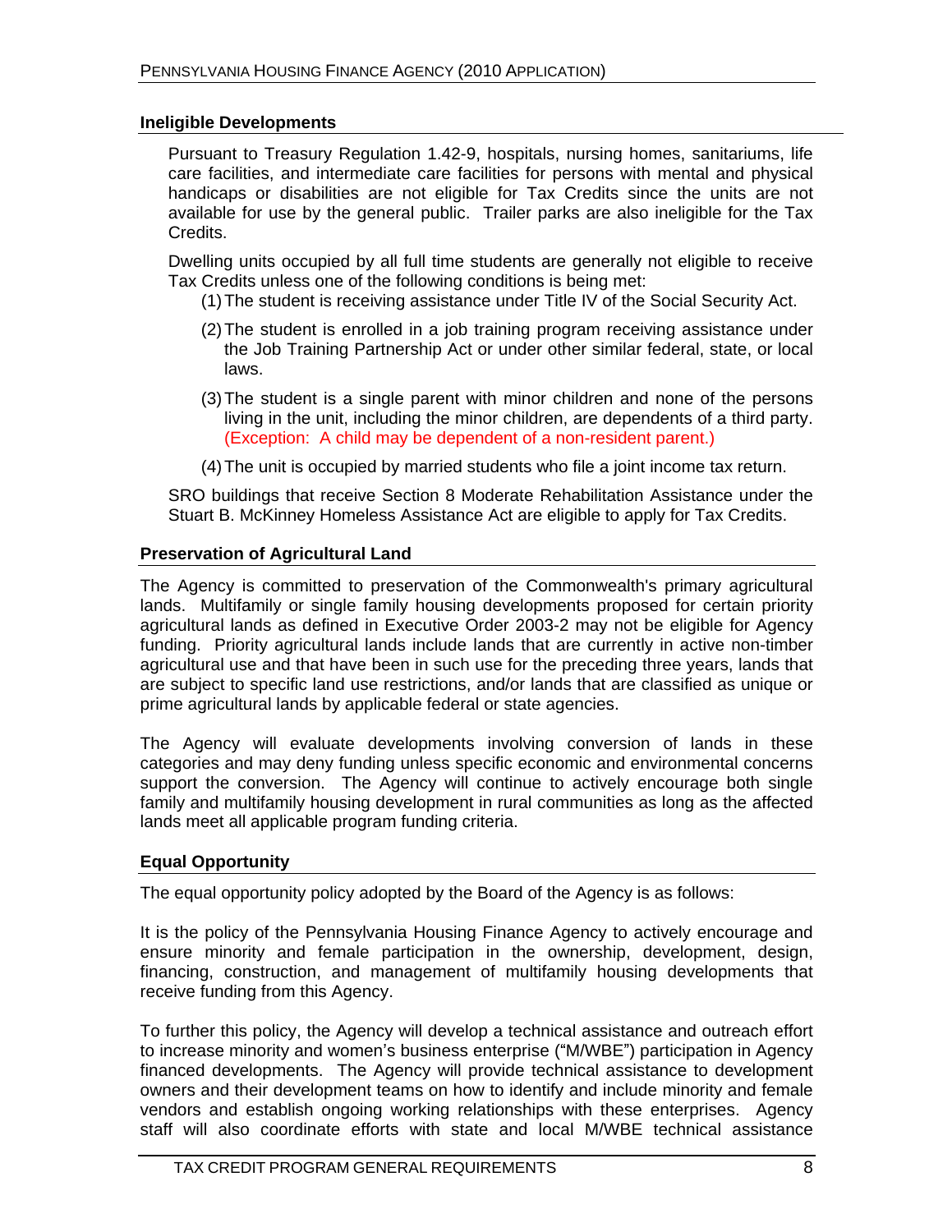providers and certification offices to apprise M/WBE firms of opportunities available from Agency programs.

Agency staff will review this Equal Opportunity Policy with loan program applicants.

## **Categories of Tax Credits**

A development meeting all of the preceding eligibility requirements may qualify for one or more of the five categories of Tax Credits explained below.

## **New Construction**

Tax Credits for new construction are based on a present value of 70 percent of the qualified basis of a building over the 10 year period provided the development is not federally assisted. The applicable percentage determined monthly by the IRS, for developments placed in service after 7/30/2008 and prior to 12/31/2013 is set at nine percent. The amount of Tax Credits is determined by applying the applicable percentage to the qualified basis of the development. For developments receiving federal assistance, see "Federally Assisted Developments" below.

## **Rehabilitation**

In order for a development to qualify for a rehabilitation Tax Credit, rehabilitation expenditures must equal at least \$3,000 per unit or 10 percent of the adjusted basis of the building, whichever is greater. For properties that are acquired from a governmental unit, at the election of the owner, the 10 percent rule for expenditures will not apply provided the owner is willing to waive the 70 percent present value Tax Credit and accept the present value of 30 percent of the qualified basis of the building over the 10 year period. Rehabilitation expenditures may be aggregated for a 24 month period provided these costs are chargeable to a capital account and can be included in eligible basis pursuant to Section 42(d) of the Code. Expenses that are deducted in the year in which they are incurred or paid are not includible in the eligible basis.

Tax Credits for rehabilitation expenditures are based on a present value of 70 percent of the qualified basis of a building over the 10 year period provided the expenditures are not receiving federal assistance. The applicable percentage, determined monthly by the IRS, for developments placed in service after 7/30/2008 and prior to 12/31/2013 is set at nine percent. The amount of Tax Credits is determined by applying the applicable percentage to the qualified basis of the rehabilitation costs. For developments receiving federal assistance, see "Federally Assisted Developments" below.

## **Acquisition**

Tax Credits for the acquisition of an existing building are not permitted unless rehabilitation costs equal to the greater of \$3,000 per unit or 10% of adjusted basis will be or have been incurred on the building. In general, an acquired building is eligible for Tax Credits if it meets the following requirements:

(1)The building is acquired by purchase from an unrelated party in a transaction in which the owner's basis is not determined with reference to the seller's basis in the building, and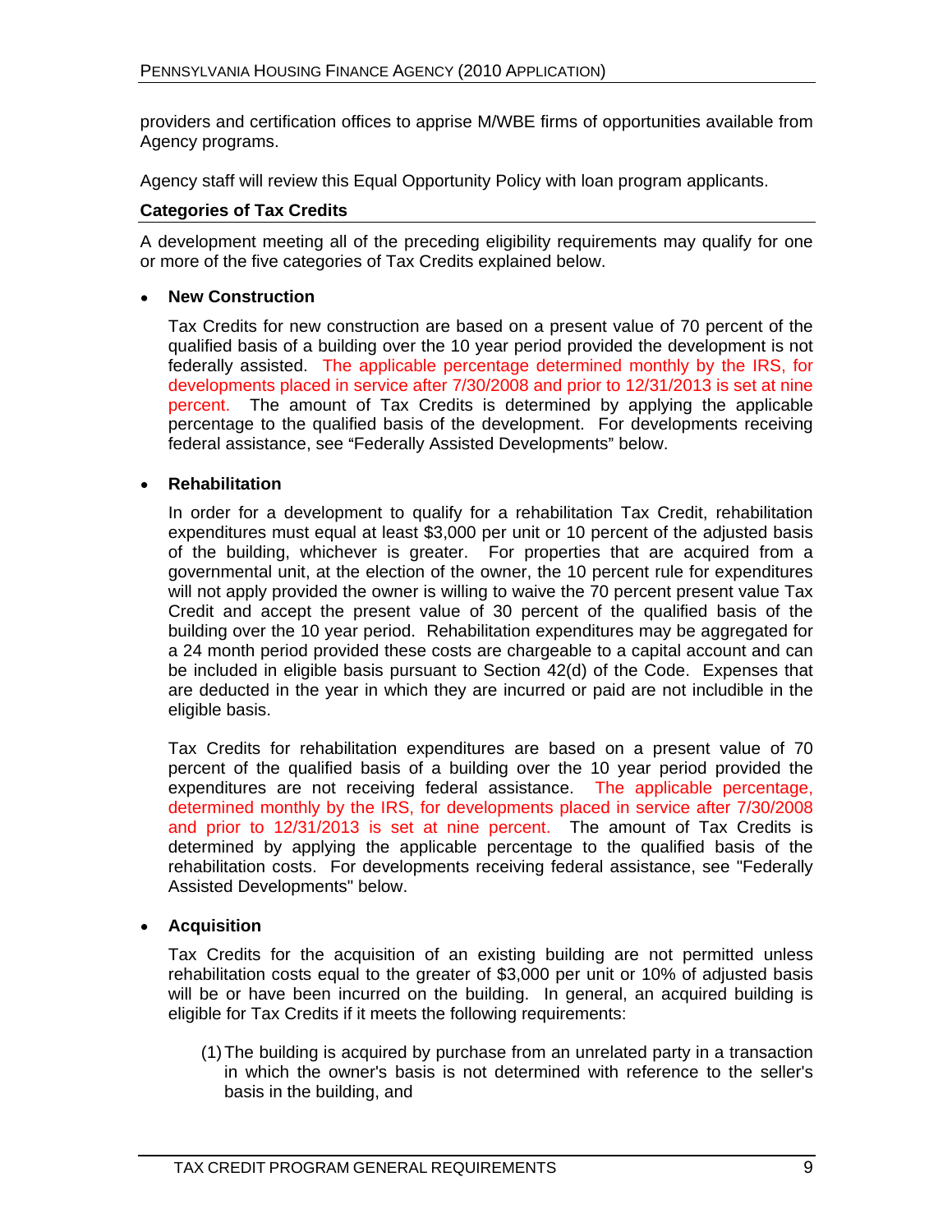- (2)A period of 10 years has elapsed between the time of acquisition and the later of: which is a set of the set of the set of the set of the set of the set of the set of the set of the set of the set of the set of the set of the set of the set of the set of the set of the set of the set of the set
	- (a) the date the building was last placed-in-service; or

(b) the date of the most recent unqualified substantial improvement of the building. A substantial improvement is one costing 25% or more of the adjusted basis of the building and incurred within a 24 month period. The cost of the improvement could not have been amortized over five years under Section 167(k) of the Code.

An exception from the 10 year placed-in-service rule is for owner-occupied single family dwelling units that have been used only as the principal residence of each owner in the 10 years prior to when the building is acquired by the developer. Additional exceptions to the above eligibility requirements for an acquisition Credit are listed under Section  $42(d)(2)(D)$  and Section 42(f) of the Code.

The 10 year holding period for acquisition credits has been modified for certain Federal and State assisted building. We recommend the developer seeks professional counsel to ensure the application qualifies for acquisition credits.

The Tax Credit for acquisition expenditures is based on a present value of 30 percent of the qualified basis of the building over the 10 year period. This applicable percentage, determined monthly by the IRS, is approximately four percent. The amount of Tax Credits is determined by applying the applicable percentage to the qualified basis of the building. The qualified basis of the building is determined after a value attributable to the land has been deducted.

## **Federally Assisted Developments**

A federally assisted development is a property that receives federal assistance, directly or indirectly, in the form of a grant or a below market rate federal loan. A below market rate federal loan is a loan that is funded in whole or in part by federal funds at a rate below the Applicable Federal Rate (the "AFR") as of the date the loan is made. Loans under the Community Development Block Grant ("CDBG") program are excluded from this category.

Developments receiving an outright grant must deduct the amount of the grant from the adjusted basis of the property to arrive at the eligible basis. An owner whose development is receiving a below market rate federal loan no longer needs to deduct the amount of the loan from the adjusted basis of the property in order to receive a 70% present value Credit.

Developments receiving funds provided under the federal HOME Investment Partnerships Act ("HOME funds") are now not considered federally subsidized, therefore they are eligible for the 70% present value credit. Developments subject to this provision are now eligible for the increase in eligible basis available to developments located in a qualified census tract or difficult development area. An owner may not designate which of the buildings in the development are receiving HOME funds. All buildings in the development will be considered the recipient of HOME funds.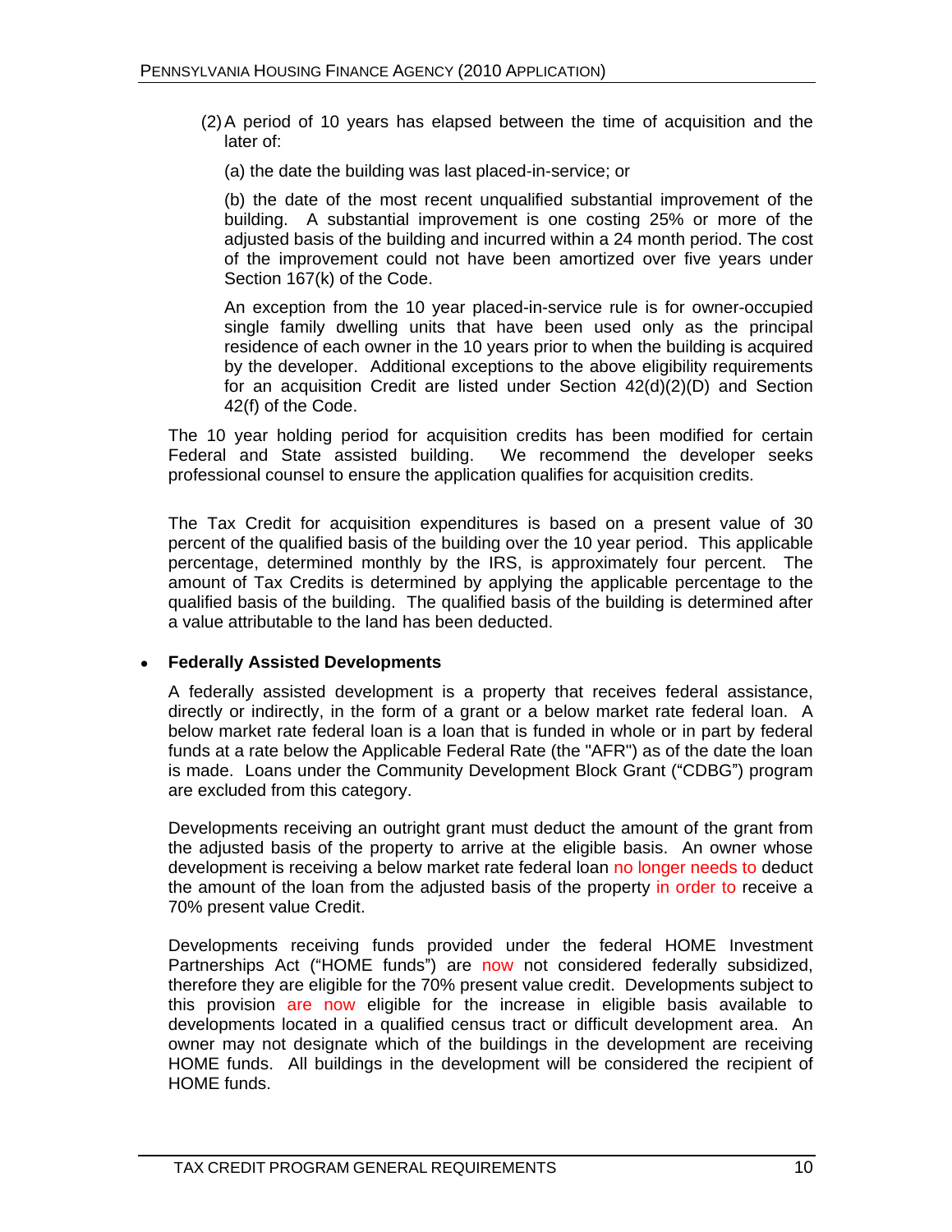A development underwritten with HOME funds or any federal funds as a loan at the AFR must provide a pro-forma which supports the development's ability to repay principal and interest. The pro-forma must be approved by both the financial institution (or entity providing the federal funds) and the Tax Credit syndicator (or entity purchasing the Tax Credits).

## **Tax Exempt Bond Financed Developments**

Refer to the Multifamily Housing Program Guidelines for information concerning the eligibility of these developments for Tax Credits. The pertinent sections are the Qualified Allocation Plan and the section entitled Volume Cap for Tax Exempt Bond Financing. The contract of the contract of the contract of the contract of the contract of the contract of the contract of the contract of the contract of the contract of the contract of the contract of the contract of the

## **Nonrecourse Debt and/or Grant**

A grant, whether state or local, to the development will cause a reduction to the eligible basis of the development unless the grant is recognized as income to the partnership. Any federal grant automatically reduces eligible basis. Owners that include grants in their Tax Credit Applications must either reduce their basis or provide documentation that allows these funds to remain in basis.

All applicants are expected to be thoroughly familiar with the "At Risk Rules" of Section 42(k) of the Code. If the applicant has indicated a type of financing such as related party financing, seller financing, or a nonprofit loan that might come under the At Risk Rule provision, the applicant must submit a certification as to why this type of financing is not in violation of the At Risk Rules. The certification must be provided by the owner, acknowledged by the investor, and must provide specific reference to the appropriate section of the Code or relevant accounting procedures permitting this type of financing to remain in basis.

## **Calculation of the Tax Credit**

After determining the type of Tax Credit(s) for the proposed development, the amount of Tax Credits can be determined by following a five step process as outlined below:

- Step 1 determine the eligible basis for the type of Tax Credit(s) requested;
- Step 2 determine whether the building is located in a qualified census tract ("QCT") or difficult development area ("DDA"); http://www.facture.com/difficult development area (
- Step 3 determine the applicable fraction of low-income units;
- Step 4 determine the qualified basis for the type of Tax Credit(s) requested; and
- Step 5 multiply the qualified basis of each type of Tax Credit by the applicable percentage to determine the Tax Credit amount.

## **Determination of Eligible Basis**

(1) Adjusted Basis. Amounts includible in adjusted basis are amounts chargeable to a capital account, of a nature subject to an allowance for depreciation, and incurred before the close of the first taxable year of the Tax Credit period for such building. For new construction and/or rehabilitation (considered the "new building ), these costs may include, but are not limited to: construction costs including on-site improvements, builder's general overhead, builder's profit, builder's general requirements, bond premium or letter of credit cost for assurance of completion, and building permits; architect design and supervision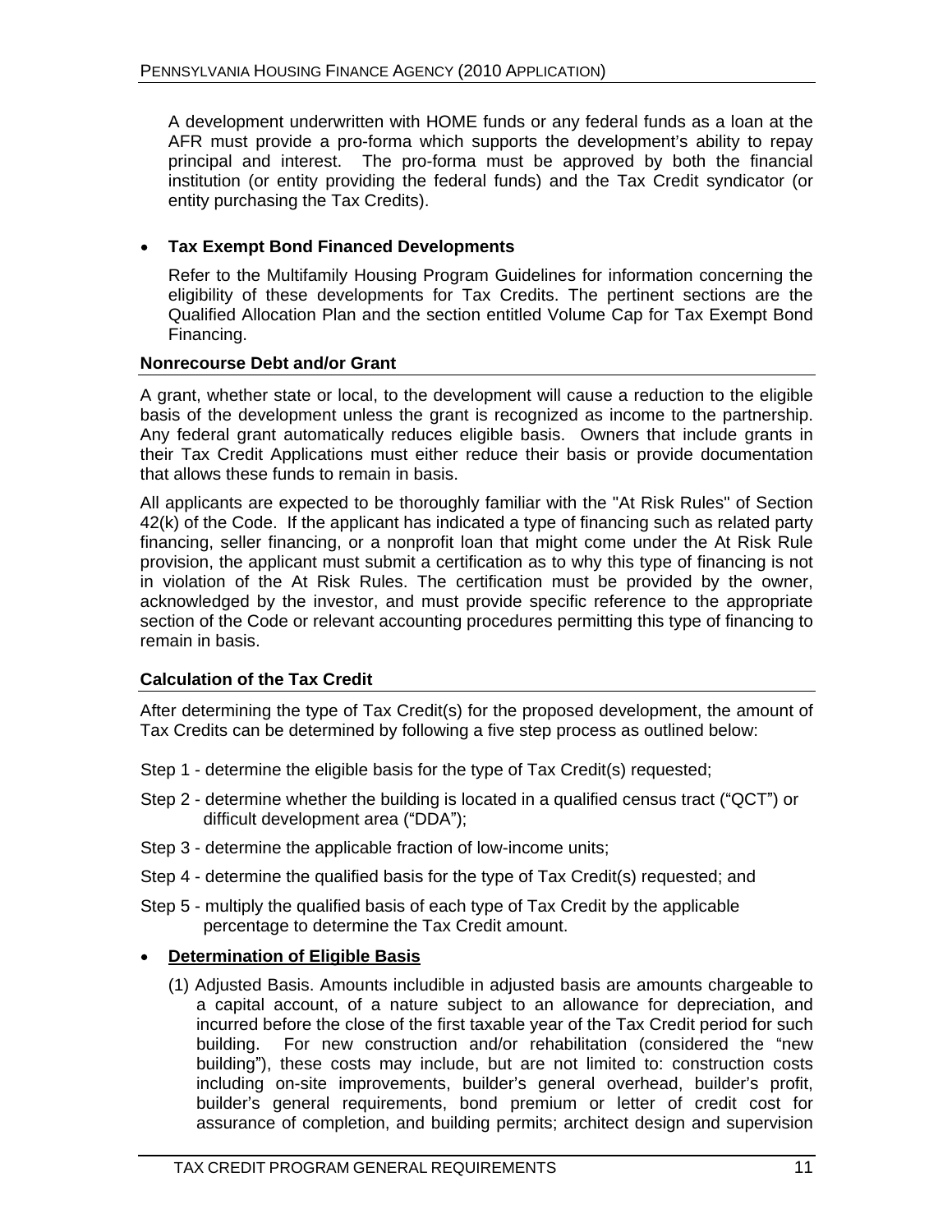fees; legal fees; accounting fees; engineering fees; construction loan interest; construction financing fees; real estate taxes; insurance during construction; and developer's fee. **Off-site improvements and building demolition costs of an existing building are not includible in basis**. Rehabilitation expenditures are incurred for a consecutive 24 month chosen by the owner. Only costs incurred during that 24 month period may be included in the eligible basis of the building.

Acquisition costs (attributable to the existing building) mayinclude, but are not limited to, structures, title and recording, and reasonable legal fees associated with the cost of acquiring the building.

Note: Any off-site improvements included in the eligible basis of the development must be supported by a Private Letter Ruling from the IRS.

(2) Eligible Basis. To determine eligible basis of the existing or new buildings from the adjusted basis, the following must be taken into consideration:

(a) If supportive services are being provided to the tenants, the costs associated with that portion of the new building that is being used to provide the services is limited to the lesser of:

- $\bullet$ such eligible basis of the new building that is actually used to provide supportive services to the tenants, or
- 20 percent of the eligible basis of the new building without regard to the  $\bullet$ portion providing the supportive services.

(b) If applying for the acquisition credit for an existing building, land must be deducted from the adjusted basis.

(c) All grants whether federal, state, or local must be deducted from the adjusted basis. And the contract of the contract of the contract of the contract of the contract of the contract of the

(d) Historic rehabilitation tax credits must be deducted from the adjusted basis prior to arriving at the eligible basis of the new building.

(e) Nonqualified non-recourse financing not obtained from a qualified commercial lender as defined by the "At Risk Rules" set forth in the Code must be deducted from basis. Non-recourse financing includes anyamount for which the owner is protected from loss. It also includes any amount that was borrowed from a person who has an interest in the property or from a person related to a person having an interest in the property.

A final determination of the property's eligible basis is made at the end of the first year of the Tax Credit period. This allows an owner to include in the eligible basis costs such as landscaping that may not be incurred until after the building is placed-in-service.

#### Increased Eligible Basis For High Cost Areas

A building located in a QCT or DDA may have its eligible basis, for purposes of the new construction credit or rehabilitation expenditures credit, increased to 130% of the eligible basis. Mere location does not automatically entitle a building to receive a higher amount of Tax Credit. The Agency will still determine the amount of Tax Credits needed to assure the development's feasibility and long term viability.

A QCT is a census tract designated by HUD either in which at least 50% of the households have an income that is 60% or less of the area median gross income for such year or that has a poverty rate of at least 25 percent.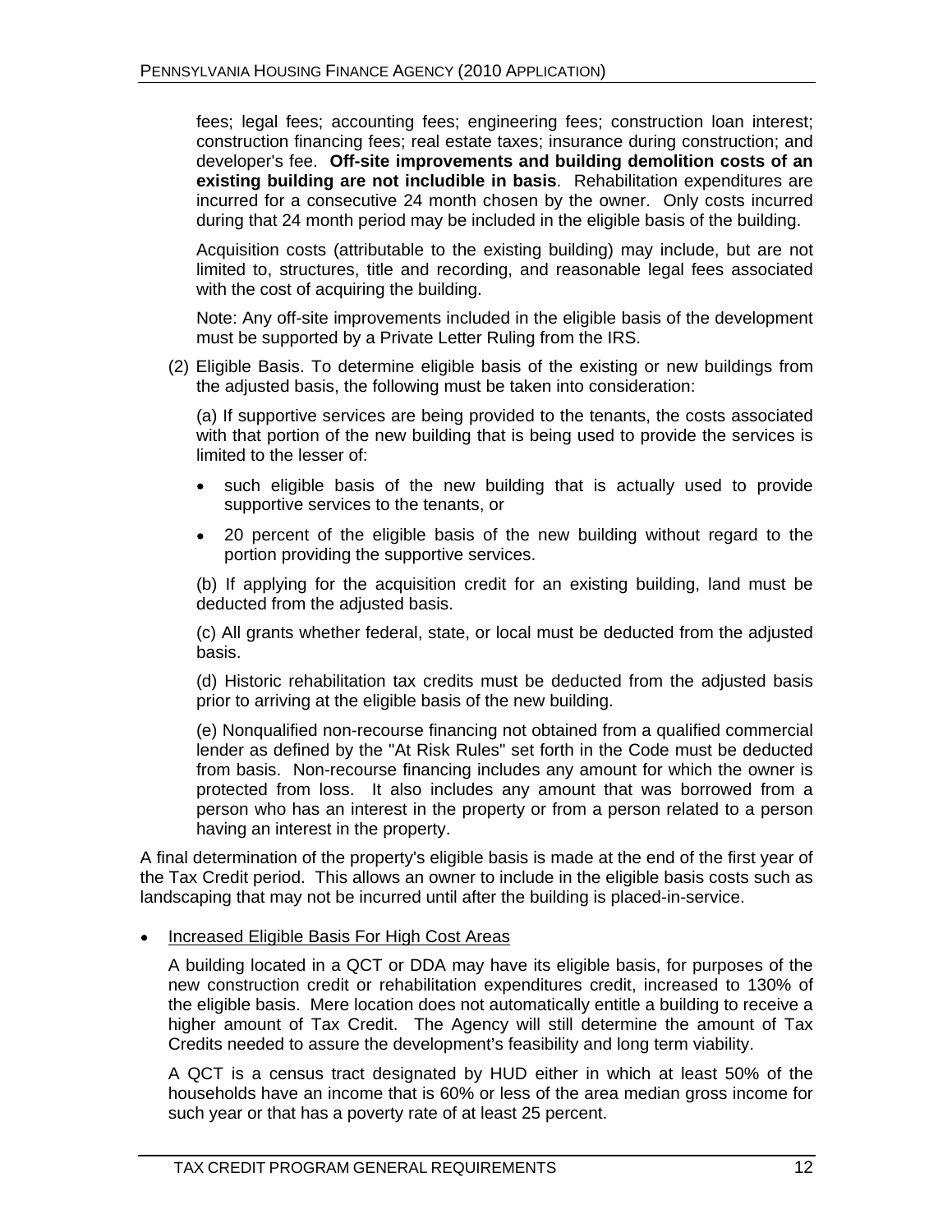A DDA is an area designated by HUD as having high construction, land, and utility costs relative to area median gross income and fair market rent levels.

A list of all QCTs and DDAs in Pennsylvania as determined by HUD is provided in the Application Instructions. (The list may be updated during processing.)

Applicable Fraction of Low-Income Units

The applicable fraction is the lesser of the percentage of low-income units to the total amount of residential units in the building ("unit fraction") or the percentage of lowincome units' floor space to the total floor space of all residential rental units ("floor space fraction"). The set of the set of the set of the set of the set of the set of the set of the set of the set of the set of the set of the set of the set of the set of the set of the set of the set of the set of the se

The applicable fraction is determined on the date of the allocation of Tax Credits and may not decrease during the compliance period as set forth in the Code. Any decrease in the low-income units will result in a partial recapture of the Tax Credits.

Determination of Qualified Basis

The qualified basis of the building is determined by multiplying the eligible basis by the applicable fraction.

Applicable Percentage

To calculate the amount of the Tax Credit, the applicable percentage is applied to the qualified basis of the building. The applicable percentage is determined monthly by the IRS. For developments which will be placed in service by 12/31/2013, the 70% present value credit is set at 9%. In processing an Application, the Agency will use the applicable acquisition percentage for the initial month of the processing cycle. As an example, the February 2010 Acquisition Credit Percentage, as published by the IRS, will be applied to developments competing in the 2010 deadline cycle. The applicable acquisition percentage established at the initial Application will be utilized until the owner and Agency have locked into the applicable Tax Credit percentage for the development. The owner may elect to either fix the applicable acquisition percentage when the Carryover Allocation Agreement is executed or to wait until the building is placed-in-service. However, the reservation amount is the maximum amount that the development may receive no matter what the applicable acquisition percentage rate is in the future. Applications for additional Tax Credits will only be accepted from a development with increased costs and not due to changes in the applicable acquisition percentage.

Pursuant to Section 42(b)(2)(A)(ii)(I) of the Code, the owner may elect to set the applicable acquisition percentage for the month in which a Carryover Allocation of Tax Credits is issued provided the document is executed by both the Owner and this Agency no later than the last business day of the month of the Carryover Allocation. A lock-in to an applicable acquisition percentage may result in a loss of Tax Credits if the locked-in rate is less than the rate at initial Application.

If the owner elects not to fix the applicable acquisition percentage for the month the Carryover Allocation is issued, then the applicable acquisition percentage will be determined the month the building is placed-in-service. A building is considered to be placed-in-service as follows:

(1) New Construction - the date the building is ready and available for its intended function.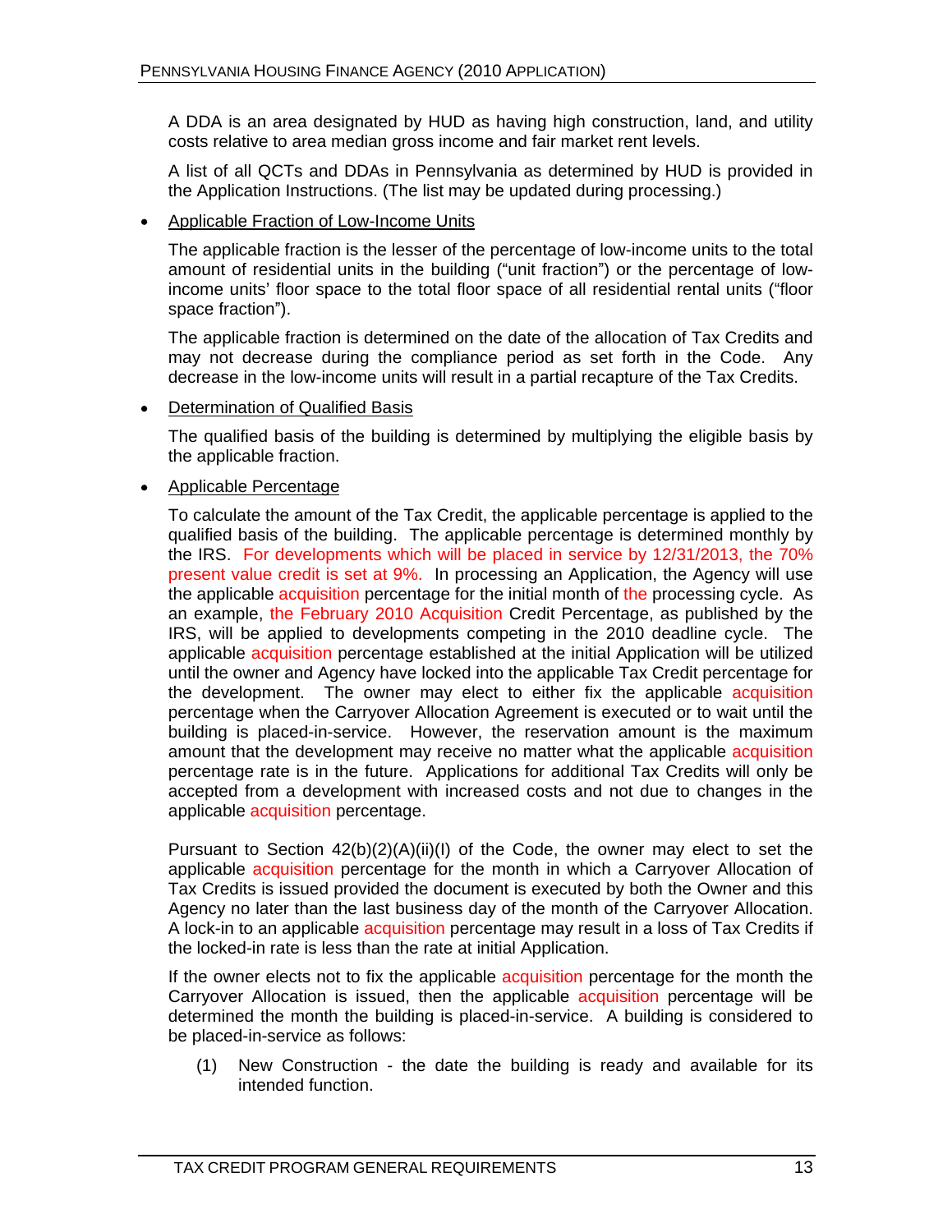- (2) Rehabilitation rehabilitation expenditures are considered placed-in-service at or before the close of any consecutive 24-month period over which such expenditures are aggregated.
- (3) Building Acquisition for a building that is already occupied or suitable for occupancy, the placed-in-service date is the date when ownership of the building transfers to the new owner. If the building was not occupied at the time of purchase, the placed-in-service date is the same as that of the rehabilitation expenditures.

Pursuant to Section 1.92-8 of the Treasury Regulations, an owner who has elected to lock into the applicable percentage for a property under Section 42(b)(2)(A)(ii)(I) or Section 42(e)(1) of the Code may not have the election rescinded whether or not the actual binding agreement is rescinded under state law. This applies to the same owner or a new owner who might be applying for Tax Credits in a subsequent tax year for the same property(s).

## **Determination of Maximum Amount of Tax Credits**

When determining the amount of Tax Credits to be reserved for the development, the Agency may only reserve the amount of Tax Credits necessary to ensure the financial feasibility and long-term viability of the development. The Agency will determine the amount of Tax Credits based upon a review of the development costs and permanent funding sources (considered the "need calculation"), the qualified basis of the development and the Maximum Basis allowable to the development. Tax Credits will be issued on the lesser of these calculations. In determining the need for the Tax Credits, all sources of financing are reviewed. Each financing letter must include the terms of the loan including all financing fees. Any conventional permanent loan must have a minimum term of 15 years with a fixed rate, and a debt coverage ratio between 115 and 125 percent, (except for Rural Housing loans which may have a debt service coverage ratio as low as 110%) in the initial operating period and a minimum debt coverage ratio of 110% in year 15.

Upon the issuance of a reservation of Tax Credits, a worksheet is provided to the applicant which shows the approved development costs, the eligible basis and qualified basis of the development, and the calculation of the Maximum Basis. Once a reservation letter is issued, the applicant for the Tax Credits will have fifteen (15) business days from the reservation date to notify the Agency in writing of any discrepancy on the worksheet.

A development's costs, subsidies, financing, and allocable Tax Credits will be evaluated at least three times during the processing period:

- (1) upon application for the Tax Credits;
- (2) upon review of the 10% test, which is a component of the Carryover Allocation Agreement for the allocation of Tax Credits; and
- (3) after the building is completed and placed-in-service but prior to the issuance of IRS Form No. 8609.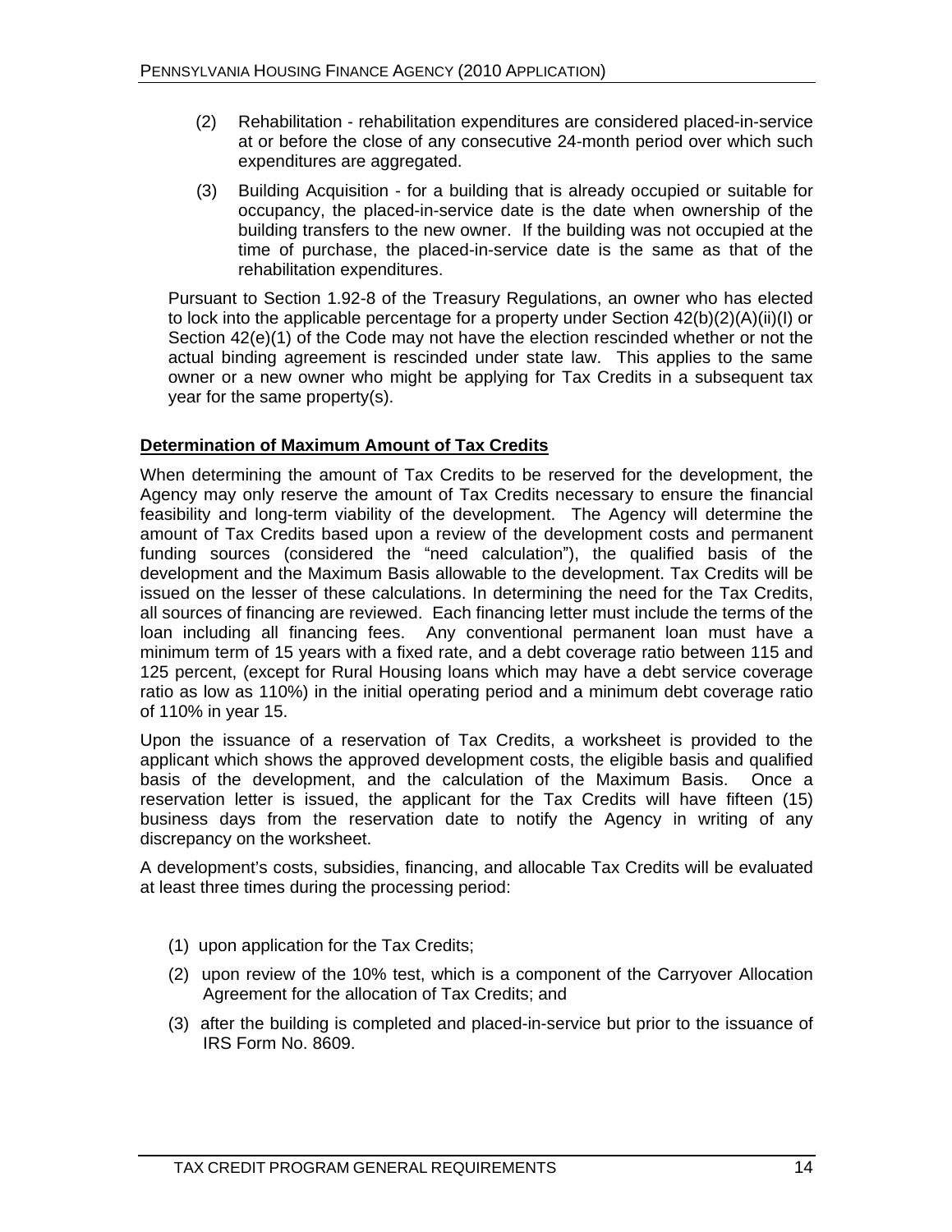Certifications of the applicant and documentation will be required to be submitted at each stage to allow the Agency to properly evaluate any changes to the development's initial Application. Any material change in the development's Application at any time during the process may result in a loss of Tax Credits, a recapture of the Tax Credits or a required submission of a new Tax Credit Application.

The determination of Tax Credits by the Agency is not a representation or warranty as to the development's feasibility, viability, or eligibility to claim Tax Credits.

### **Multiple Building Developments**

A development may include multiple buildings if it has similarly constructed units, is located on the same or contiguous tracts of land, is owned by the same person for federal income tax purposes, and is financed pursuant to a common plan of financing. A development with multiple buildings that is proposing a mixed income structure must have low-income units in each building of the development. The final applicable fraction of the building is determined at the time the building is deemed to be placed-in-service. The applicable fraction is reflected in the qualified basis on the IRS Form No. 8609 issued for that building at placement in service. Once determined, the applicable fraction will remain in place for the building for the entire compliance period.

Scattered site buildings on noncontiguous tracts of land may also qualify for Tax Credits if the development meets all of the other requirements described in the preceding paragraph and the development is 100 percent rent and income restricted; however, costs associated with the development of a separate community building will not be eligible for Tax Credits unless the building contains a residential rental non-management unit.

## **Compliance Procedures**

The Agency has established a procedure to notify the IRS of developments that are not in compliance with the Code throughout the compliance period. To ensure compliance, the Agency has compiled a Compliance Manual, which is available on the Agency s website and provided to owners who receive a carryover allocation of Tax Credits. For further details on the compliance monitoring procedures, refer to the Allocation Plan located in the Multifamily Housing Program Guidelines. Please also refer to the IRS Guide for completing form 8823, Low Income Housing Credit Agencies Report of Non compliance or Building Disposition.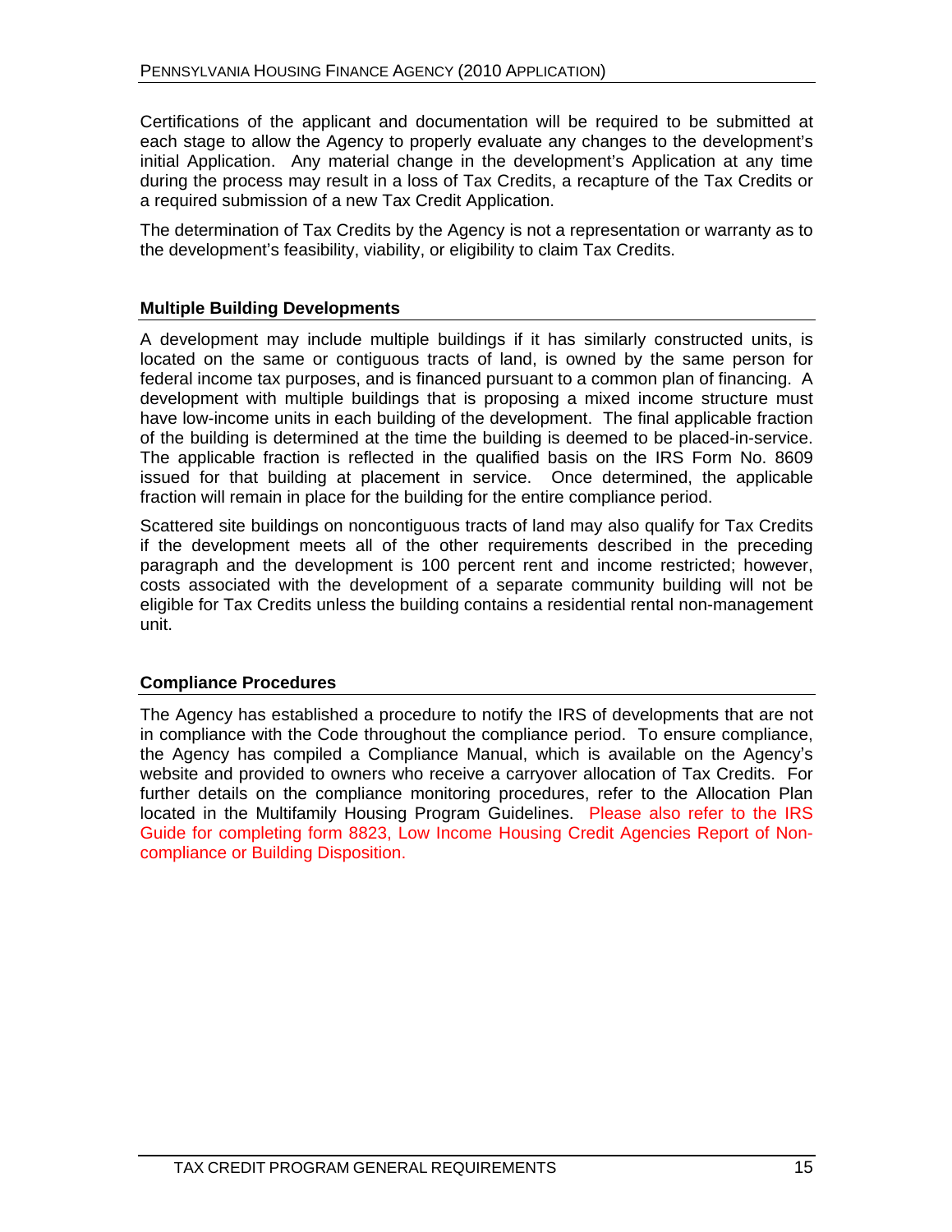# **PENNSYLVANIA HOUSING FINANCE AGENCY ALLOCATION PLAN FOR YEAR 2010 LOW INCOME HOUSING TAX CREDIT PROGRAM**

#### **PROCESSING OVERVIEW AND PROCEDURES FOR 2010**

The Pennsylvania Housing Finance Agency (the "Agency") administers the Federal Low Income Housing Tax Credit Program ("Tax Credit Program") in the Commonwealth of Pennsylvania. Pursuant to federal law governing the Tax Credit Program, each year, the Agency adopts a plan (the "Allocation Plan") outlining the allocation priorities and procedures to be followed in distributing Federal Low Income Housing Tax Credits ("Tax Credits") based on the housing needs of the Commonwealth. Adoption of the Allocation Plan requires approval by the Governor after a public hearing.

The Agency is adopting this Allocation Plan for 2010. This Allocation Plan is unusual because its adoption takes place at the end of 2009, an extraordinary year of unprecedented events and disruptions in the debt and equity markets. Among the events of the past year, the federal adoption of the American Recovery and Reinvestment Act of 2009 (the "stimulus programs") and the funding provided through these stimulus programs has fundamentally changed the way the Agency approaches funding of Tax Credit Projects and allocation of resources.

It is the Agency's goal that this 2010 Allocation Plan will become effective for applications received no later than February 26, 2010. However, as the Agency continues to administer funds available through the stimulus programs, including any supplemental stimulus opportunities,Tax Credit Projects able to quickly and effectively utilize these federal resources will be given priority in 2010. This means that the ranking and scoring set forth in the following sections of the Allocation Plan may be superceded and additional deadlines may be imposed for the foreseeable future.

The Agency will monitor the lending and investing opportunities and activities in the Commonwealth throughout 2010 and will determine how the markets are affecting all sectors of the Tax Credit Program. The Agency will attempt to make such adjustments to its policies and priorities as necessary to respond to the varying needs throughout the Commonwealth. While it isthe Agency's goal to "get back to normal" as soon as it is feasible to do so, until the markets normalize and provide reliable, consistent opportunities among all sectors of the Tax Credit Program, the Agency will allocate 2010 Tax Credits based on these overriding principles and preferences:

- 1.) Projects demonstrating an ability to proceed as determined by the Agency to maximize the benefits of the stimulus programs through the Tax Credit Program, while meeting reasonable cost parameters and achieving basic program standards as set forth in the
- 2.) Projects achieving geographic distribution and affording diversity of project type (general occupancy, elderly and special needs) to the extent the Agency determines appropriate.
- 3.) Projects allowing the Agency to achieve the federally mandated nonprofit set aside.
- 4.) Projects serving the lowest income residents.

In order to maximize the distribution of funding through the stimulus programs, and any supplemental stimulus opportunities, and to best achieve statewide goals for affordable housing, the Agency may change any of the deadlines, processing requirements and priorities set forth in the Allocation Plan. Given the current condition of the market, the Agency does not expect that all of the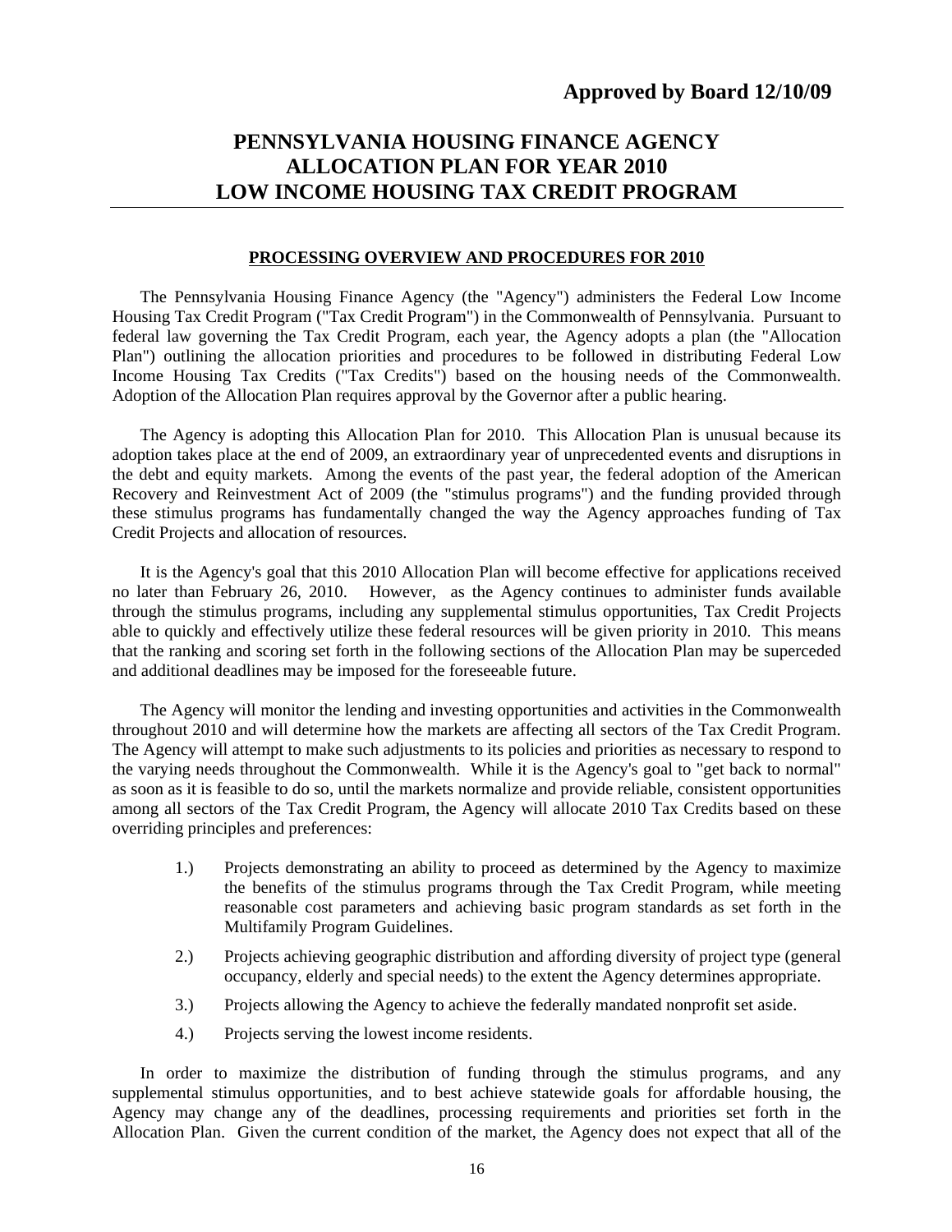2010 Tax Credits will be allocated in the February cycle and we may determine to reserve some of the Tax Credits. To that end, the Agency specifically reserves the right to announce a supplemental application cycle in 2010 to accommodate changes that may occur between now and then and to adjust to market conditions and opportunities in 2010. The Agency reserves the right to modify this Allocation Plan and all related documents without formal amendment or additional public hearings.

Applications for <sup>2010</sup> Tax Credit Projects may be submitted to the Agency on or before February 26, 2010. It is the Agency's intent to review the Applications it receives and to select among the Applicants based on the selection ranking criteria, with priority given to projects demonstrating an ability to move forward. Targeted amounts available in geographic set asides and for community impact, preservation and supportive housing will be determined based on reviews of the Applications and based on market conditions in effect when the Agency reviews the applications.

The Agency will provide supplemental policy and guideline announcements throughout the 2010 year affecting this Allocation Plan. Please refer to the Agency's website at [www.phfa.org](http://www.phfa.org).

#### **SUBMISSION REQUIREMENTS**

All information submitted by the applicant or gathered by the Agency in the review of the Application is the sole property of the Agency and may be made public. The Agency's processing procedures, fee schedules and limitations, and current rent and income limits are set forth in the Agency's 2010 Multifamily Housing Application Package and 2010 Multifamily Housing Program Guidelines, which will be available on the Agency's website at *[www.phfa.org](http://www.phfa.org)*, and may be amended from time to time.. It is the applicant's responsibility to be familiar and compliant with all Tax Credit Program requirements, the regulations, and the Internal Revenue Code (the "Code"), both in effect now and in the future, as applicable to any Application in this program.

The following details the general processing information applicable to the Year 2010 Tax Credit Program.

In 2010, Tax Credits Applications will be accepted for the following types of applications: general occupancy, senior occupancy, properties furthering the preservation of affordable housing, applications for supportive housing, developments seeking an allocation of additional Tax Credits and Community Impact developments.

For a development to be considered for a conditional reservation of Tax Credits, the entire Application package, including all exhibits, must be received by the Agency no later than **3:00 p.m. on February 26, 2010 (or such other deadline as may be established by the Agency on its website.)** The Agency will strive to announce the reservations of Tax Credits at its July 2010 Board meeting or earlier.

The entity(ies) identified as an applicant(s) in the Application must have a general partner interest in the final ownership entity of the development. The applicant(s) must be actively involved in both the development and ongoing control and management of the development as evidenced in the partnership agreement governing the ownership entity for the development. Sale, transfer or assignment of an applicant's interest in the proposed Tax Credit development is prohibited while the Application is pending. After reservation of Tax Credits, any such transfers, sales and assignments prior to placement in service and issuance of an IRS Form 8609 require prior written approval by Agency staff, may require submission of a new Application and/or may result in recapture of Tax Credits by the Agency.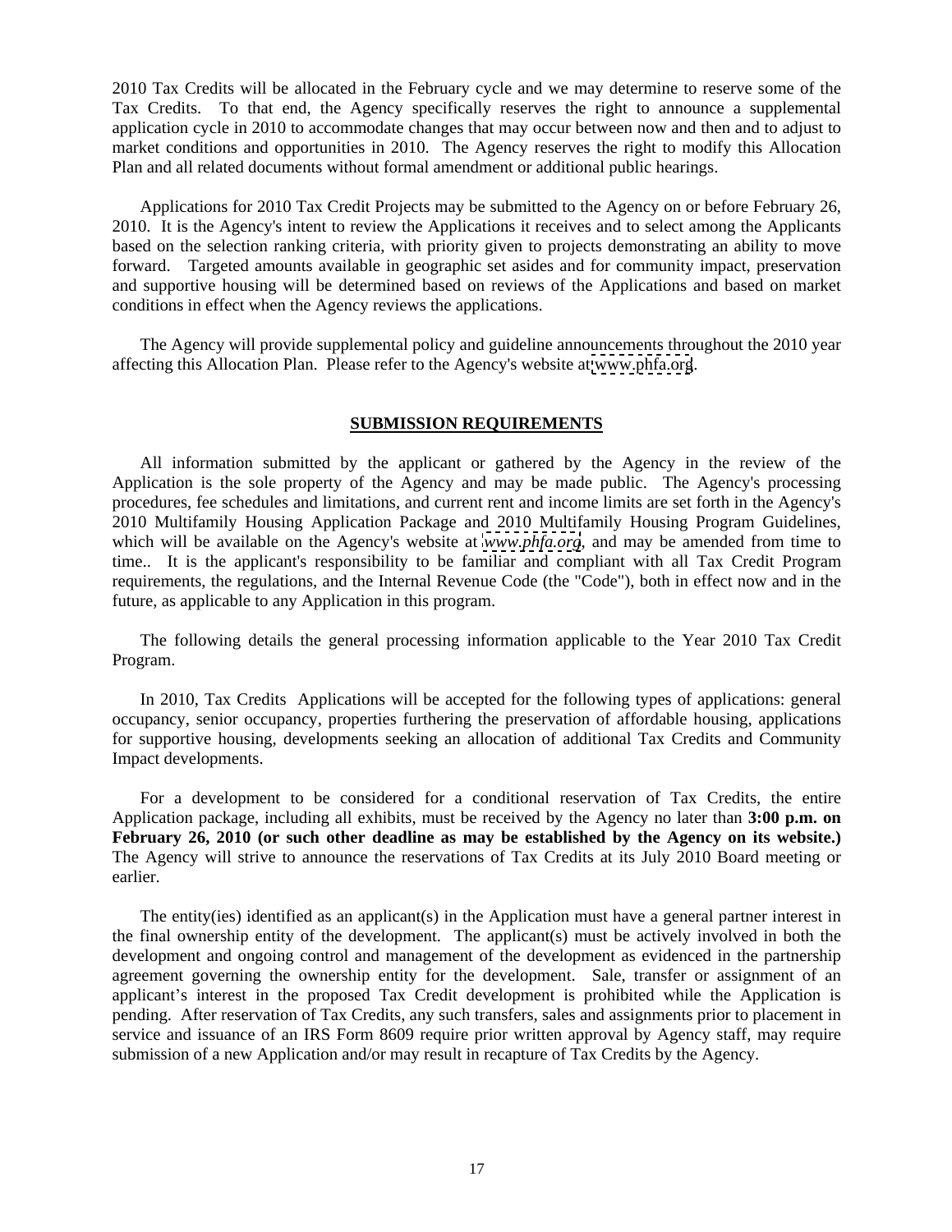An Application package submitted for review must include all of the information in the order set forth in the Application Checklist. Any material deficiency in the Application or omission from the mandatory submissions set forth in the Application Checklist, particularly the omission of documentation relating to the site, a market study/needs assessment and verification of funding sources, may result in immediate rejection. In addition, the Application must meet program eligibility requirements set forth in Section 42 of the Code. Applications and required exhibits may not be submitted via fax or email to the Agency. Any Application which does not contain sufficient information to be reviewed will be returned. The Agency reserves the right to reject or return any Application.

An Application, once received by the Agency, may not be altered, amended or modified except as approved by staff during underwriting and program review or except for developments participating in an Agency financing program, which may undergo subsequent substitute processing and ranking by the Agency. Applications will be ranked based only upon the information contained in the initial Application package. Agency staff will first review the development's construction costs, fees, sources of funds, operating income and expenses to determine the development s financial feasibility and long term viability. Developments that meet all threshold requirements, need and marketability and are financially feasible and viable will then be ranked according to the Selection Criteria. Applications that do not meet threshold requirements, are financially infeasible or that do not demonstrate long term viability may be returned at any time. The Agency reserves the right, in its sole discretion, to reject any Application in the event that the costs or fees associated with the proposed development are deemed to be excessive or unreasonable. Additionally, the Agency may discontinue processing of any Application if the Agency determines in its sole discretion that the development will not be able to receive a reservation of Tax

Credits due to the oversubscription of Tax Credits in any Set-Aside. Upon review of the Application, Agency staff may, but is under no obligation to, advise the applicant of incongruities, discrepancies or incomplete items and may allow the applicant to clarify or supplement the original submission. Such requests will be made in writing to the applicant and response will be required within the timeframe set forth therein, which will generally be no later than five business days from notification by staff. Applicants are urged to review their original Applications carefully prior to submission to the Agency. Corrections allowed during the staff review process will neither include replacement, substitution or amendment of material items used by staff in the ranking of an Application nor remedy the scoring of an Application as an incomplete submission. See the 2010 Multifamily Housing Program Guidelines for additional guidance and information about processing Applications.

#### **APPLICATION ELIGIBILITY CRITERIA**

The Agency will only process Applications meeting all of the following eligibility criteria. Failure to meet any of these eligibility criteria may result in rejection of the Application. The Agency has

established additional threshold eligibility criteria for each specific Set-Asides as further set forth herein. 1. Agency staff will review the Tax Credit Program compliance history and performance of the applicant (or any related entity or material participant) and the management agent of the proposed development. The applicant must certify that it is in compliance with all Tax Credit Program requirements for each Tax Credit development in which it has a material ownership interest. If the applicant (or any related entity) or management agent of the proposed development is currently involved in a Tax Credit development that has been reported to the Internal Revenue Service ("IRS") as being out of compliance with any Agency program requirement (including Restrictive Covenant Agreement violations) and said noncompliance has not been brought back into compliance prior to the submission of the Application, the Application may be rejected at any time prior to reservation of Tax Credits. In the alternative (or in addition, in the sole discretion of theAgency), attendance and satisfactory completion of an Agency-approved course in the compliance requirements of the Tax Credit Program may be required. The Agency in its sole discretion will determine whether a compliance issue is of a material or nonmaterial nature and whether it is of a recurring nature. Note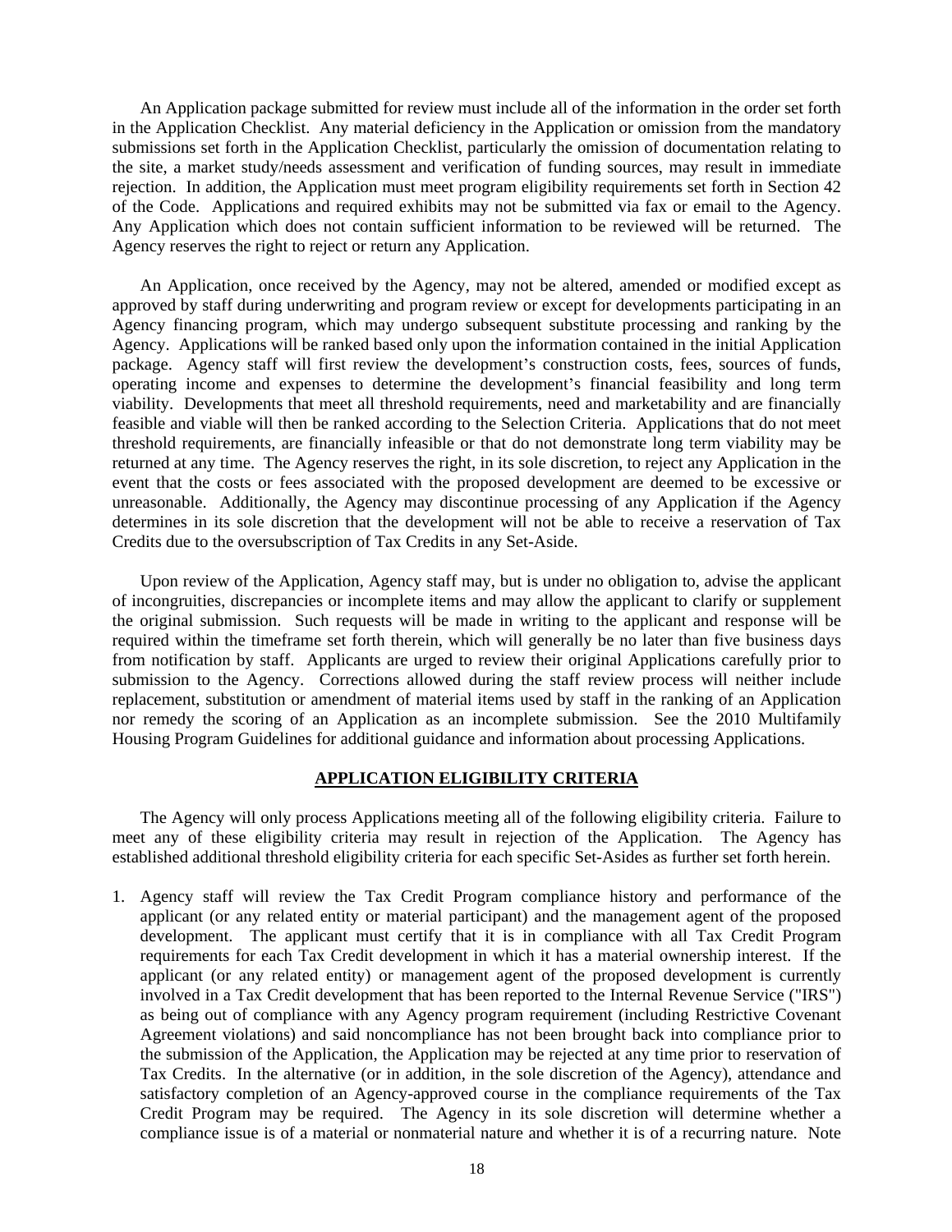that while any material compliance issue may result in rejection of an Application, nonmaterial noncompliance issues may result in the adjustment of points during the ranking process. The Agency may reject any Application from an applicant who fails to submit and maintain timely unit and project information on the Agency's Apartment Locator. A form authorizing the release of compliance information is on the Agency's website, [www.phfa.org](http://www.phfa.org). However, we may release related information even if no release form is submitted.

- 2. If the applicant (or any related entity or material participant) is involved or has been involved in an Agency funded development that is delinquent in payments to the Agency or has materially defaulted on any of its obligations to the Agency or has misrepresented any material information on a previous application, the Agency may reject the Application.
- 3. Applications may be returned if the applicant (or any related entity or material participant) has failed to meet any established program deadline date which resulted in loss or recapture of Tax Credits or
- potential loss of stimulus funds.<br>4. Applicants (or any related entities or material participants) who have unpaid fees due to the Agency may be ineligible to participate in the Tax Credit Program.
- 5. Developments that have resulted from or will result in the permanent displacement of low income residents will be ineligible for Tax Credit Program participation unless the developer provides evidence satisfactory to the Agency that an appropriate relocation plan has been developed. Furthermore, to the greatest extent feasible all residents must be offered their choice to either be temporarily relocated until such time, upon completion of the development, as they are able to return to an appropriately sized affordable unit in the development, or receive relocation benefits. Applicants are required to document the efficacy of notice given to residents to the satisfaction of the
- Agency. 6. Applications for acquisition Tax Credits will not be accepted for any existing occupied Tax Credit development during its initial compliance period unless the initial compliance period will have expired prior to the end of 2010 and the property meets all other acquisition Tax Credit rules.
- 7. Applications for 2010 Tax Credits must demonstrate a commitment to serve low income residents for a period of not less than 30 years or, in the alternative, offer homeownership opportunities to qualified residents after the initial 15 year compliance period. For the commitment to serve low income residents for a period of not less than 30 years, the owner will certify this commitment in the Application and the Restrictive Covenant Agreement will contain a provision waiving any right to petition the Agency to terminate the extended use term (as described in Section 42 of the Code.)

If the alternative of homeownership opportunities is selected, proposals must present a financially viable homeownership program for residents who inhabit the units during the compliance period. The program must incorporate an exit strategy, homeownership counseling and a minimum amount of funds (not less than \$1,000) set aside by the developer to assist the residents with the purchase. The only types of units eligible for consideration are townhouse and single family attached and detached structures. The Agency, in its discretion, may approve other unit types if structured as cooperative or condominium ownership. The developer will certify this commitment in the Application and the Restrictive Covenant Agreement will contain provisions ensuring enforcement of the related covenants by affected qualified residents. Should the units not be converted to homeownership, the Restrictive Covenant Agreement will contain a provision waiving any right to petition the Agency to terminate the extended use term for all units remaining as rental units. A certification from the design architect verifying the units are townhouse or single family attached or detached structures (or otherwise appropriate for homeownership by tenants as determined by the Agency) will be required as part of the Application.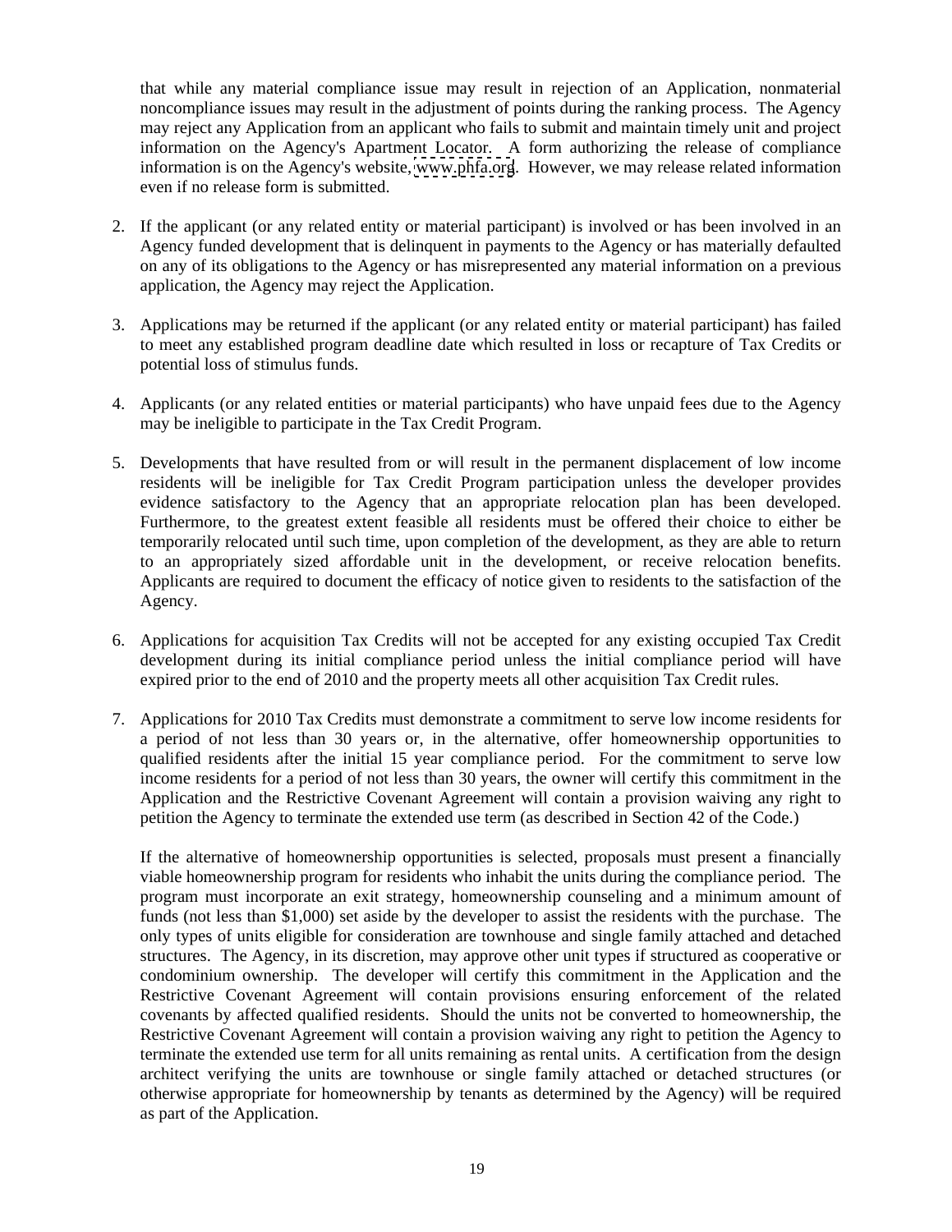- 8. The development team must have sufficient experience, as determined in the sole discretion of the Agency, to effectively own, design, construct, manage and operate a Tax Credit development. The development team members include the applicants, architects, general contractor, attorney, and the management agent. As appropriate, the experience of a housing consultant (including their ability to secure equity investment) or a housing management consultant may be considered in lieu of the
- applicant or management agent, respectively.<br>9. Applications must demonstrate that the housing needs of local public housing waiting lists have been met. Applicants may meet this requirement by providing either: (1) a current letter from the local public housing authority stating how the development is specifically meeting the housing needs of residents on the public housing waiting list; (2) a copy of the comprehensive plan outlining the current local public housing authority waiting list and evidence that the development will meet such resident needs; or (3) evidence of receipt of mailing to the local public housing authority prior to the date of the Tax Credit application a letter which evidences the commitment of the developer to work cooperatively to meet the needs of persons on the local public housing waiting list.

In addition to the above threshold eligibility criteria, the Agency reserves the right to take any action it deems appropriate if the applicant (or any related entity), proposed management agent, or other material participant has been found to be in violation of fair housing, housing accessibility or nondiscrimination laws or has been found to discriminate against Section 8 voucher and certificate holders or recipients of any state or local tenant or project based rental assistance, and such violation or discriminatory actions have not been remedied to the satisfaction of the governmental agency or entity with jurisdiction. The Agency specifically reserves the right to take any appropriate action and to deny any future Tax Credit Application from any applicant (or related entity) who evicts or terminates the tenancy of low income residents, except for good cause, throughout the entire project compliance period (including the extended use period) applicable to any existing Tax Credit development. Such action may include rejection of the Application, termination of processing, recapture of Tax Credits (if an IRS Form 8609 has not been issued) or, if applicable, issuance of an IRS Form 8823 or notification to the appropriate governmental authorities. (As evidence of such finding of violation, the Agency may rely upon its own investigations or may rely upon any order of a court with jurisdiction or upon notice of such a finding from any federal or state agency with investigative or regulatory jurisdiction regarding the subject matter, such as the Internal Revenue Service, U.S. Department of Justice, Department of Treasury, U.S. Department of Housing and Urban Development, Pennsylvania Human Relations Commission or Pennsylvania Office of Attorney General.)

"Material participant" for purpose of this section includes any entity who by written agreement may significantly affect, in the opinion of the Agency, the development or operation of the property. Such written agreement may include ground leases, operating subsidies, partnership agreements, management contracts or operating regulatory agreements.

#### **Set-Asides**

The Agency will target its allocation of Tax Credits to achieve several Set-Asides. An outline of these Set-Asides is provided below. The amounts available in each Set-Aside will be adjusted by the Agency at any time to ensure adequate and appropriate funding of the developments meeting the Program criteria and goals. The Agency may provide a preference to developments using Agency-sponsored pilot programs.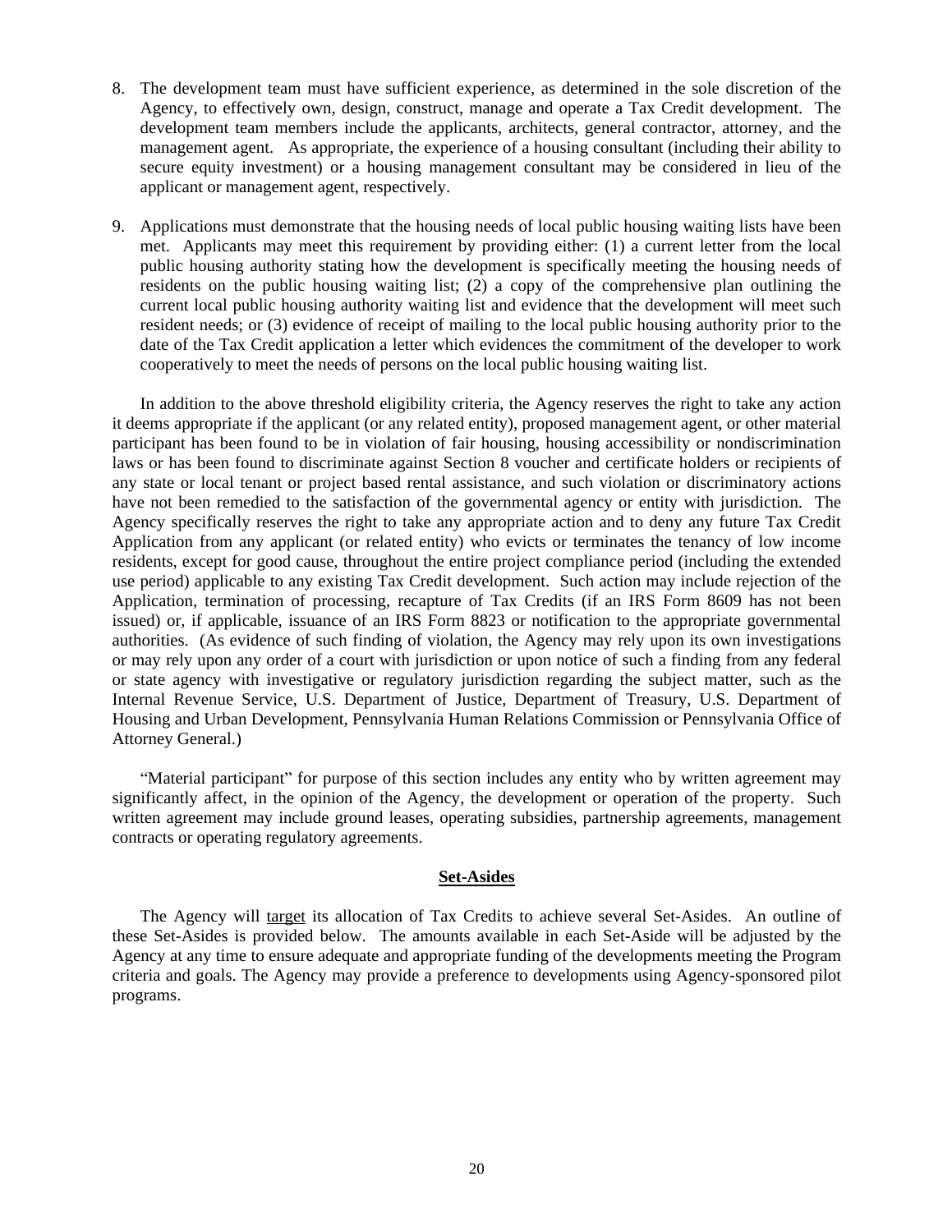#### **Set-Aside Percentages**

| <b>Set-Asides</b>                                                                                                                                                                                   | <b>Percentage of Tax Credits</b><br>to be Allocated |
|-----------------------------------------------------------------------------------------------------------------------------------------------------------------------------------------------------|-----------------------------------------------------|
| Regional Set-Aside<br>Region 1<br>Region 2<br>Region 3<br>Region 4<br>Region 5<br>Region 6<br>Region 6<br>Preservation<br>Supportive Housing<br>Additional Tax Credits<br>Community Impact<br>Total | 55.00%                                              |
|                                                                                                                                                                                                     | 18.73%                                              |
|                                                                                                                                                                                                     | 9.00%                                               |
|                                                                                                                                                                                                     | 5.99%                                               |
|                                                                                                                                                                                                     | 4.88%                                               |
|                                                                                                                                                                                                     | 12.29%                                              |
|                                                                                                                                                                                                     | 4.11%                                               |
|                                                                                                                                                                                                     | 15.00%                                              |
|                                                                                                                                                                                                     | 5.00%                                               |
|                                                                                                                                                                                                     | 5.00%                                               |
|                                                                                                                                                                                                     | 20.00%                                              |
|                                                                                                                                                                                                     | 100.00%                                             |

#### **1. Regional Set-Aside**

A percentage of the Year 2010 Tax Credits will be set aside for each region of the Commonwealth. The counties in each region are shown on the map in Exhibit DCED in the 2010 Multifamily Housing Program Guidelines. The Regional Set-Asides are based on the percentage of households at or below 50 percent of median income for the given region. Allocations from the Regional Set-Aside will be further targeted in the following manner: fifty-five percent (55%) of the Regional Set-Aside of Tax Credits will be allocated to general occupancy developments and fortyfive percent (45%) of the Regional Set-Aside of Tax Credits will be allocated to senior developments (defined as housing for older persons age 55 and older or 62 and older). These amounts may be adjusted to ensure adequate funding for developments or regional distribution within this Set-Aside.

#### **2. Nonprofit Organization Set-Aside**

The Agency seeks to encourage development by nonprofits which have demonstrated commitment to improving the living environment, public health, or safety of local populations in Tax Credit developments and will target a minimum of twenty-five percent (25%) of the state per capita allocation amount toward developments involving qualified nonprofit organizations. To be eligible, all nonprofits must meet the following requirements:

A nonprofit organization will qualify for consideration under the Nonprofit Set-Aside if it is described in paragraphs (3) or (4) of Section 501(c) of the Code, is exempt from tax under Section 501(a) and will materially participate in the Tax Credit development throughout the compliance period. In addition, the nonprofit organization must have the fostering of low income housing as one of its exempt purposes. The nonprofit organization must own (directly or through a partnership) at least a 51% interest in the general partner of the partnership entity in accordance with current laws and IRS regulations throughout the development's compliance period. The nonprofit organization may neither be an affiliate of, nor controlled by, a for profit organization. An opinion of counsel addressing the status of the nonprofit organization and qualification for the Nonprofit Set-Aside may

be required.<br>Priority may be given to nonprofits which have a substantial base of operations within the county or municipality in which itproposes a development. To show a substantial base of operations, the nonprofit must demonstrate that it has provided quality charitable services to persons in the county or municipality without substantial interruption for at least the last two years, or performed other such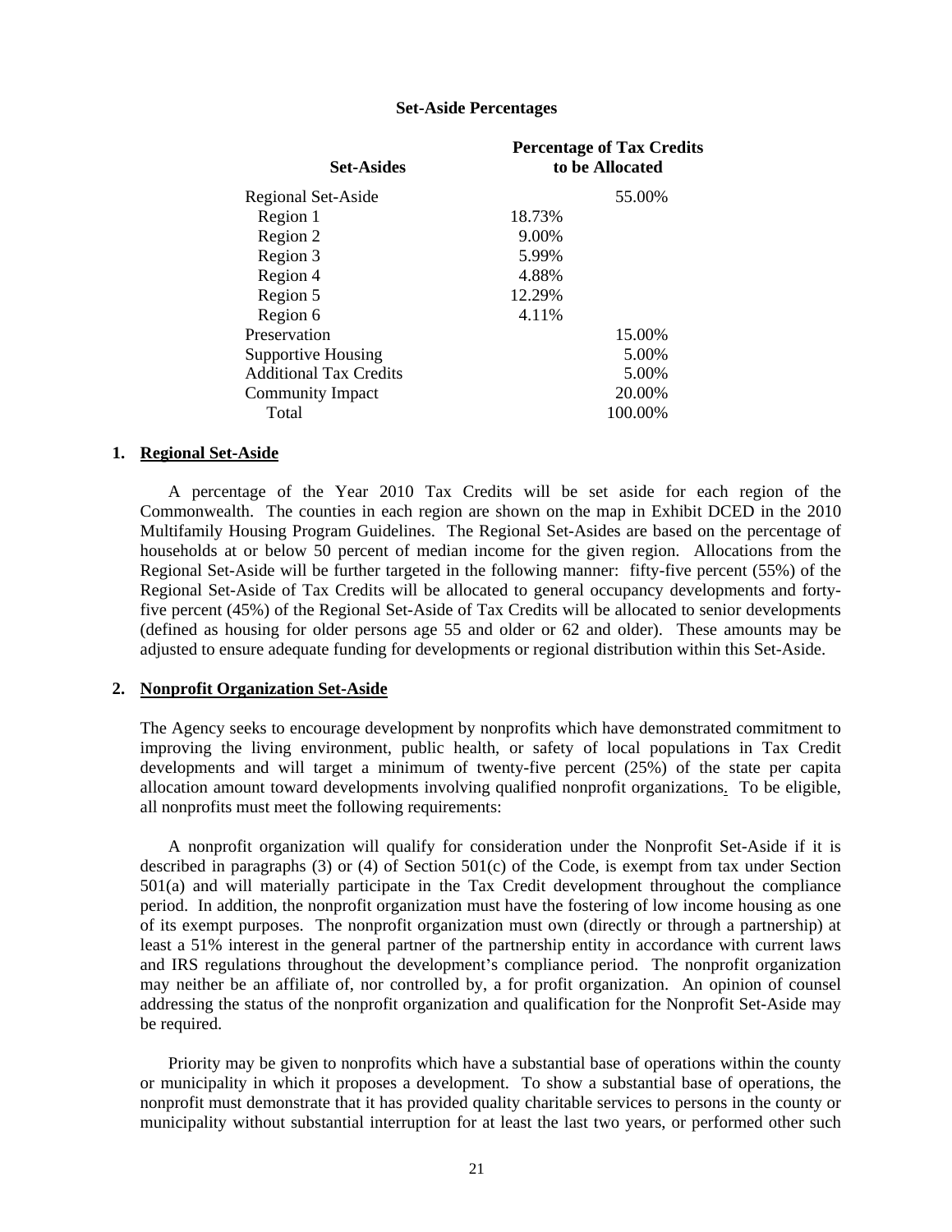activities which demonstrate, to the satisfaction of PHFA, that the organization will further the living environment, public health, or safety of persons in the proposed development. Charitable services are services recognized as charitable by the IRS.

### **3. Preservation Set-Aside**

Some of the state per capita allocation available in the Year 2010 will target developments that meet the Agency's requirements for preservation of affordable housing. Applications for the preservation of general occupancy and senior developments may qualify for the Preservation Set- Aside if targeting:

- (a) Existing low income units receiving project-based rental subsidies that are within two years of any permitted prepayment or subsidy contract expiration with a likely conversion to market rate housing or equivalent loss of low income use restrictions. (The likelihood of conversion to market rate housing must be supported by a current market study in a form and substance acceptable to the Agency); or
- (b) Rehabilitation of already existing low income units provided that the rehabilitation will repair or replace major systems and components that are 1) in immediate need of repair or replacement; or 2) functionally obsolete or require modification or enhancement to meet new applicable federal, state or local housing or building code requirements. In addition, there must be a legitimate lack of sufficient and available, unrestricted property reserve funds or capital to provide for the necessary capital improvements. Developments must expend for rehabilitation a minimum of \$10,000 per unit in construction costs on major systems and components based upon a professionally commissioned Capital Needs Assessment (not more than twelve months old from the date of Application) or such additional amounts, the Agency in its discretion deems necessary for the long term viability of the development; or
- (c) Rehabilitation of already existing low income units provided that the rehabilitation is being funded through the Agency and the development will be monitored through an Agency

preservation program.<br>Preference may be given to developments participating in the Agency's Preservation through Smart Rehab Program or to those that face conversion to market or which have rehabilitation scope of work that addresses significant life safety issues. Applicants for the Preservation Set-Aside should refer to the 2010 Multifamily Housing Program Guidelines for further guidance on submission requirements. The Agency, in its discretion, may consider any Applications under the appropriate Regional Set-Aside once the Preservation Set-Aside is exhausted.

#### **4. Supportive Housing Set-Aside**

If feasible, a special Set-Aside of Tax Credits will targetdevelopments that meet the Agency's requirement for Supportive Housing. To qualify for the Supportive Housing Set-Aside, the development must:

- a. Provide at least 25% of the total units for developments of 20 or fewer units and at least 15% and no more than 25% of the total units for development with more than 20 units to eligible populations including persons that are homeless; or to non-homeless households that require supportive services including those with mental, physical, sensory, or developmental disabilities; persons with substance abuse disorders; persons diagnosed with AIDs and related diseases, and other special populations approved by the Agency on a case-by-case basis. Designated units must be rented only to the target population (subject to fair housing laws).
- b. Document the need for housing for the target population (including size of units).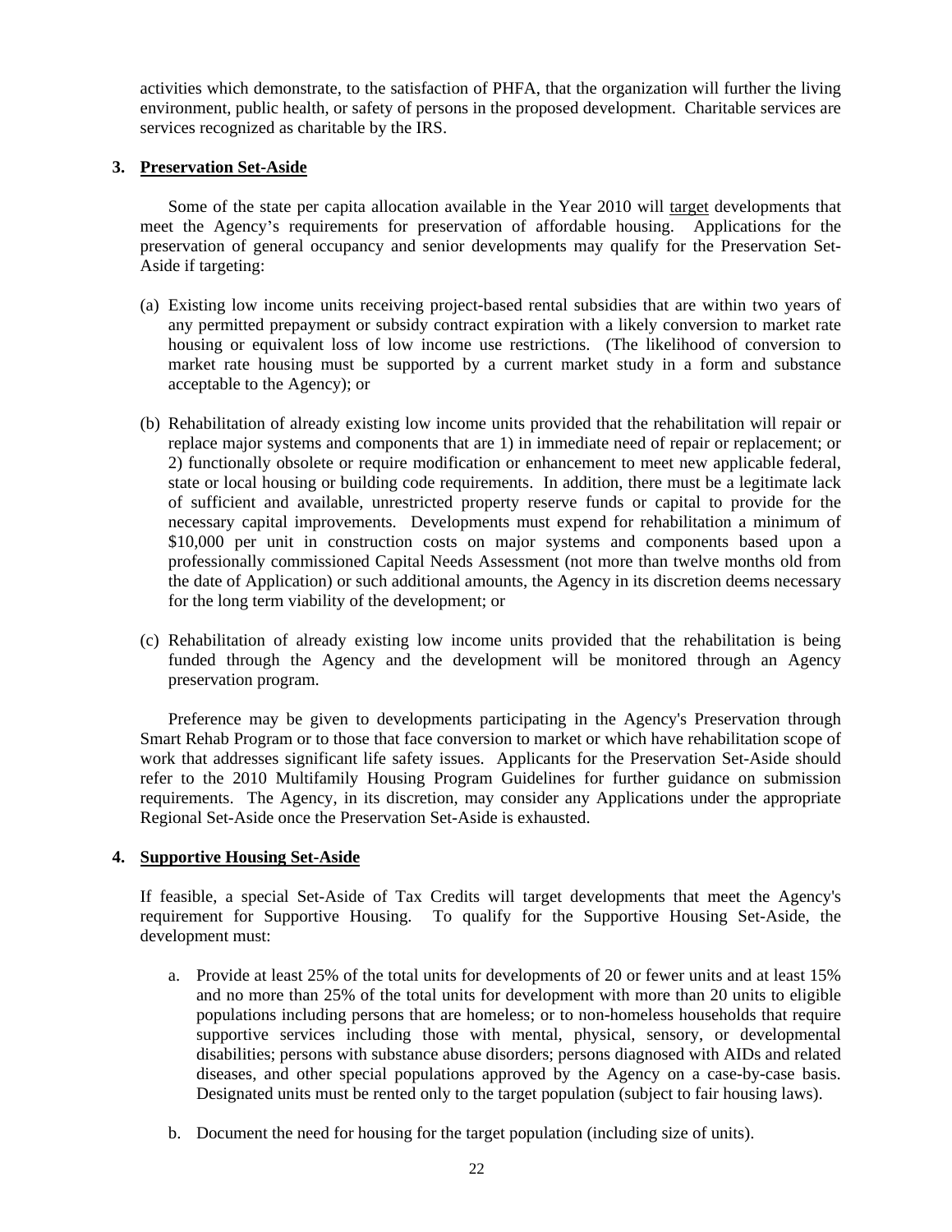- c. Be located within 2 blocks of a public transit stop or include transportation in the site plan of services.
- d. Have funding in place or identify a viable plan for the funding of appropriate services for the duration of the compliance period.
- e. Provide a rental subsidy so that rents in Supportive Housing Units do not exceed 30% of household income.
- f. Identify a lead agency that will act as a referral agent for the targeted units and have an agreement in place for that referral process. Services for the target population cannot be a condition of residency for these or other units.

Applicants for this Supportive Housing Set-Aside should refer to the 2010 Multifamily Housing Program Application Instructions for further guidance on submission requirements. Applications for the Supportive Housing Set-Aside may be either for general occupancy or senior developments.

#### **5. Requests for Additional Tax Credits Set-Aside**

A special Set-Aside of Tax Credits will target developments that have received an initial Developments that must be placed in service in 2010 will receive preference for the Tax Credits. This Set-Aside is only available for developments which have closed on their equity investment or can demonstrate the capacity to secure an equity investment, satisfactory to the Agency, and qualified applicants must neither have changed any selection criteria nor made any unapproved modifications to the development from the initial Application. Applications will not be accepted for additional Tax Credits due solely to an increase in Maximum Basis Limits.

In the event the applicant is amending the selection criteria considered by the Agency in making the initial reservation the applicant must submit a new Application. Regardless of which source the applicant chooses (i.e. Regional Set-Aside or Additional Set-Aside), applicants may only request additional Tax Credits two times subsequent to the initial reservation.

A development seeking Additional Tax Credits from the Set-Aside will not be considered at the same time under the Regional Set-Aside. Once the Additional Tax Credits Set-Aside is exhausted the Agency, in its discretion, may reallocate Tax Credits in an amount as determined by the Agency to

developments which must be placed in service in 2010.<br>All applicants for Additional Tax Credits should refer to the Checklist of Exhibits in the 2010 Multifamily Housing Program Guidelines for resubmission requirements and processing instructions.

#### **6. Community Impact**

Based on the Agency's experience, there are circumstances under which an evaluation of a development supported by Tax Credits needs to take account of the contribution it can make to a neighborhood's revitalization. The Agency has set-aside Tax Credits to target such developments.

In weighing the impact of community revitalization, the Agency will look at how, in measurable terms, the development meets the Community and Economic Impact Selection Criteria (set forth herein).

Applicants should articulate and demonstrate how the development will fulfill or achieve a "community changing" effect on the neighborhood, citing and evidencing as many of the above attributes as possible to be favorably considered under this program. If part of a comprehensive strategy, there should be a commitment of sufficient resources to substantiate that the strategy has a reasonable chance of being implemented. Efforts that show coordination with other state and local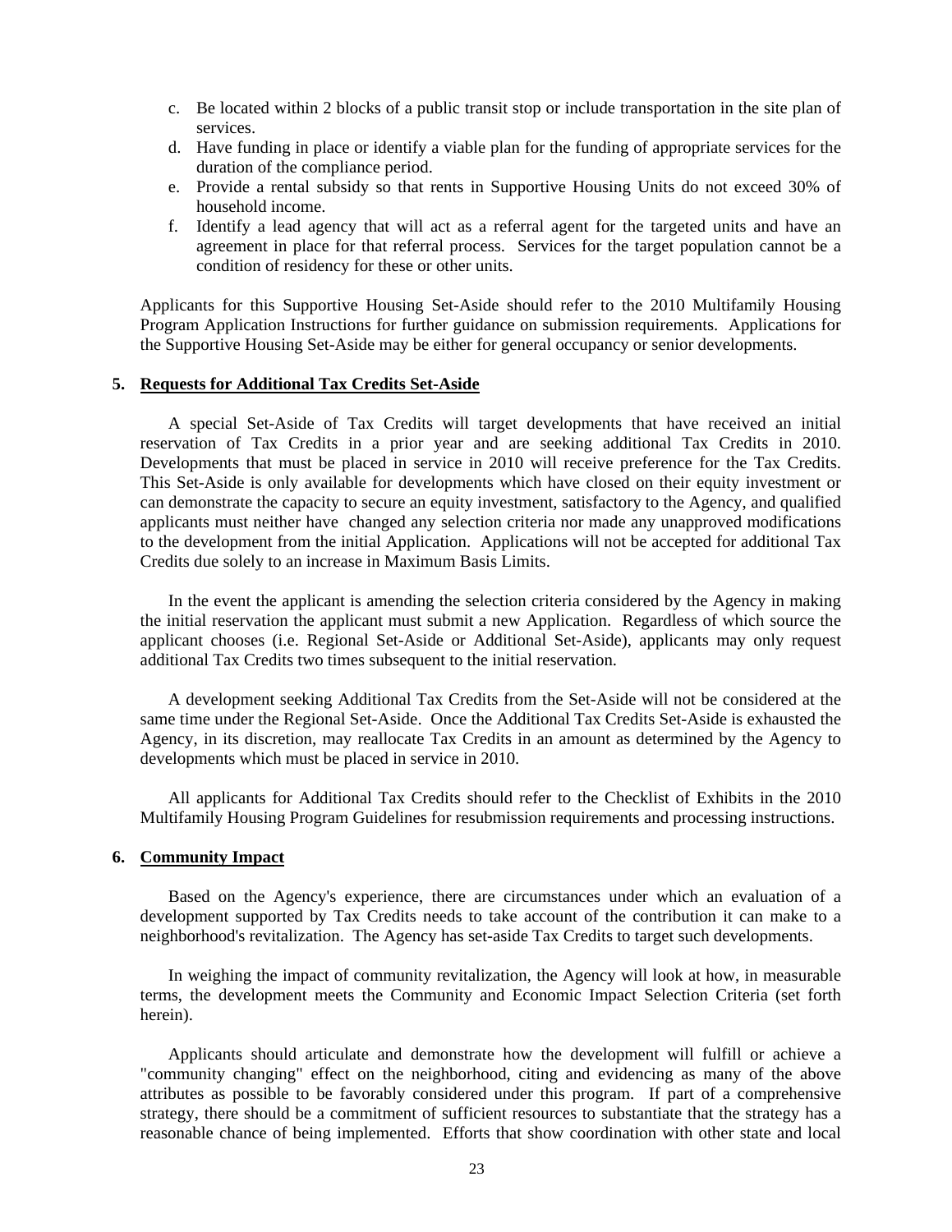funding sources for economic and community development are encouraged in this initiative. However, the combination of such funding sources must tie together neighborhood enhancement and be part of a broader overall community plan.

Applications for Community Impact should refer to the 2010 Multifamily Housing Program Guidelines for further guidance on submission requirements. The Agency, in its discretion, may consider any Application for Community Impact after the other Set-Asides have been exhausted. The Agency may consider developer participation, regional distribution, scale of community impact and competitive rankings of Applications in making allocations under the Community Impact Set-Aside including how the development maximizes the inclusion of affordable accessible units in its design.

#### **Additional Resources and Supplemental Set-Aside Information**

Should additional Tax Credits or stimulus funds become available for whatever reason at any time in 2010, the Agency will not issue an amendment to this Allocation Plan but will instead make allocations of such additional Tax Credits based upon priorities and preferences set forth in this Allocation Plan as it deems appropriate. The amounts available in each Set-Aside may be adjusted by the Agency at any time to ensure adequate and appropriate funding of the developments meeting the Program criteria. Additionally, the Agency may consider any development in any Set-Aside it deems appropriate to maximize distribution and meet state housing goals.

The amounts available in each Set-Aside may be adjusted by the Agency at any time to ensure adequate and appropriate funding of the developments meeting the program criteria. Further, the Agency reserves the right to allocate more than the available Tax Credits in each Set-Aside in order to fully fund a project reservation which has scored sufficient points to warrant funding but for which funds remaining in the set-aside can not fund the full credit amount needed for feasibility. For developments returning Tax Credits from a previous or current year's allocation, the Tax Credits may be redistributed at the Agency's

discretion.<br>After the Agency reserves Tax Credits for 2010 Applications, the Agency may allocate such 2010 Tax Credits as may be available to any development which either did not receive a reservation or which needs additional credits to fully support their financial feasibility. In addition, the Agency may make binding commitments to allocate Tax Credits through a forward allocation process to ensure that it will be able to completely allocate year 2010 Tax Credits prior to the end of the year. Developers may not apply for or request a forward allocation. The Agency may determine to forward allocate based on geographic distribution, specific project needs or program considerations in the sole discretion of the Agency.

Applications may be returned if the amount of Tax Credits requested for a development exceeds the amount of Tax Credits available for the applicable Set-Aside by more than 10 percent of the Set-Aside amount. Tax Credits are not guaranteed to any party, regardless of the ranking or points achieved through the evaluation process. The Agency will review the geographic location, developers and types of projects to ensure distribution throughout the Commonwealth. In addition, the Agency may impose a \$1,200,000 per developer per region maximum on the Tax Credits or otherwise restrict the amount of Tax Credits to any particular developer or project. The Agency may impose a \$1,600,000 per developer per region maximum on Tax Credits for developments located in a distressed municipality as defined by the Financially Distressed Municipalities Act to any particular developer or project. Based upon the demand for Tax Credits and development rankings, the Tax Credits reserved for any one applicant (or related entity or material participant) or development in any specific jurisdiction or within a particular Set-Aside may be limited at the discretion of the Agency. Moreover, the Agency reserves the right to amend, modify or waive specific nonmaterial submission requirements or requisite documentation to best achieve affordable housing programs or affirmatively further fair housing in the Commonwealth.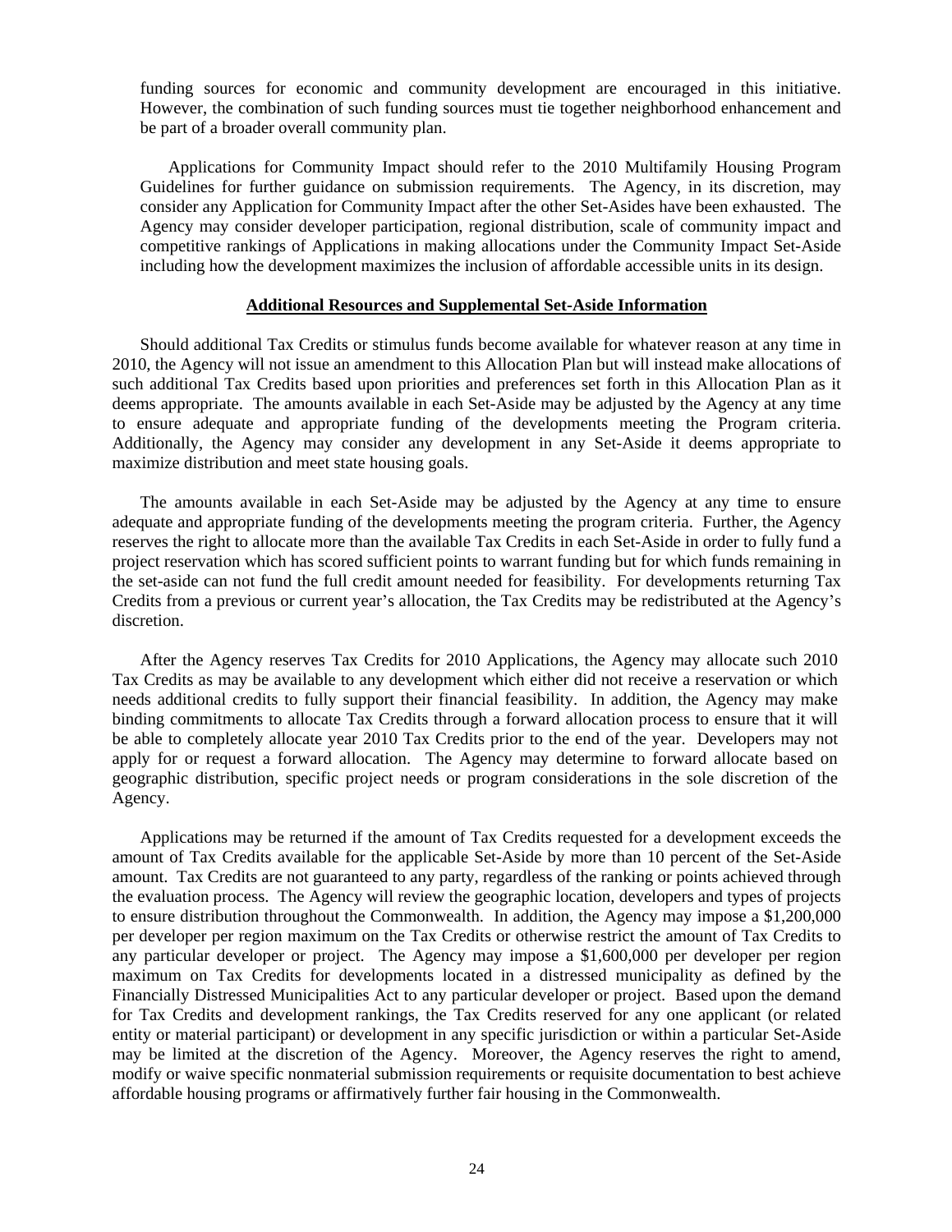#### **MAXIMUM PER UNIT BASIS LIMITATIONS**

The Agency has established a maximum basis per unit of one hundred twenty percent (120%) of the U. S. Department of Housing and Urban Development's (HUD) Section 221(d)(3) maximum mortgage limits ("Maximum Basis"). Maximum Basis includes all depreciable costs normally included in the eligible basis determination for rehabilitation or new construction (not including the developer's fee or cost of acquisition). Maximum Basis for the purposes of this calculation may be determined after the deduction for commercial space costs but prior to the pro rata reduction for historic tax credits and other nonqualified financing and costs normally not included in eligible basis.

Developments located in a "qualified census tract" or "difficult development area", as established by HUD, may qualify for Tax Credits based on 130 percent of the eligible rehabilitation/new construction

basis.<br>Tax Credits in an amount up to 130 percent (130%) of the eligible rehabilitation/new construction basis may also be considered where appropriate by the Agency for developments which demonstrate that they have excess development expenses and costs related to:

- Their location in areas of the Commonwealth with limited federal, state, local or financial  $\bullet$ resources; or
- $\bullet$  Their provision of general occupancy units in "underserved" areas, as defined by the Agency, with acquisition costs (from an unrelated party) exceeding 10% of the maximum basis limits; or
- Community impact developments with mixed income (of at least 15% market rate units) or mixed use components (commercial space of at least 15% of the square footage of the development).

If the Maximum Basis per unit, as previously described, exceeds the established limits, Agency staff may waive the Maximum Basis per unit for some developments. An Agency waiver of the established limits will be based upon the demonstration of compelling circumstances and justification for the additional costs which are eligible basis incurred in the development. Compelling circumstances are limited to the following: costs predominately related to the preservation of a designated historic building or necessitated by building in or adjacent to a designated historical district; construction costs attendant to providing supportive services to the resident population that are over and above that typically associated with such housing, including reasonable costs related to the construction of community service facilities; costs due to structurally unsuitable subsoil conditions; costs associated with environmental remediation of an existing building that will remain in the development; up-front capital expenditures related to energy efficiency systems that will result in demonstrable savings in utility costs to the development, including solar, geothermal, or other innovative energy savings techniques; and costs resulting from local conditions or attempts to exclude affordable housing (this may include excessive impact fees, building code requirements, restrictive zoning, extraordinary litigation costs incurred because of neighborhood opposition and planning requirements). For those properties seeking to exceed limits based on costs due to unsuitable subsoil conditions, costs associated with environmental remediation, or up-front capital expenditures related to energy efficiency systems that will result in demonstrable savings in utility costs must provide evidence that such costs are in excess of expenditures required for eligibility for tax credits. In addition, a detailed cost breakdown must be provided indicating the difference between the costs for these items and those of typically constructed developments. Developers must provide full explanation of all alternative site considerations and provide adequate justification of the need for the development at the identified location or a full explanation and adequate evidence of cost savings. For developments affected by local attempts to exclude affordable housing, Agency staff will not approve Tax Credits above 30 percent of the Maximum Basis limitation. For all other circumstances, Agency staff will not approve Tax Credits above 15 percent of the Maximum Basis limitation. A waiver of the Maximum Basis limitation is at the sole discretion of the Agency.

See Exhibit MAX BASIS for a breakdown of the Agency's Maximum Basis limitation by market area and unit size.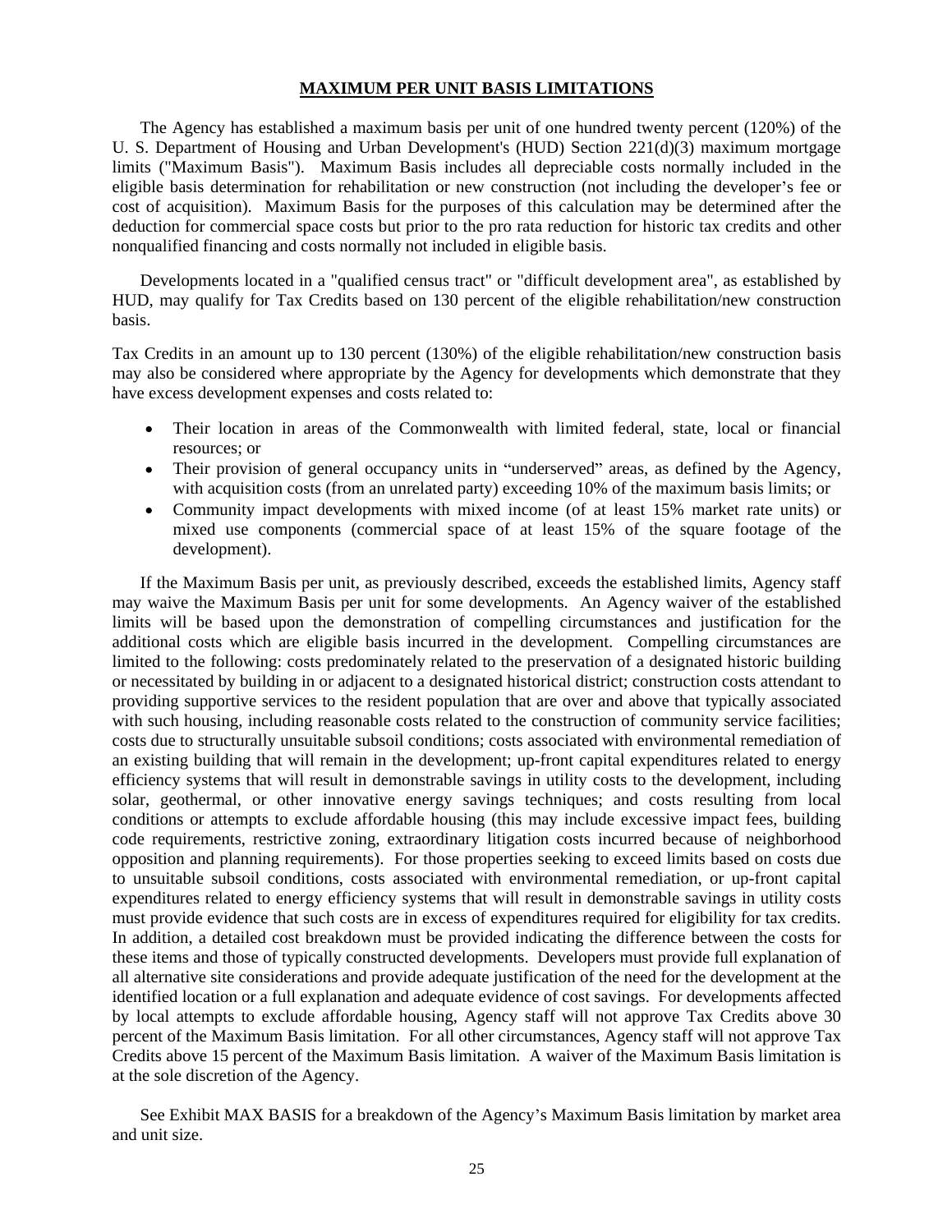#### **THRESHOLD CRITERIA**

The Agency has determined that the following minimum development characteristics will be considered threshold criteria for all developments seeking Tax Credits in 2010. The Agency may waive the requirement of a specific amenity if compelling circumstances exist, or if the inclusion of such amenity adversely affects the financial feasibility of the development or if, due to the nature of the rehabilitation of the development, the inclusion of such amenity is cost prohibitive. The Agency will review the architectural documents submitted with the proposal to confirm the existence of the proposed amenities. A certification from the design architect verifying the inclusion of the amenities in the development must be submitted with the Application. Confirmation from the construction contract administration architect is required with the submission of the cost certification documents. For developments not requiring the services of an architect, the certifications may be provided by the general contractor. Amenities should be appropriate for the proposed resident population. Verification of the availability of all amenities may be required by the Agency at any time and throughout the development's compliance period.

- 1. Development Amenities The following Development Amenities must be included in the proposed development. (Please note that the applicant should seek independent tax advice as all of the costs of the following amenities may not be includible in eligible basis.)
	- On-site Community Room. The community room must be one room and should be of  $\bullet$ sufficient size to accommodate the residents and services to be provided. The community room in senior housing developments should include a kitchen or kitchenette that will be available to all residents.
		- o An on-site community room will not be required for developments with 11 units or less or scattered site properties. Applications which are continuation of a phased development will be required to provide space sufficient to meet the size requirements below based on the aggregate of the number of units in all phases.
		- o The community room should contain at least 15 net square feet per unit for properties between 12 and 50 units. Community rooms in developments with more than 50 units should be at least 750 square feet in size. The square footage required shall be in addition to the kitchen or kitchenette, where provided.
	- Laundry Facilities. Common laundry facilities or the provision of individual washers and  $\bullet$ dryers in each unit are required. If the development contains a common laundry facility, the following requirement must be met:
		- o For general occupancy developments: one washer and dryer per 12 units, with a minimum of two washers and two dryers required at each laundry facility.
		- o For elderly development: one washer and dryer per 20 units, with aminimum of two washers and two dryers required at each laundry facility.
		- o A minimum of one front load washer and dryer is required for each laundry facility and will be required in accessible units containing washer and dryer in the unit.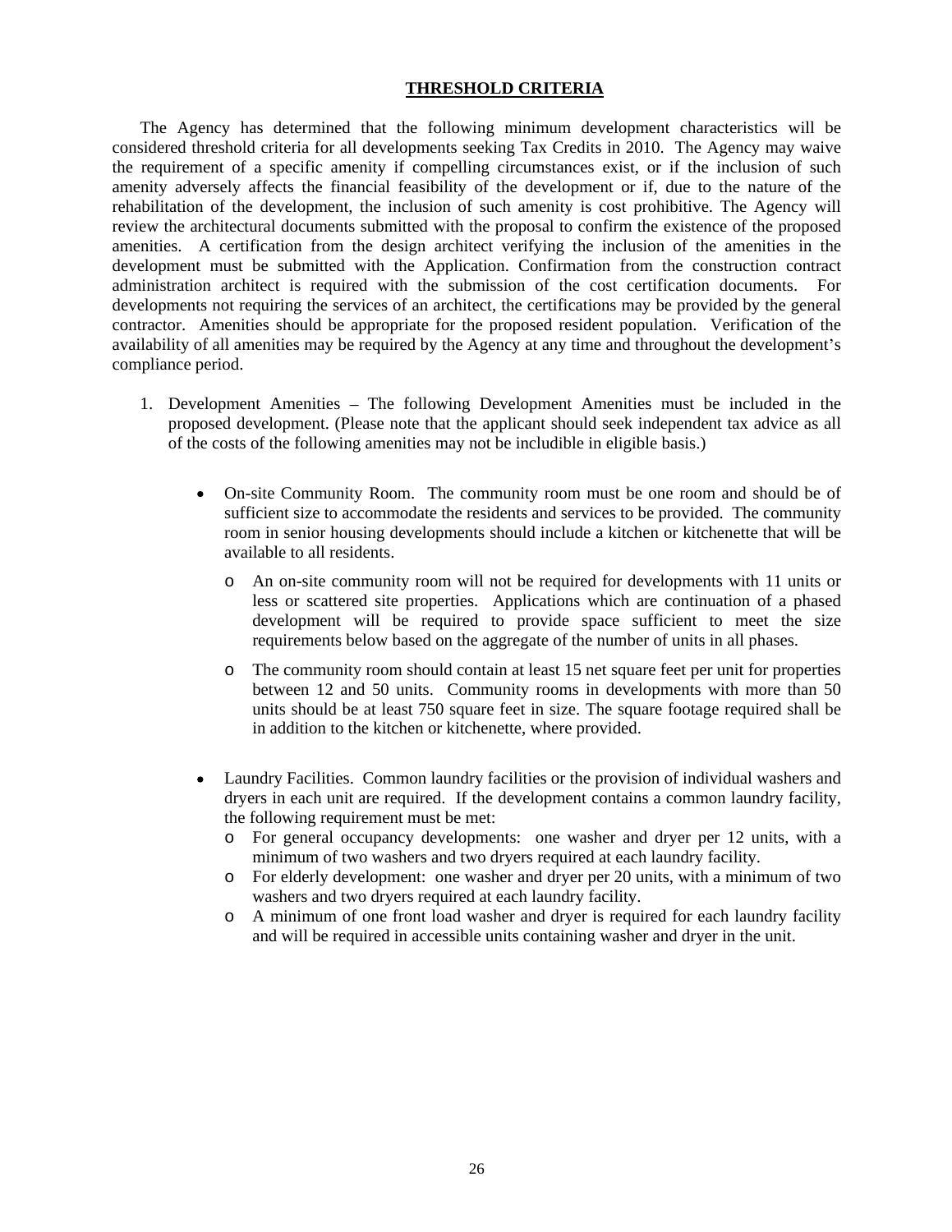- Air Conditioning. For new construction or substantial rehabilitation developments, all  $\bullet$ common spaces must be air conditioned (except stair towers, mechanical rooms and storage rooms).
	- o Preservation or moderate rehabilitation properties may be required to include air conditioning as part of the proposal if financially feasible and deemed reasonable by the Agency.
- On-site Management Office. An on-site management office will be required for all developments except: those containing 11 units or less or scattered site properties. Applications which are a continuation of a phased development with a total of more than 11 units will be required to provide evidence of a management office in one of the prior phases.
- 2. Unit Amenities The following Unit Amenities must be included in the proposed development.
	- The net area of all dwelling units must fall within the limits listed below. (Net area is measured from the interior finish surface of the unit perimeter walls, and shall include all rooms, corridors, walls, storage areas, and mechanical spaces). Rehabilitation developments may vary from the maximums and minimums by 10%. Accessible units may vary from the maximums as required to provide an accessible route and accessible clearances.

|            | <b>FLATS</b>        | MULTI-FLOOR UNITS   |
|------------|---------------------|---------------------|
| SRO        | 90 to 200 s.f.      |                     |
| <b>EFF</b> | 400 to 600 s.f.     |                     |
| 1 BR       | 550 to 850 s.f.     | 650 to 950 s.f.     |
| 2 BR       | 700 to 1,100 s.f.   | 850 to 1,300 s.f.   |
| 3 BR       | 950 to 1,350 s.f.   | 1,000 to 1,550 s.f. |
| 4 BR       | 1,100 to 1,550 s.f. | 1,200 to 1,750 s.f. |
| 5 BR       | 1,300 to 1,750 s.f. | 1,400 to 2,000 s.f. |

- Air conditioning shall be supplied to living areas and all bedrooms of each unit. Individual window units will not be considered as meeting this criteria.
- $\bullet$ Refrigerators, ranges and ovens will be required in all units except for developments containing SRO units provided such properties have common cooking facilities containing these appliances.
- Window treatments in all residential units are required. Window treatments include  $\bullet$ venetian blinds, vertical blinds, or other opaque blinds. Roller shades will not be considered in this category.
- 3. VisitAbility All newly constructed units in townhouse developments and elevator buildings, and all ground floor units in walk-up apartment buildings shall be VisitAble. In rehabilitation developments, a minimum of twenty-five  $(25)$  percent of the units in townhouse developments, elevator buildings and walk-up apartments shall be VisitAble. Properties unable to comply with this requirement due to physical constraints or building type may apply for a waiver from this threshold requirement. To meet VisitAbility design features: the building and units must have at least one zero-step entrance with a 36 inch wide door; all doorwaysand passages on the entry level floor should have a width of 36 inches; there should be a clear pathway to a bathroom or powder room; such bathroom or powder room should include a minimum 24" grab bar beside the toilet on a reinforced wall, which can also serve as a towel bar; and there should be a clear pathway to the living room and dining area of the unit. The powder room and bathroom must follow the Fair Housing Act maneuverability clearances. (Preservation developments are exempt from this requirement but are encouraged to provide VisitAble units where feasible.)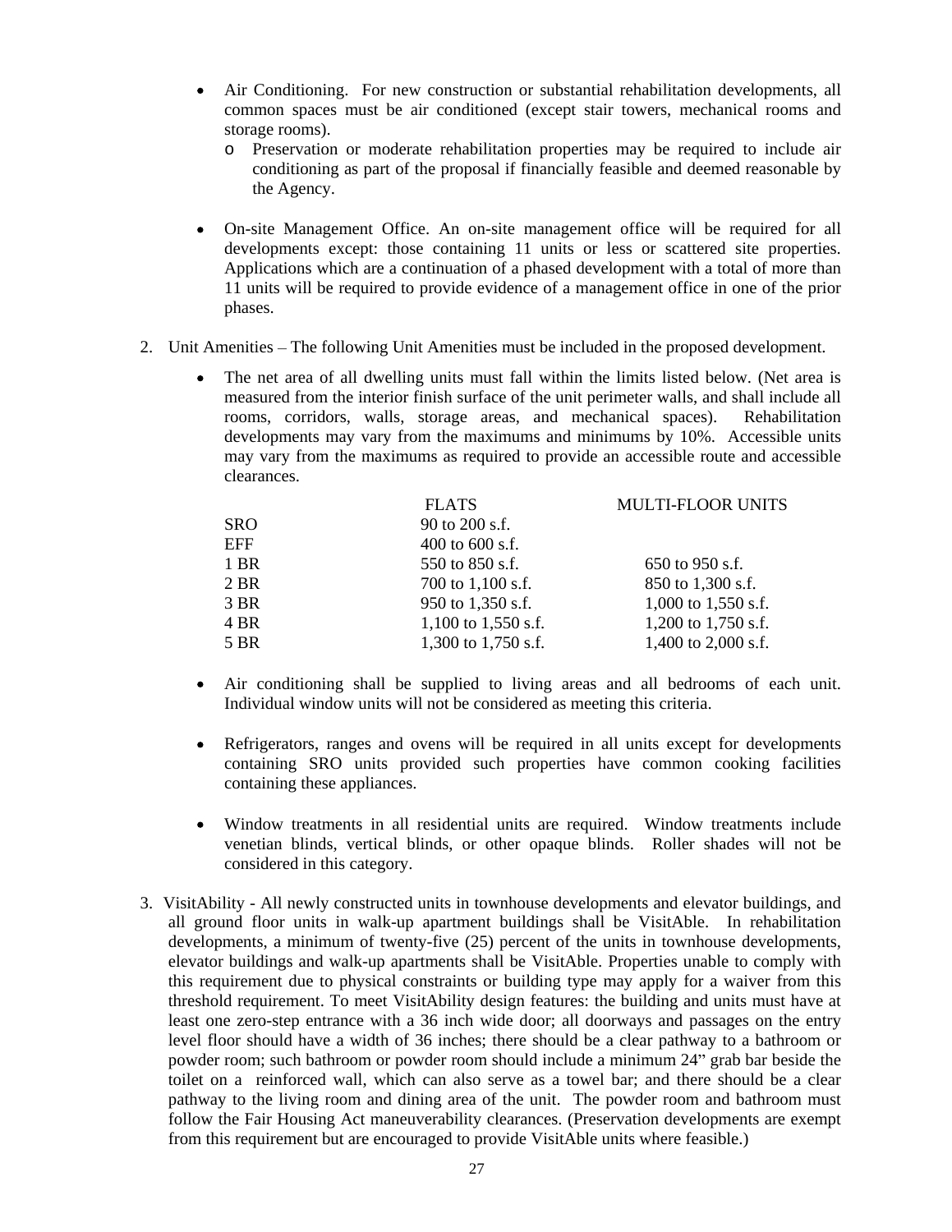- 4. Digital Accessibility Three distinct wiring networksmust be provided for each unit. The three networks are the following; a separate dedicated CAT5e (or better) internet access line to each unit routed from a central distribution point or a development-wide wireless network; a CAT5e (or better) telephone line to each unit; and digital capable cable television wiring routed from a central location must also be provided to each unit. Residents must be able to connect to the internet independently of the development network.
- 5. Phase 1 Reports A Phase 1 Environmental Site Assessment prepared in accordance with ASTM E-1527-05 and the PHFA requirements found in the Submission Guide for Architects, is required for all developments. The report cannot be more than 12 months old at the time the application is submitted. The report shall be accompanied by a certification from the sponsor stating that any issues raised in the environmental review have been reviewed and budgeted accordingly in the development budget. For existing buildings, the Phase I report must also include the results from the following tests: lead in water, lead-based paint, asbestos and radon. Only the executive summary of the report shall be submitted in the application. Cost estimates for any remediation work shall be provided and included in the executive summary.
- 6. Energy Conservation
	- In new construction and rehabilitation developments, all appliances, mechanical  $\bullet$ equipment, windows, ceiling fans, exhaust fans and exit signs, shall be Energy Star® labeled when such equipment and appliances exist. (Exception: programmable thermostats do not need to be provided). In addition, 50% of the permanent room light fixtures in the dwelling units shall be equipped with compact fluorescent bulbs and 100% of the community room and common area corridor and stair lighting shall be fluorescent with electronic ballasts or shall utilize compact fluorescent bulbs.

or

In preservation developments, existing refrigerators more than 6 years old shall be replaced with Energy Star® labeled type. Existing heat pumps, air conditioning condensing units, and through-wall air conditioners more than 6 years old shall be replaced with Energy Star® labeled type, when such equipment exists. Existing furnaces and boilers more than 10 years old shall be replaced with Energy Star® labeled type, when such equipment exists. (Programmable thermostats do not need to be provided) In addition, an existing community room, common area corridor and stair lighting more than 15 years old shall be replaced with fluorescent fixtures with electronic ballasts or fixtures that utilize compact fluorescent bulbs. Where windows are schedule for replacement, replacement should be made with Energy Star® qualified products.

The developer certifies that when existing equipment, appliances and products are replaced, they will be replaced with Energy Star® labeled equipment, when such equipment exists.

The development shall meet Energy Star® Standards by achieving a Home Energy  $\bullet$ Rating System (HERS) index necessary to achieve an Energy Star® rating (issuance of the actual Energy Star® label is not required). Rehabilitation developments must achieve a HERS index that is no greater than 2 points above that needed for an Energy Star® rating. This shall include computing a HERS index based on a review of the drawings and specifications, blower door testing, duct blaster testing (if ductwork exists) a thermal bypass inspection, and HVAC design in conformance with ACCA Manuals D, J, and S. (A HERS index is not required for preservation developments.)

Please review the Multifamily Housing Application and Guidelines for specific energy conservation requirements.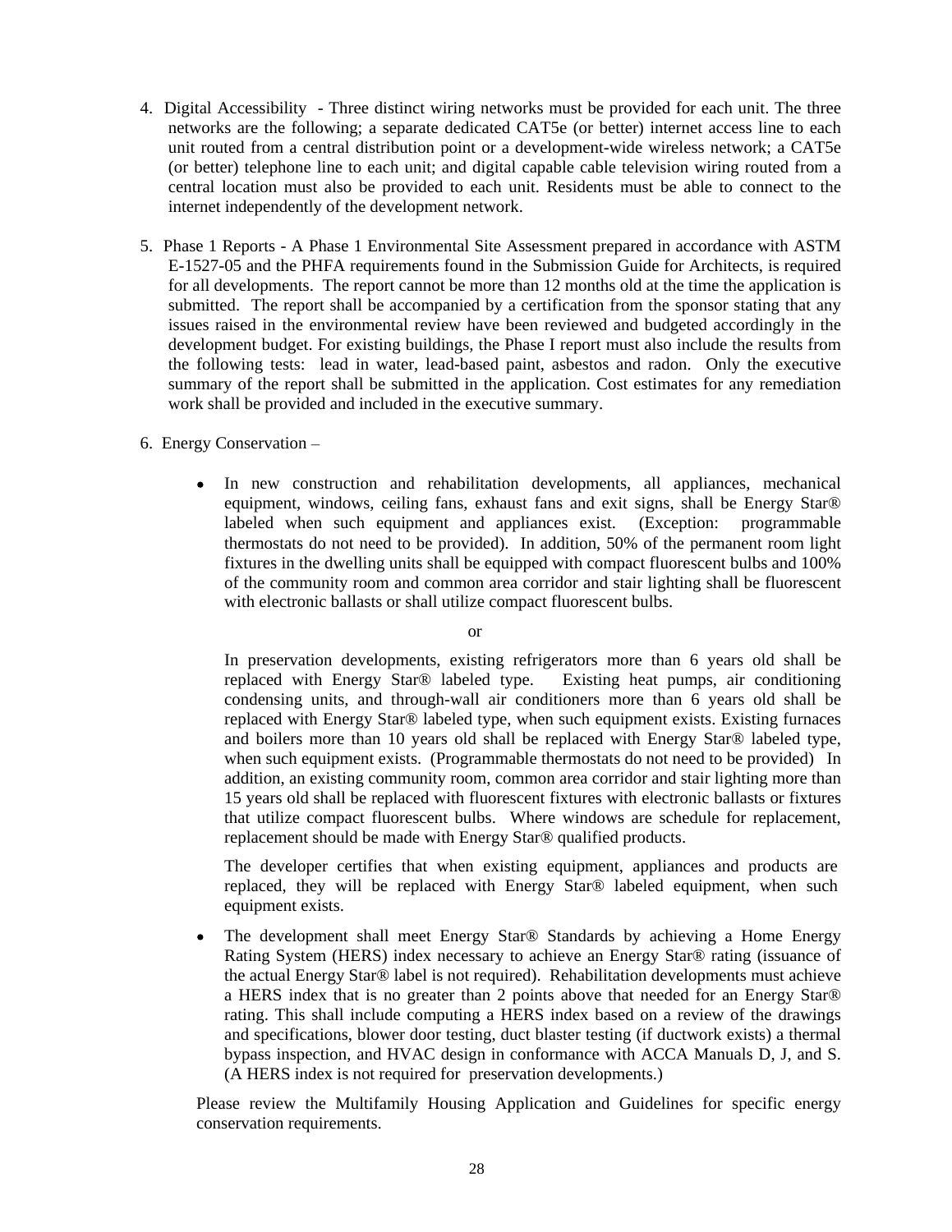- 7. Affordability of Units Developments must provide a financing plan which evidences that at least ten percent (10%) of the units are affordable to persons at or below twenty percent (20%) of the area median income, adjusted for family size. At least half of these units must be accessible. The development must evidence a viable plan to charge rents at levels affordable to persons at or below twenty percent (20%) of area median income for these units throughout the compliance period which shall include supportive service commitments from qualified provider entities (including those supported through programs of the Commonwealth's Department of Public Welfare) needed to support the residents of the units. The Restrictive Covenant Agreement will require that the extremely low rents are maintained and that a corresponding number of units are marketed to and set aside for such extremely low income households throughout the compliance
- period. 8. Market Analysis The Agency will measure the marketability and need of <sup>a</sup> development based on information provided by the Market Study/Needs Assessment. A Market Study/Needs Assessment form must be completed by the market analyst in the format developed by the Agency. The Market Study/Needs Assessment must address the following criteria:
	- Size and trends of waiting lists in existing complexes;  $\bullet$
	- $\bullet$ Vacancies in existing complexes;
	- Affordable housing options in the primary market area;
	- $\bullet$ Rent pricing advantage of the proposed development rents compared to market rents;
	- $\bullet$ Population statistics;
	- Impact on existing subsidized, affordable and Tax Credit developments; (Adverse impact,  $\bullet$ as determined by the Agency in its discretion, may lead to rejection of an Application or trigger additional scrutiny by the Agency.);
	- Results of the Housing Provider NeedsAssessment Form completed by the local housing  $\bullet$ authority (note: refusal by the housing authority to complete the form will not impact
	- ranking of the development);<br>Capture rate relating the number of rental units being proposed to the number of age and  $\bullet$ income qualified households in the primary market area;
	- Local community support;  $\bullet$
	- Projected absorption period;  $\bullet$
	- Estimated vacancy rate; and  $\bullet$
	- Recommendations of the market analyst.  $\bullet$

If the applicant is seeking consideration for Tax Credits from Community Impact, the Market Study/Needs Assessment must include a separate breakout of items identified for Community Impact. Additionally, the Market Study /Needs Assessment must identify the criteria set forth in the Community and Economic Impact Selection Criteria for ranking consideration in this category. If the Market Study/Needs Assessment is not completed by the appropriate party or is not in the Agency's format, the Application may be rejected and returned to the applicant.

The Agency will closely review the Market Study/Needs Assessment and the information gathered during its site visit. If questions or concerns are raised regarding the market and/or need of the development or the impact on affordable housing units in the area, clarification will be requested of the developer and/or market analyst. The Agency is not bound by the conclusion of the market analyst(s) and will use its discretion to determine eligibility for Tax Credits. If the concerns are not addressed by the applicant and/or market analyst to the satisfaction of the Agency, the Application may be returned.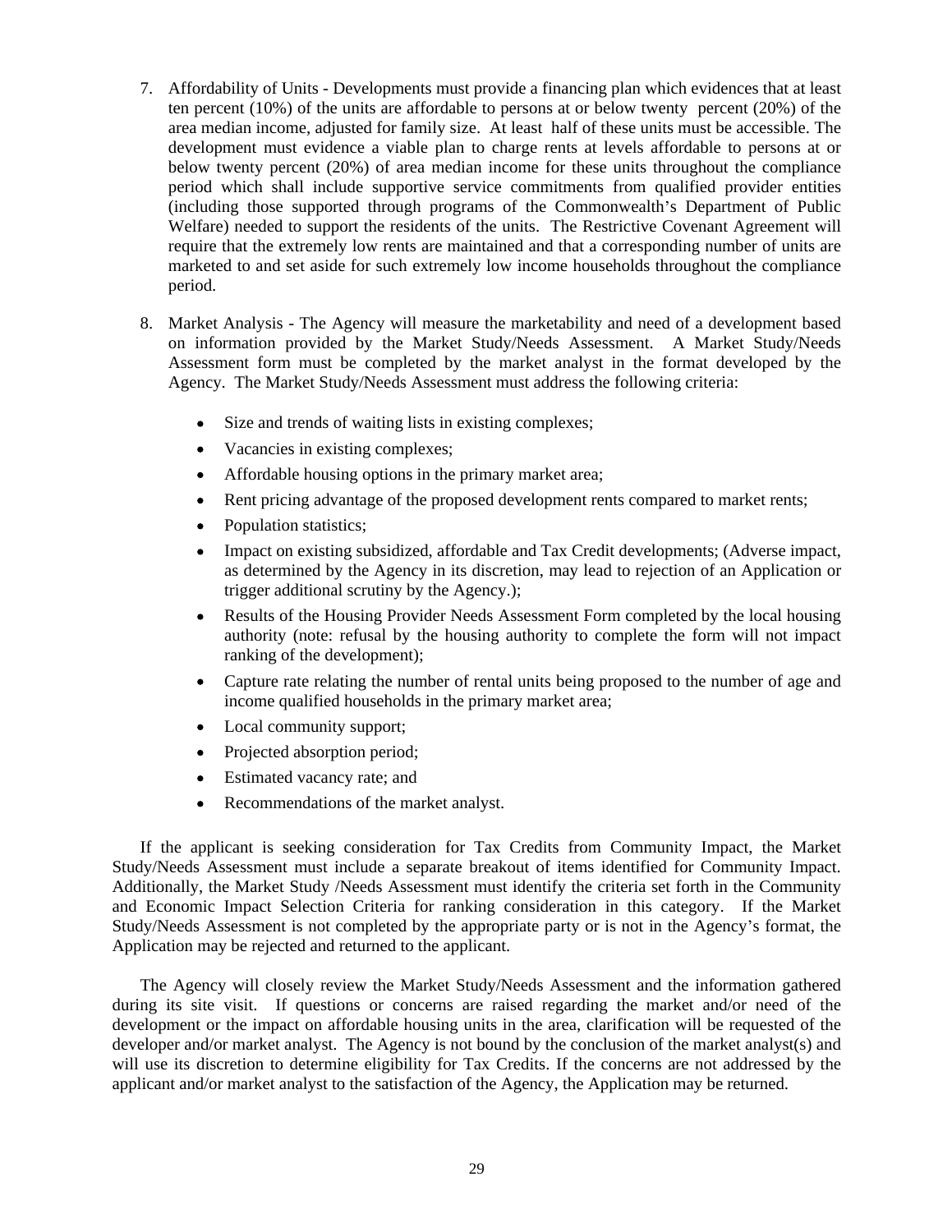#### **SELECTION CRITERIA**

#### **General Processing Information**

The Agency will review the Application and assign points based on the Selection Criteria. Applications will be underwritten by the Agency at the adjusted gross pay-in provided by the developer in the application but the Agency may adjust the pay-in during underwriting based upon market conditions or investor information. The Agency will be soliciting more information from and communicating directly with investors during the underwriting of applications. A development must address a substantial number in each of the six categories of Selection Criteria in order to qualify for a reservation of Tax Credits. The Agency has established a minimum point threshold of one hundred fifteen (115) points for Applications during the Year 2010 Tax Credit Program. The Agency reserves the right, at any time, to require submission of such documentation or additional support as it deems necessary to evidence any of the items set forth herein including, without limitation, additional independent market studies, independent appraisals, evidence of property location and accurate deed and title information, independent capital needs assessments and opinions of qualified tax counsel or certified public accountants and will impose additional documentation or clarifying information as further set forth herein and in the 2010 Multifamily Housing Program Guidelines.

All Tax Credit reservations are made based upon the information contained in the Application. Unless specifically directed or approved by the Agency, changes or supplements to an Application during the processing period for ranking are not permitted. Changes to a development made by the applicant after a reservation is received affecting any of the Selection Criteria features will result in reconsideration of the ranking and may lead to a "rescission" of the conditional reservation. As a reminder, certain Selection Criteria will be incorporated into the Restrictive Covenant Agreement and monitored during the compliance period. Changes in any of the Selection Criteria subsequent to issuance of an IRS Form 8609 may result in noncompliance, may lead to specific enforcement action against the development and may result in the loss of Tax Credits to the development and its investors.

The scoring and ranking of a development does not guarantee funding by the Agency. In the event the Agency departs from the ranking and scoring criteria, it shall document such departure in accordance with the Code.

The Selection Criteria are set forth in Exhibit SC2010.

### **RANKING OF DEVELOPMENTS**

Developments will be evaluated to determine the amount of Tax Credits required to make the development economically feasible and to ensure the development's long term viability. If two or more developments have the same ranking within a region. Set-Aside or the statewide pool and only one development can be awarded credits, the Agency will select the development that has a higher percentage of units available to residents whose incomes are at or below 50 percent of area median gross income as compared to total number of Tax Credit eligible units. If the developments have the same percentage of units serving residents at or below 50 percent of area median income, the Agency, in its sole discretion, may select the Application that it determines best fits the Agency s affordable housing priorities and achieves geographic distribution.

The Agency's determination as to the amount of Tax Credits reserved for or allocated to a development shall not be construed by the developer, lender, or any other interested party to be a warranty of the development's feasibility and viability, nor shall such determination constitute a representation of compliance with any requirements of the Code.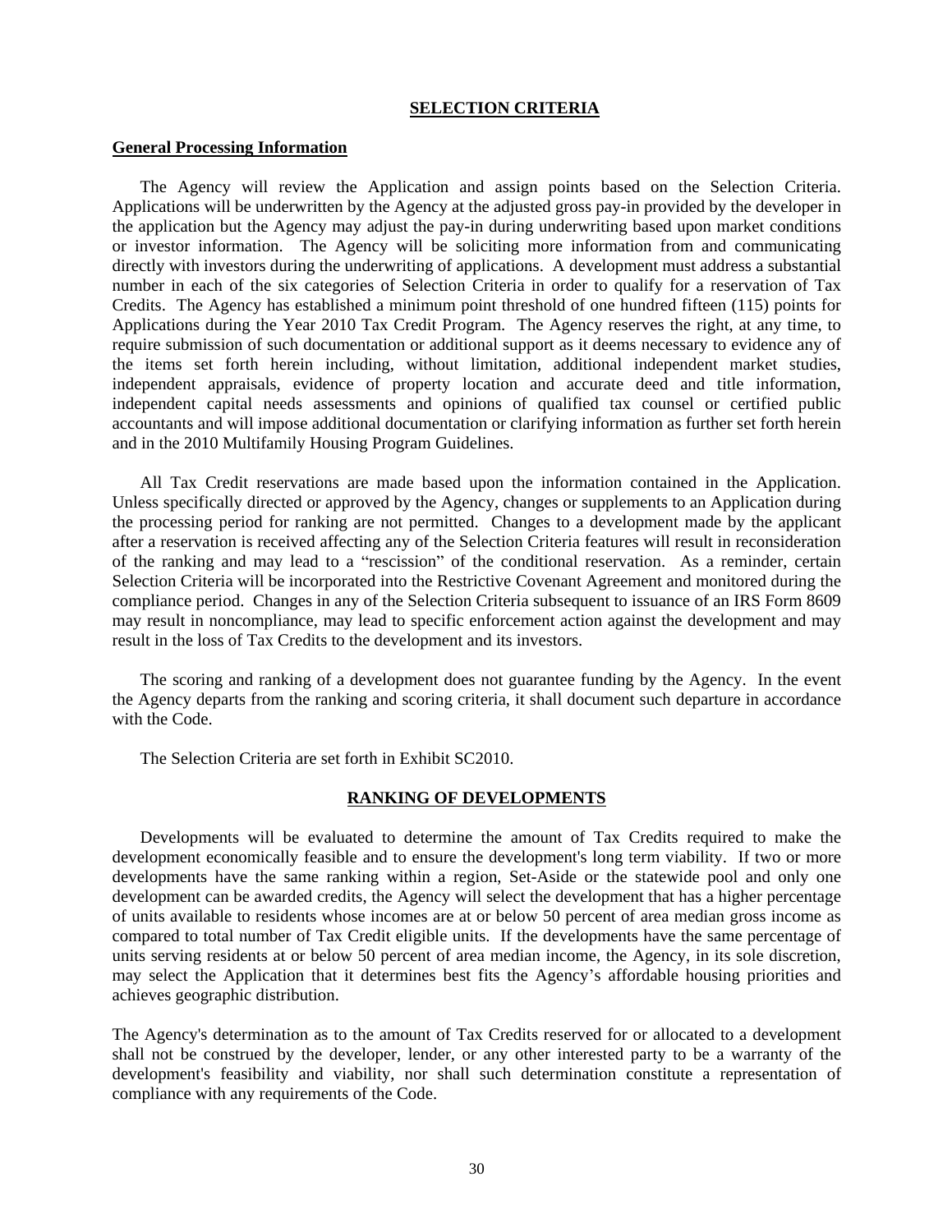#### **DEVELOPER'S FEE**

The developer's fee, which is meant to compensate the developer for staff time, effort and work involved in the development of the property, includes developer's expenses, overhead, profit and consulting fees or other fees and costs that are above the maximums allowed by the Agency. For developments that have 25 or more units, the developer's fee is limited to 15 percent of the first \$10 million of replacement cost of the development less all costs of acquisition and 10 percent on every \$1 of replacement cost thereafter. For developments of 24 units or less, the developer's fee is limited to 20 percent of the replacement cost of the development less allcosts of acquisition. Additional developer's fee will not be available for applications requesting Additional Tax Credits.

For rehabilitation and preservation developments that qualify for acquisition Tax Credits, a developer's fee will be allowed on a portion of the acquisition cost that is basis eligible. The fee is limited to 10 percent of the purchase price of the property less the cost of the land. The maximum acquisition cost that will be recognized in determining the developer's fee will be the lesser of the actual amount paid for the building or the MAI appraised value. The Agency will limit developer's fee to 5% if the seller and buyer are related parties.

In addition, the Agency may impose a developer's fee cap of \$1,500,000 per development on the total developer's fee allowable for costs associated with both the rehabilitation and acquisition of the development.

The developer's fee may not be calculated on a basis that exceeds the Agency's maximum per unit basis limitation. However, Agency staff may consider a higher developer's fee (up to the maximum percentage limits) if an amount of funds equal to the increased developer's fee calculated in excess of the Agency's maximum per unit basis limitation is committed by the owner to the provision of social supportive services, as support for lower income families in transition or in concert with a families moving to work initiative of the Commonwealth, or as an internal rental subsidy to subsidize rents at or below 20 percent of area median gross rent. Evidence of these commitments must be provided with the Tax Credit Application.

Applicants may request a developer's fee in excess of the maximum allowable amount up to but not exceeding an additional 5 percent (exclusive of developer's fees based on acquisition costs) if the applicant commits to provide to the development an amount equal to the equity raised from the additional development fee of 5 percent for the provision of an internal rent subsidy for all units set aside to provide affordable accessible housing to persons with disabilities. A unit would be considered affordable in this instance if the housing expense to the resident is maintained at a level affordable to a person with income at or below 20 percent of the area median income. Applicants may also request an increase in developer's fee in an amount not to exceed an additional 5 percent (exclusive of developer's fees based on acquisition costs) if the applicant commits to provide to the development an amount equal to the equity raised from the additional development fee of 5 percent for the provision of an internal rent subsidy for units set aside to subsidize rents to person with income at or below 40 percent of the area median income. For developments not receiving Agency financing, Agency staff will only approve an increased developer's fee if the applicant provides adequate assurances and documentation (including evidence of a third party escrow arrangement) that an amount of funds equal to the increased equity raised from the additional developer's fee will be committed to the development to establish an internal rent subsidy for at least the initial 15 year occupancy period. In order to qualify for the additional developer fee, the applicant must provide evidence satisfactory to the Agency that an equity investor has been secured. If an investor has not been secured, the applicant will need to fund the reserves with other resources. (The Agency may, in its discretion, determine to allow additional stimulus resources to be used for this purpose.) In the event the Agency allows a developer's fee which exceeds the maximum per unit limitation up to the replacement cost, the Agency will not consider the additional 5 percent increases. Whenever an increased developer's fee is allowed, the partnership or operating agreement must provide that the approved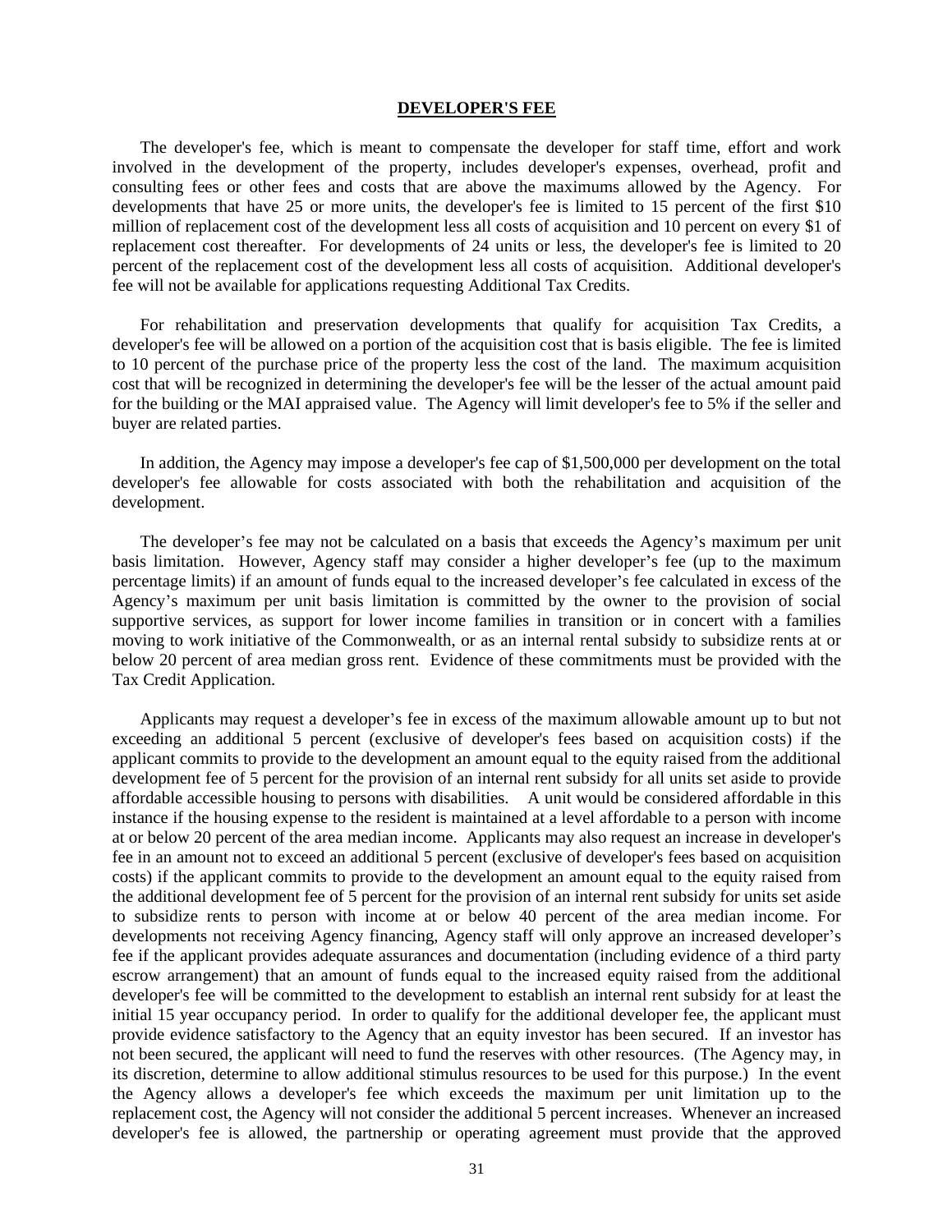developer's fee will, in fact, be paid to the developer from available funds. Additionally, provision of funds for supportive services or to fund various internal rent subsidies will be incorporated in the Restrictive Covenant Agreement.

Development consultant's fees and organizational costs are required to be paid from the developer's fee. These fees may not be listed and shall not be recognized as separate line items on the Application.

#### **TAX EXEMPT FINANCED DEVELOPMENTS**

All tax exempt financed developments utilizing Tax Credits in their financing plan must submit a Tax Credit Application and must be evaluated in accordance with the 2010 Tax Credit Allocation Plan and the 2010 Multifamily Housing Program Guidelines. Developments receiving tax exempt financing for at least 50 percent of the aggregate basis of the property including land are not required to receive an allocation of Tax Credits through competitive allocation from the Agency. The eligible basis of the development would qualify for the Tax Credits without competing through the regular allocation process however, the Agency may require the application meet the threshold criteria and minimum threshold points under the Selection Criteria. Developments receiving tax exempt financing on less than 50 percent of the aggregate basis will be eligible for Tax Credits on only that portion of the eligible basis financed by the tax exempt bonds. For the remaining portion, the owner must apply and compete for an allocation of Tax Credits from the Agency in the established allocation process, but the Agency may establish a lower threshold for qualified applicants.

Only that amount of Tax Credits that is necessary to ensure feasibility and long term viability will be issued on the IRS Form 8609. See the 2010 Multifamily Housing Program Guidelines for the appropriate documentation to be submitted and the applicable timeframes.

Because of the competitive nature of Tax Credits, the Agency may require certain applicants to pursue Tax Exempt financing as an alternative to seeking Tax Credits from the Set-Asides. Additionally, for developments seeking Tax Exempt financing, the Agency may waive such timelines, processing and program requirements, in its discretion, to encourage and facilitate such financings. The Agency may also allow costs per unit above Maximum Basis limits and may allow higher developer's fees for developments using this funding source.

#### **SUBSIDY LAYERING REVIEWS**

Pursuant to Section 911 of the Housing Community Development Act of 1992, HUD published administrative guidelines concerning subsidy layering review of Tax Credit developments receiving assistance from the HUD's Office of Housing. The guidelines provide for the delegation of subsidy layering reviews for certain programs to Tax Credit allocating agencies. Pennsylvania requested and has been delegated this subsidy layering review responsibility. Assistance received from the Office of Public and Indian Housing (which includes Section 8 Project Based Assistance) requires a subsidy layering review by HUD. Section 911 guidelines provide the Tax Credit allocating agencies with standards for evaluating builder's profit, developer's fee, syndicator expenses, and net syndicator proceeds. The guidelines include both a safe harbor standard and ceiling standard for each category. The Tax Credit allocating agency may simply use the safe harbor standards or through the Allocation Plan may raise the safe harbor standards to the published maximum ceiling standards. The Agency has elected to raise the safe harbor guidelines to the maximum ceiling standards established for the Section 911 layering review since the ceiling standards are within the fee and cost limitations already established for the Tax Credit Program.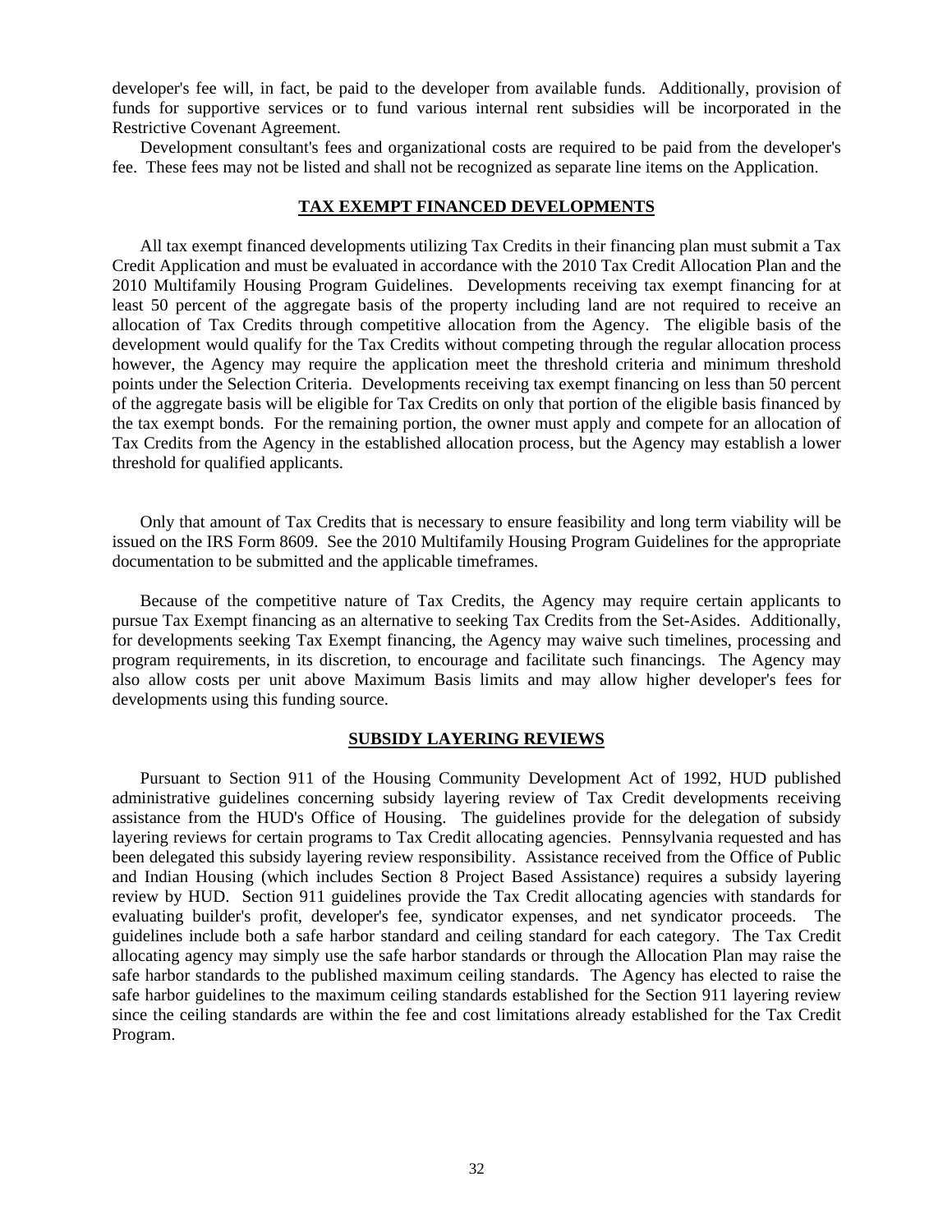#### **PLACED-IN-SERVICE/CARRYOVER ALLOCATION**

All developments receiving a conditional reservation of Year 2010 Tax Credits must either be placed in service by December 1, 2010 or, by October 1, 2010, be eligible for a carryover allocation of Tax Credits pursuant to Section 42 (h)(1)(E) of the Code. Any owner who will not be able to place the building in service by December 1, 2010 must notify the Agency by October 1, 2010 of the need to execute a Carryover Allocation Agreement. All processing deadlines for Carryover Allocations must be met.

To qualify for a Carryover Allocation, an owner must, by the required date, have evidence of ownership of the land or the depreciable real property that is part of the proposed development. The Agency may, in its sole discretion, accept 1.) an Attorney's Opinion Letter or a Certified Public Accountant Letter that certifies that the owner has carryover allocation basis for the development pursuant to the Code; or 2.) an owner's certification which includes sufficient identification of the property (i.e. legal descriptions, surveys, title insurance) to assign building identification numbers. In making this certification, the owner accepts full responsibility of all discrepancies, errors or omissions of properties and acknowledges that subsequent adjustments may require Internal Revenue Service approval. The Code requires that an owner must incur more than 10% of the "reasonably expected basis" in the property, including land, no later than one year from the date of Carryover Allocation. The "reasonably expected basis" is that basis which is expected to be incurred as of the close of the second calendar year following the calendar year of the Carryover Allocation. See the 2010 Multifamily Housing Program Guidelines for further details and additional processing deadlines.

#### **PROCESSING PROCEDURES**

Selected developments will receive a contingent set aside of Tax Credits. In order to receive a conditional reservation of credits, documentation evidencing an equity investment within the established deadline will need to be provided. Developments receiving a conditional reservation of Tax Credits in Year 2010 are subject to the Agency's Year 2010 Multifamily Housing Program Guidelines and in the event the initial reservation is modified or amended, the Year 2010 Multifamily Housing Program Guidelines shall remain in force and effect for the property. However, the Agency may amend the 2010 Multifamily Housing Program Guidelines from time to time to further comply with Tax Credit Program requirements or to enable Agency staff to better fulfill its administrative duties and such changes would be applicable to the development.

The Agency reserves the right, in its sole discretion upon review and approval of acommittee of the Board, to provide an allocation of Year 2010 Tax Credits to a development, without requiring re-ranking under the Year 2010 Allocation Plan. The development must be currently holding a valid allocation of Tax Credits and, due to circumstances beyond its control, unable to meet Tax Credit program placed in service deadlines. The Year 2010 Tax Credits will be allocated upon release and return of the prior allocation. Such circumstances may include delays caused by local government's opposition to affordable housing; delays due to the failure of the federal government to release program guidelines or regulations in a timely manner or due to temporary freezes in federal government budget authority for program activity; or similar extraordinary and compelling basis (and but for such circumstance, Agency program deadlines and requirements would have been met.) Notwithstanding the above, Developments which need additional Tax Credits to be viable for their equity closing must submit a new Application for funding with the Agency. Said developments will not be considered for substitution of Tax Credits because their Application has substantially changed. Further, the Agency may not consider any other Applications for Tax Credits, in its sole discretion for a new development submitted by the same applicant (or related entity or material participant) during the same or following funding round for Tax Credits if it provides this extraordinary relief due to the Developer's inability to meet placed in service deadlines.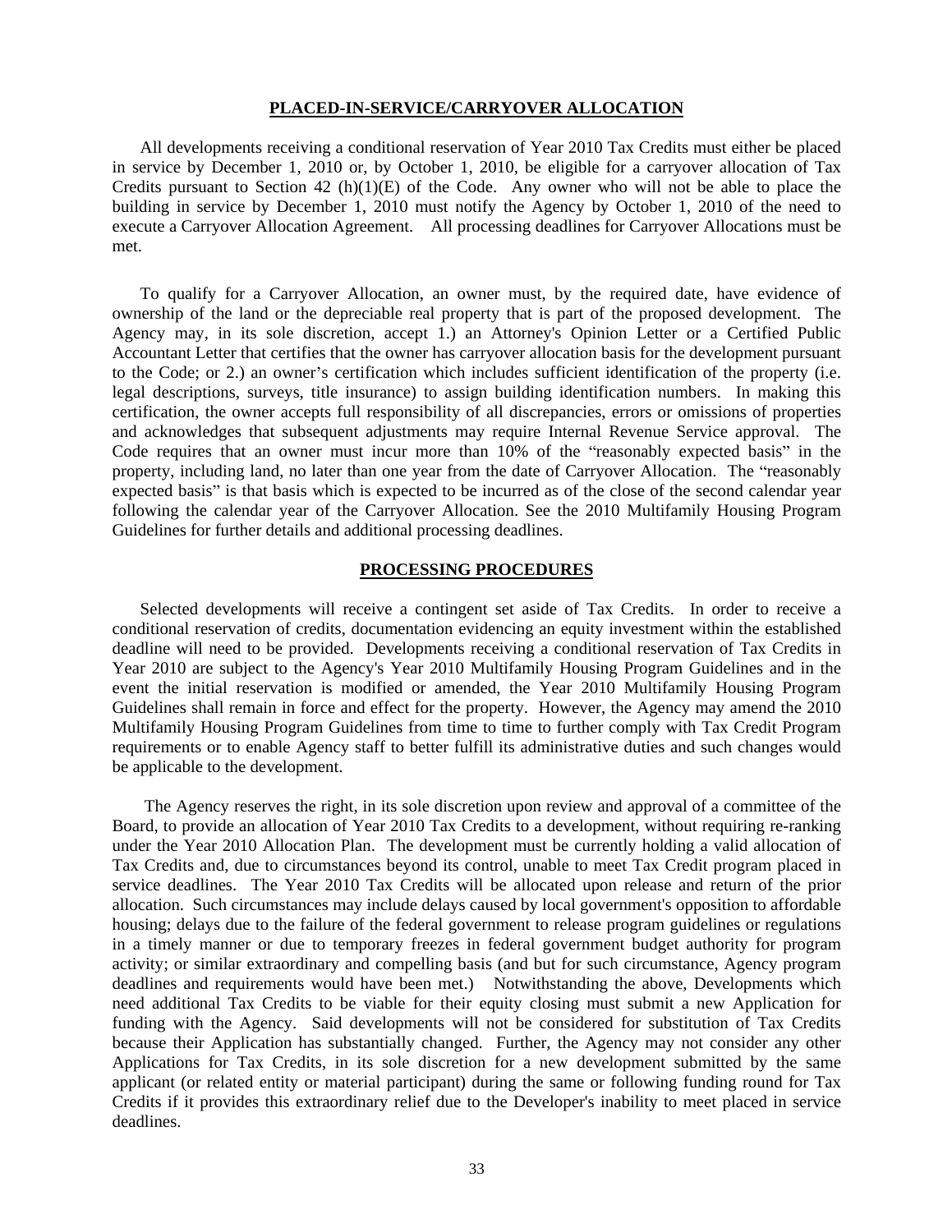#### **DEVELOPMENTS WITH MULTIPLE BUILDINGS**

A development may include multiple buildings if it has similarly constructed units, is located on the same or contiguous tracts of land, is owned by the same federal taxpayer and is financed pursuant to a common plan of financing. A development with multiple buildings that is proposing a mixed income structure must have low-income units in each building of the development. Scattered site buildings on noncontiguous tracts of land may also qualify if the development meets all of the other requirements described above and the development is 100 percent rent and income restricted, however, costs associated with the development of a separate community building may not be eligible for Tax Credits unless the building contains a residential rental unit.

#### **COMPLIANCE**

Owners are responsible for ongoing compliance with all requirements of the Section 42 of the Code and the Agency's Compliance Program Manual, including such rules, regulations, administrative revenue proclamations and revenue rulings as may be issued from time to time.

Each owner of a Tax Credit development must execute an agreement setting forth allowable occupancy and use restrictions, owner responsibilities and continuing Section 42 qualified development characteristics. This agreement, the "Restrictive Covenant Agreement," must be recorded for the maximum period required by the Code and no Tax Credits may be claimed by a property owner in any taxable year unless the Restrictive Covenant Agreement is in effect and is appropriately recorded on the property in the county land records.

The Agency will monitor each Tax Credit development for compliance with the Code. Such requirements may change from time to time and the protocol for compliance monitoring may be adjusted as deemed necessary or appropriate by the Agency. In addition to monitoring for all federal requirements, developments will be monitored for compliance with the occupancy standards, Selection Criteria and other covenants set forth in the Restrictive Covenant Agreement.

The Agency has established an interactive database (the "Agency Apartment Locator") for all affordable housing units in developments participating in any of the Agency's multifamily housing programs, to provide a resource for households seeking affordable housing throughout the Commonwealth and to provide a marketing tool to owners. All developments receiving 2010 Tax Credits must participate in this data collection effort and will be expected to provide information including, but not limited to unit amenities, household size, household incomeand move-in information and any ongoing unit vacancies in a secure and timely manner. Owners are reminded that they must comply with the Agency's Accessible Unit Policy (see Multifamily Housing Program Guidelines).

All owners must keep the following records for each qualified low income building in the development for each year of the compliance period: number of residential units in the building, the number of low income units in building, the number of occupants in each low income unit, the number of bedrooms in each unit, the square footage of each unit, the rent charged on each unit including the utility allowance, the low income unit vacancies in the building and the rentals of the next available unit for each building in the development including when and to whom it was rented. The owner must also keep documentation of the eligible basis and the qualified basis of the building as of the end of the first year of the Tax Credit period. Owners must also keep a record of the annual income certification of low income residents along with documentation to support the certification. (Effective January 1, 2009, Owners with 100% of the units qualified as tax credit units do not have to provide annual income certifications but must provide updates on household composition, student status and rent on the Agency s on-line compliance reporting system.) Owners renting to holders of Section 8 certificates or vouchers may ask the public housing authority issuing the certificates or vouchers to provide a statement declaring that the resident's income does not exceed the applicable income limit under Section  $42(g)$  of the Code. Any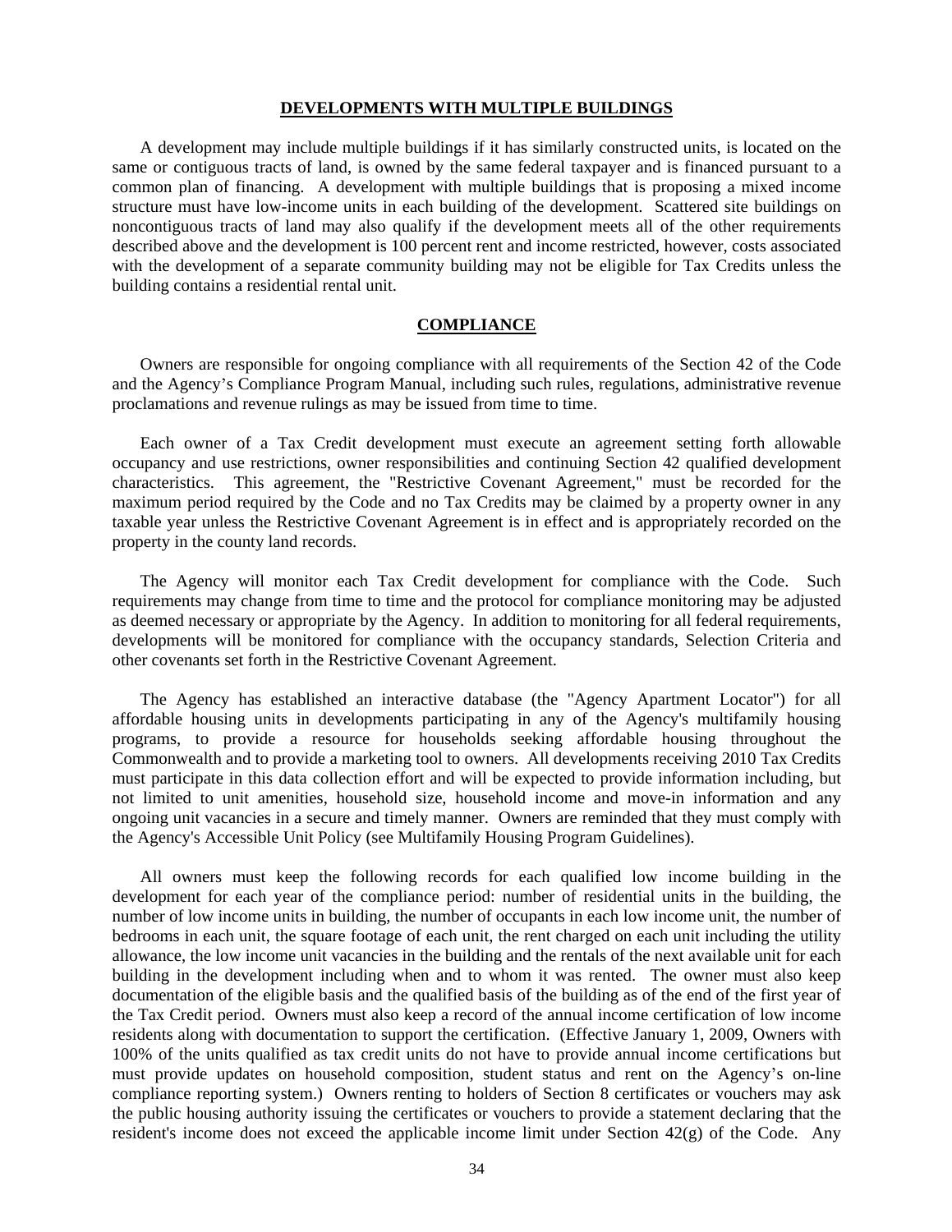nonresidential portion of a building included in the eligible basis of the building must demonstrate its availability to all residents in the building at no additional cost to the residents.

Records for the first year of the Tax Credit period must be retained for at least 6 years beyond the due date (with extensions) for filing the federal income tax return for the last year of the compliance period of the building. In all subsequent years of the Tax Credit period, records must be kept by property owners for a minimum of 6 years after the due date (with extensions) for filing the federal income tax return for the year.

The Agency will also review and monitor developments for compliance with required certification submissions. Owners must provide certification at least annually to the Agency, under penalty of perjury, through the Agency's on-line compliance reporting system, as to the following: the development meets the requirements of the elected minimum set-aside test; the applicable fraction, as defined in Section  $42(c)(1)(B)$  of the Code, of each building in the development has not changed, or, if there was change, a description of the change; owner has received the annual income certification from each low income resident along with supporting documentation; the low income unit is rent restricted under Section  $42(g)(2)$  of the Code; all units are available to the general public and used on a non-transient basis and no finding of discrimination under the Fair Housing Act has occurred for the development; each building is suitable for occupancy pursuant to local health, safety and building codes and meets all habitability standards for the Tax Credit Program; the building's eligible basis pursuant to Section 42(d) of the Code has remained the same (or if there was a change, the nature of the change); and any resident facility in the building is available to all residents in the building on a comparable basis without a separate fee charged to the resident. Furthermore, owners must certify that no low-income resident of a Tax Credit property will be or has been evicted or otherwise had their lease terminated other than for good cause and owner must confirm that all leases state this affirmatively. Owner must also certify that if a low income unit becomes vacant, reasonable attempts are made to rent that unit to a qualified low income resident, and while that unit is vacant no units of comparable or smaller size may be rented to a non-qualified low income resident. If a low income resident's income rises above the limit established in Section  $42(g)(2)(D)(ii)$  of the Code, all available units of comparable or smaller size in that building must be rented to an income qualified resident. Owner must also certify that an extended low income housing commitment, as described in Section  $42(h)(6)$  of the Code, was in effect for all qualified low income buildings in the development. Owner must also certify that a unit lease has not been refused to a Section 8 applicant because the applicant holds a Section 8 voucher or certificate. Owner's certifications of these items must be submitted at least annually or with such greater frequency as may be required by the Agency. The Agency may adjust any and all of its compliance protocols as it deems appropriate throughout the compliance period and the extended use term covered by the Restrictive Covenant Agreement.

The Agency may review the information set forth on the certifications at any time for compliance with the Code. On-site inspections of all Tax Credit developments will be held from time to time, at the sole discretion of the Agency, for compliance with the certification requirements, habitability standards, rent records, lease provisions, supporting documentation and all record keeping requirements in the low income units. Physical inspections of all buildings and at least 20% of all low income units are performed at least once every three years. The Agency will determine which developments and which records it will inspect and how often such inspections will be conducted in its discretion. The Agency retains the right to perform on-site inspections at any time during the compliance period for any Tax Credit development or to conduct more frequent or more detailed site visits if the Agency deems it appropriate. As referenced above, the Agency may also require submission of ongoing data from each property regarding move-ins and vacant units.

Audited financial statements must be submitted annually to the Agency s Compliance Monitoring Department for all properties with twenty (20) or more units. If audited financial statements are not available, a compilation must be prepared and submitted to the Agency s Compliance Monitoring Department. (Applications for Tax Credits in any year may be rejected from organizations or individuals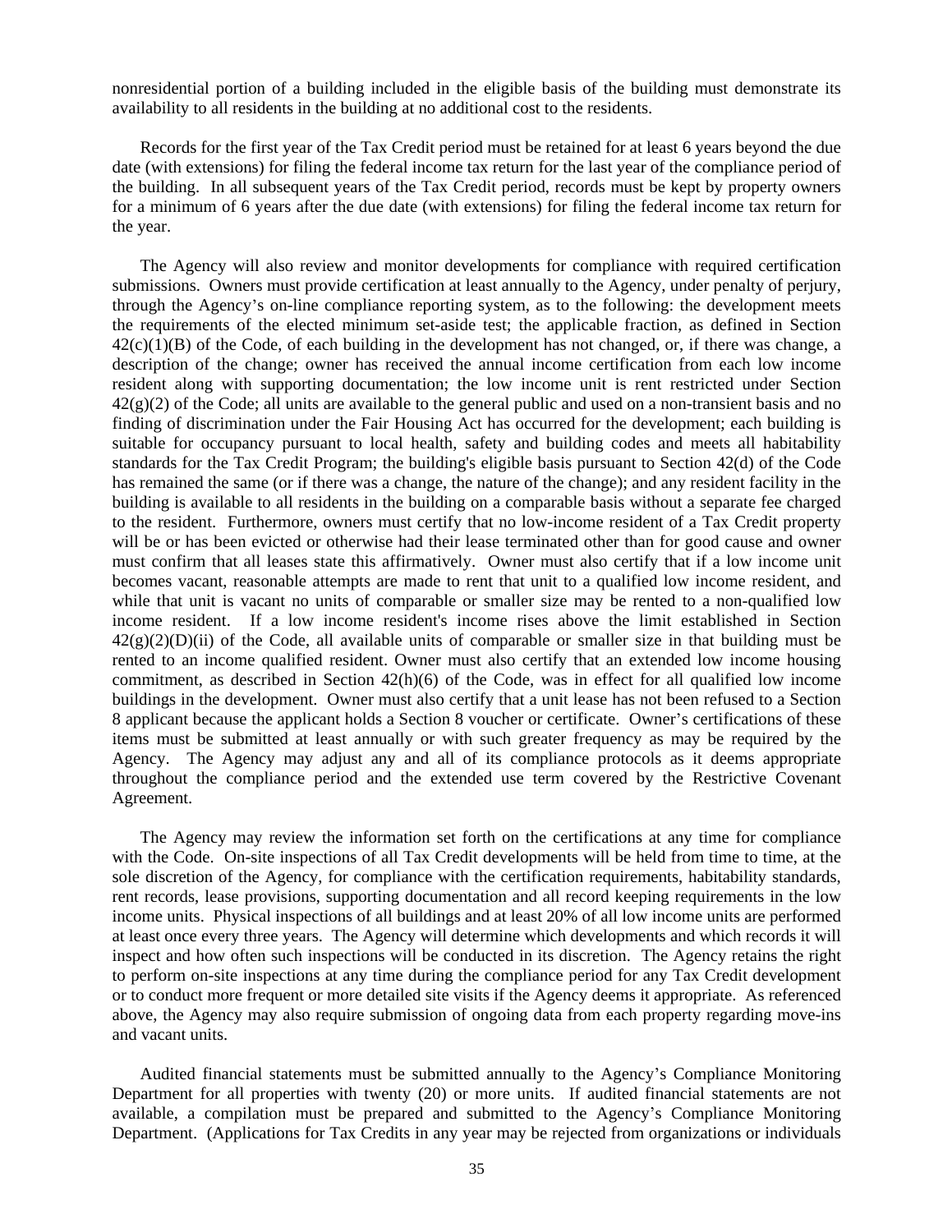who have not submitted to the Agency the audited financial statements for a Tax Credit development for the preceding tax year.)

As required by the IRS, in the event the owner or the development does not comply with any of the provisions of the Code, the Agency will provide written notice to the owner that specifies a correction period that may not exceed 90 days, unless extended by the Agency in writing. Upon the expiration of the correction period set forth in the written notice to the owner, the Agency must file IRS Form 8823 "Low Income Housing Credit Agency Report of Noncompliance" ("IRS Form 8823") with the IRS to advise the IRS of the existence of an event of noncompliance with an explanation of the nature of the event and whether the owner has corrected the noncompliance. Any change in either the applicable fraction or eligible basis resulting in a decrease in the qualified basis will be treated as an event of noncompliance. In addition, any failure to provide required information to the Agency on a timely basis in accordance with its written request or the procedures established in Agency directives or set forth in its Compliance Program Manual may be treated as an event of noncompliance and may result in the filing of IRS Form 8823. Failure to continually meet the requirements of the use, occupancy and other conditions relevant to the operation of the development, as set forth in the Restrictive Covenant Agreement, may be treated as an event of noncompliance and may result in the filing of IRS Form 8823.

The Agency will assess owners an upfront compliance fee designed to cover administrative expenses associated with the performance of compliance monitoring. Additional fees may be charged, as necessary and appropriate, for any property.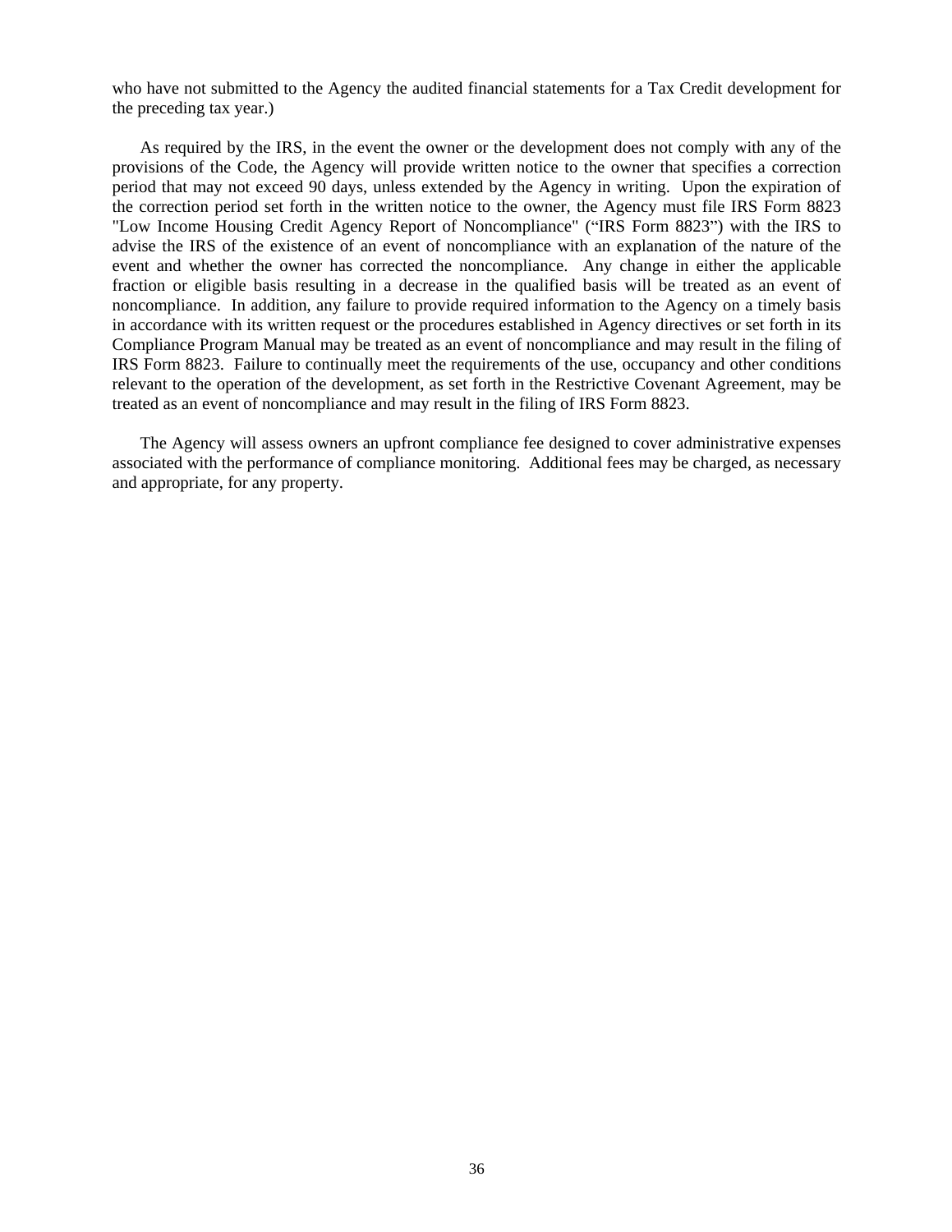#### *Exhibit DCED*



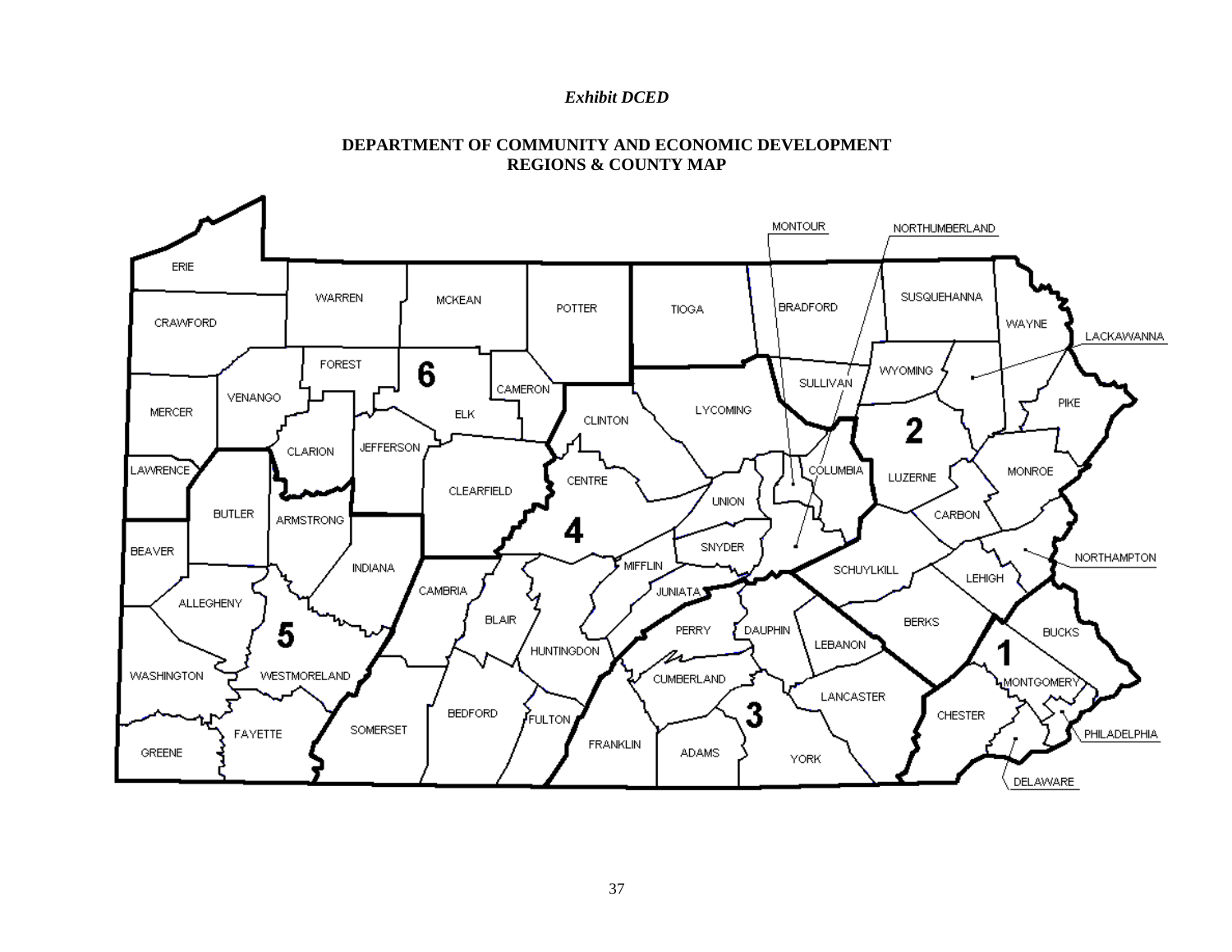#### **DEPARTMENT OF COMMUNITY AND ECONOMIC DEVELOPMENT REGIONAL OFFICES**

908 State Office Building 1405 State Office Bldg. Broad & Spring Garden Sts.<br>
Philadelphia, PA 19130<br>
Pittsburgh, PA 15222 Philadelphia, PA 19130  $(412) 565 - 5002$ 

201 Samters Building 101 Penn Avenue Scranton, PA 18503-2025 (814) 871-4241 (570) 963-4573

(717) 720-7300

#### **Region 3 & 4 North & South Central**  $400$  North Street  $4^{\text{th}}$  Fl. Keystone Building Harrisburg, PA 17120

#### **Region 1 South East Region 5 - South West**

1405 State Office Bldg. 300 Liberty Avenue Pittsburgh, PA 15222 (412) 565-5002

#### **Region 2 – North East Region 6 – North West**

1200 Lovell Place Erie, PA 16503 (814) 871-4241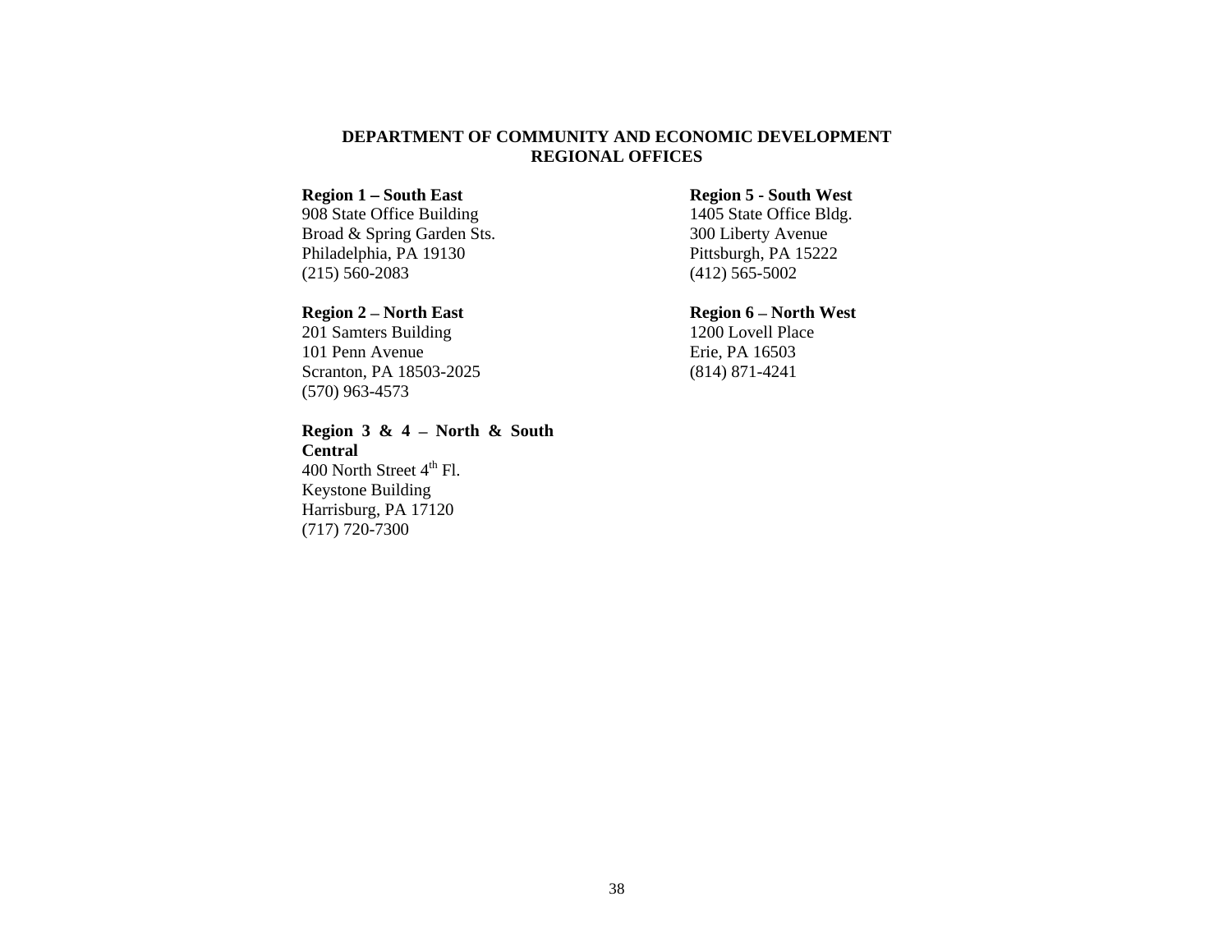| <b>MAXIMUM PER UNIT TAX CREDIT BASIS LIMITATIONS</b>                                  |            |                     |                            |                                                   |            |
|---------------------------------------------------------------------------------------|------------|---------------------|----------------------------|---------------------------------------------------|------------|
| <b>MARKET AREA</b>                                                                    | <u>OBR</u> | <u>1BR</u>          | $\underline{\mathbf{2BR}}$ | <u>3BR</u>                                        | <u>4BR</u> |
| PHILADELPHIA AREA                                                                     |            |                     |                            |                                                   |            |
| (Bucks, Chester, Delaware, Montgomery, and Philadelphia)                              |            |                     |                            |                                                   |            |
| Non-elevator Construction                                                             | \$162,751  | \$187,650           | \$226,310                  | \$289,684                                         | \$322,719  |
| <b>Elevator Construction</b>                                                          | \$171,272  | \$196,333           | \$238,742                  | \$308,852                                         | \$339,026  |
| <b>READING/POTTSTOWN AREA</b>                                                         |            |                     |                            |                                                   |            |
| (Berks, Northumberland, and Schuylkill)                                               |            |                     |                            |                                                   |            |
| Non-elevator Construction                                                             | \$162,751  | \$187,650           | \$226,310                  | \$289,684                                         | \$322,719  |
| <b>Elevator Construction</b>                                                          | \$171,272  | \$196,333           |                            | \$238,742 \$308,852                               | \$339,026  |
| ALLENTOWN/BETHLEHEM AREA                                                              |            |                     |                            |                                                   |            |
| (Lehigh and Northampton)                                                              |            |                     |                            |                                                   |            |
| Non-elevator Construction                                                             | \$162,751  | \$187,650           | \$226,310                  | \$289,684                                         | \$322,719  |
| <b>Elevator Construction</b>                                                          | \$171,272  | \$196,333           |                            | \$238,742 \$308,852                               | \$339,026  |
| <b>SCRANTON AREA</b>                                                                  |            |                     |                            |                                                   |            |
| (Columbia, Carbon, Lackawanna, Luzerne, Monroe, Pike, Susquehanna, Wayne and Wyoming) |            |                     |                            |                                                   |            |
| Non-elevator Construction                                                             | \$162,751  | \$187,650           | \$226,310                  | \$289,684                                         | \$322,719  |
| <b>Elevator Construction</b>                                                          | \$171,272  | \$196,333           | \$238,742                  | \$308,852                                         | \$339,026  |
| <b>WELLSBORO AREA</b>                                                                 |            |                     |                            |                                                   |            |
| (Bradford and Tioga)                                                                  |            |                     |                            |                                                   |            |
| Non-elevator Construction                                                             | \$162,751  | \$187,650           | \$226,310                  | \$289,684                                         | \$322,719  |
| <b>Elevator Construction</b>                                                          | \$171,272  | \$196,333           | \$238,742                  | \$308,852                                         | \$339,026  |
| <b>HARRISBURG AREA</b>                                                                |            |                     |                            |                                                   |            |
| (Adams, Cumberland, Dauphin, Franklin, Lebanon, and Perry)                            |            |                     |                            |                                                   |            |
| Non-elevator Construction                                                             | \$162,751  | \$187,650           |                            | \$226,310 \$289,684                               | \$322,719  |
| <b>Elevator Construction</b>                                                          |            | \$171,272 \$196,333 |                            |                                                   |            |
| <b>LANCASTER/YORK AREA</b>                                                            |            |                     |                            |                                                   |            |
| (Lancaster and York)                                                                  |            |                     |                            |                                                   |            |
| Non-elevator Construction                                                             | \$162,751  | \$187,650           |                            | \$226,310 \$289,684                               | \$322,719  |
| <b>Elevator Construction</b>                                                          |            | \$171,272 \$196,333 |                            | \$238,742 \$308,852                               | \$339,026  |
| BELLEFONTE/STATE COLLEGE AREA                                                         |            |                     |                            |                                                   |            |
| (Centre, Clinton, Lycoming, Juniata, Mifflin, Montour, Union, Snyder, and Sullivan)   |            |                     |                            |                                                   |            |
| Non-elevator Construction                                                             |            |                     |                            | \$226,310 \$289,684                               | \$322,719  |
| <b>Elevator Construction</b>                                                          |            |                     |                            | \$171,272 \$196,333 \$238,742 \$308,852           | \$339,026  |
| <b>PITTSBURGH AREA</b>                                                                |            |                     |                            |                                                   |            |
| (Remaining 29 Counties)                                                               |            |                     |                            |                                                   |            |
| Non-elevator Construction                                                             | \$148,887  | \$171,664           | \$207,032                  | \$265,008                                         | \$295,228  |
| <b>Elevator Construction</b>                                                          |            |                     |                            | \$156,682 \$179,608 \$218,404 \$282,542 \$310,146 |            |

*Exhibit MAX BASIS*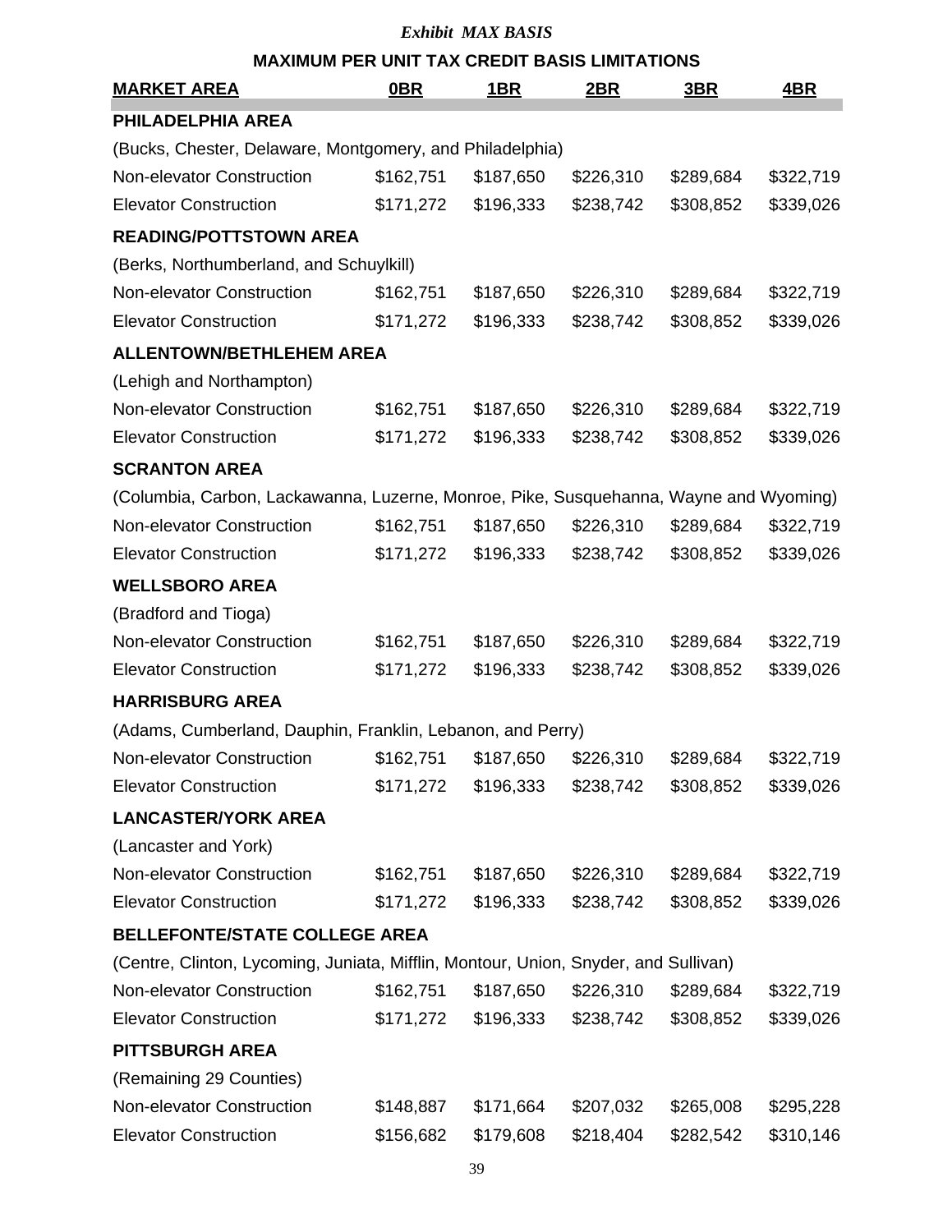#### **A. Community and Economic Impact** *30 points*

It is the goal of the Agency to encourage affordable housing in areas with job opportunities; in areas near strong and stabile communities and in areas which demonstrate the capacity for community revitalization opportunities. The Market Study /Needs Assessment must identify the criteria set forth in the Community and Economic Impact Selection Criteria for ranking consideration in this category. To that end, up to 30 points will be awarded to developments located in areas that demonstrate the following relative to the immediate market area:

- 1. Underserved Areas
	- a. General Occupancy Developments
		- Low poverty rates **Let us**
		- Limited affordable housing options, both subsidized and non-subsidized  $\bullet$
		- Limited affordable housing production in past 20 years  $\bullet$
		- $\bullet$ Close proximity to employment
		- $\bullet$ Strong housing markets **Strong and Strong and Strong Australian**
		- High owner-occupied markets  $\bullet$
	- b. Senior Occupancy Developments-
		- Large number of seniors eligible for affordable housing
		- Limited affordable housing options, both subsidized and non-subsidized
		- $\bullet$ Limited affordable housing production in past 20 years
		- Close proximity to amenities for the senior population, including health and retail  $\bullet$ establishments, home health agencies, and hospitals.

## AND/OR

2. Community Revitalization Plans  $-$  A critical circumstance is the development's forming an important part of a broader or comprehensive program of neighborhood improvement which has the capability of changing fundamentally the character of that neighborhood or enhancing the lives and amenities available to residents of the community. Such improvement should include the provision of mixed income housing. A program of neighborhood improvement includes municipal support articulated in a publicly approved community plan or in the form of significant funding commitments, or evidence of substantial major investment in the area that is consistent with an existing comprehensive plan for neighborhood improvement. Such funding commitments or major investments cannot be derived solely from the development of Tax Credit properties and may include proposals participating in: Main Street, Elm Street, Neighborhood Partnership or other programs of the Pennsylvania Department of Community and Economic Development; the Agency's Homeownership Choice Programs; the Healthy Village Initiative of the Local Initiatives Support Corporation; the Blueprint Communities Initiative of the Federal Home Loan Bank or similar community support programs. Additionally, the plan should generally include municipal support, private investment and/or private sector commitments to the area. The Agency will consider in its evaluation of community impact the use of existing housing or buildings if the development is not located in a qualified census tract.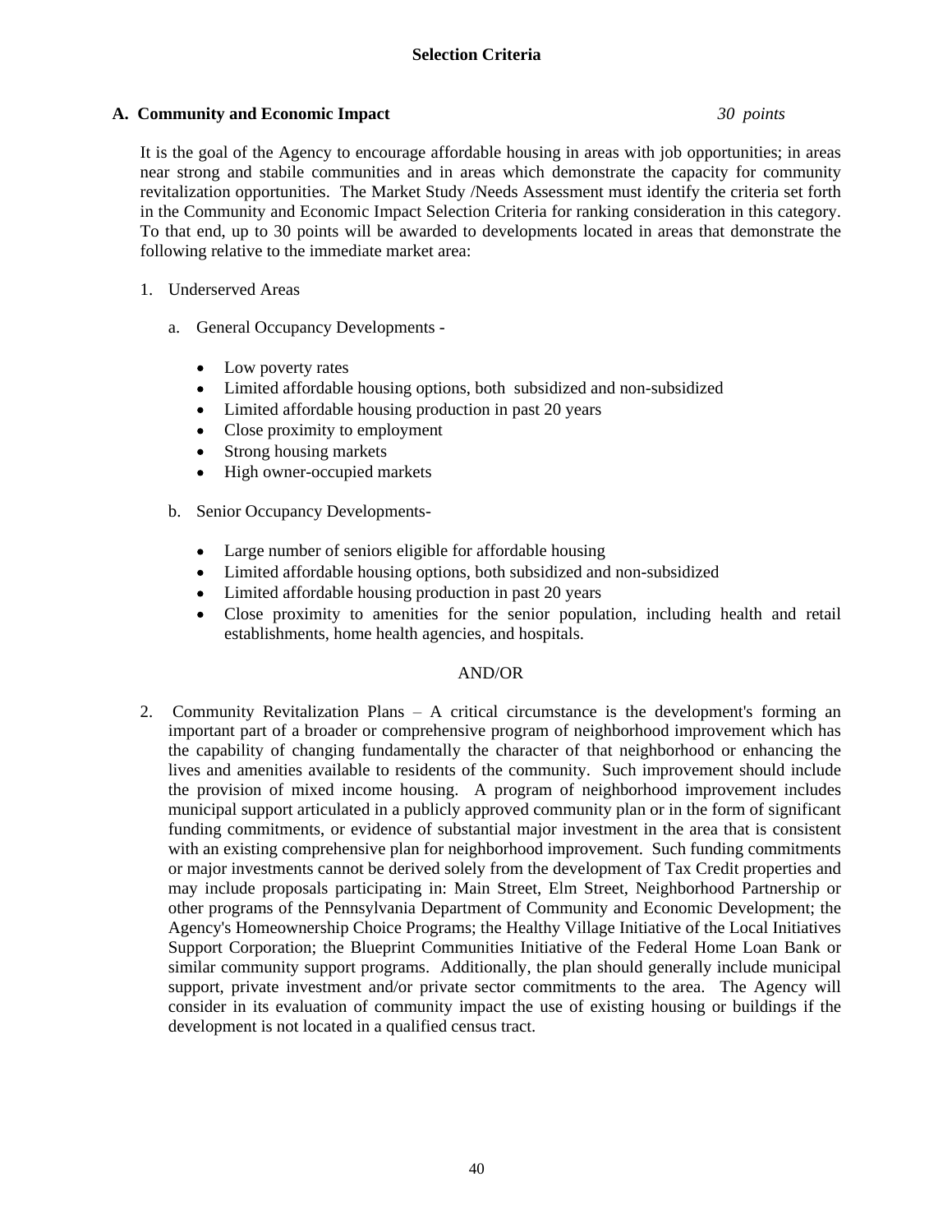#### **B. Development Characteristics** *10 points*

1. Development Amenities – The Agency may award up to 5 points for the provision of each of the following development amenities.

Energy Conservation

- (i) 5 points may be awarded to developments where the overall U-value of the exterior building envelope exceeds the requirements of the 2009 International Energy Conservation Code for residential buildings (regardless of the number of stories) by at least 10%, as verified by a REScheck certificate. Trade-offs available in the REScheck software for mechanical equipment will not be allowed.
- (ii) 5 points may be awarded to developments that conform to all of the Green Building Criteria found in the Multifamily Housing Program Guidelines.

The Agency will review the architectural documents submitted with the proposal to confirm the existence of the proposed amenities. A certification from the design architect verifying the inclusion of the amenities in the development must be submitted with the Application. Confirmation from the construction contract administration architect is required with the submission of the cost certification documents. For developments not requiring the services of an architect, the certifications may be provided by the general contractor or appropriate professional. Amenities should be appropriate for the proposed resident population. The appropriateness and adequacy of the proposed amenities for ranking purposes will be determined at the sole discretion of the Agency. Verification of the availability of all amenities may be required by the Agency at any time and throughout the development's compliance period.

#### **C. Resident Population and Services** *55 points*

1. Income and Rent Targeting  $-$  The applicant may be awarded up to 20 points for developments that are designed to be substantially occupied by and affordable to residents with incomes that are at or below 50 percent of the area median income. Points will be considered for the following percentages of units affordable to and occupied by residents whose incomes are at or below 50 percent of area median income:

| Percentage | <b>Points</b>                                                                                                                                                                                                                                                                                                                      |
|------------|------------------------------------------------------------------------------------------------------------------------------------------------------------------------------------------------------------------------------------------------------------------------------------------------------------------------------------|
| $>10-20\%$ | $\overline{A}$ and $\overline{A}$ and $\overline{A}$ and $\overline{A}$ and $\overline{A}$ and $\overline{A}$ and $\overline{A}$ and $\overline{A}$ and $\overline{A}$ and $\overline{A}$ and $\overline{A}$ and $\overline{A}$ and $\overline{A}$ and $\overline{A}$ and $\overline{A}$ and $\overline{A}$ and $\overline{A}$ and |
| $>20-30%$  |                                                                                                                                                                                                                                                                                                                                    |
| $>30-40%$  | $\perp$                                                                                                                                                                                                                                                                                                                            |
| $>40-50\%$ |                                                                                                                                                                                                                                                                                                                                    |
| $>50\%$    | $\Omega$                                                                                                                                                                                                                                                                                                                           |

- 2. Designated Populations  $\&$  Supportive Services Developments requesting consideration for providing service-enriched housing must provide a level and scope of services consistent with the anticipated needs of the designated resident population (general occupancy, over 55, over 62, or populations with special needs.) To receive points in this category, the development will provide evidence that appropriate services will be provided for the entire resident population for the duration of the compliance period. Evidence consists of a supportive services plan that:
	- Is specific to the development and provides a scope of services that is greater than is available to a similar population in a broader community.

General occupancy developments should deliver or coordinate services that: improve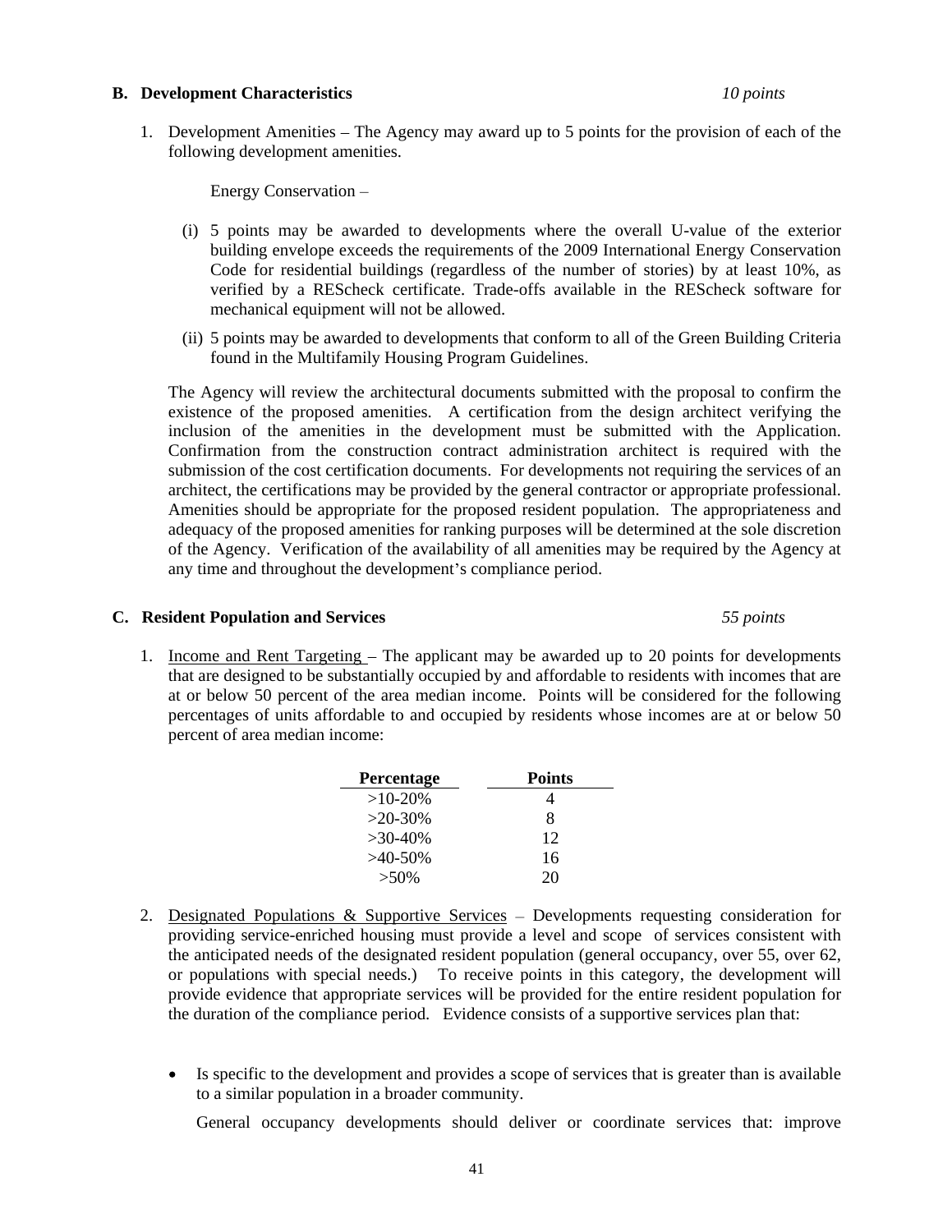building and unit maintenance; stabilize occupancy by improving residents' ability to uphold their lease obligations; and enhance quality of life through increased self-sufficiency and programs that improve life skills, employment, education, income/asset building, child and youth development, community building, and access to services.

Senior occupancy developments should deliver or coordinate services that: stabilize occupancy by improving residents' ability to uphold their lease obligations throughout the aging process and enhance quality of life through improved access to services and benefits, health promotion, community building, and socialization.

Developments for populations with special needs should deliver or coordinate services that stabilize occupancy by improving residents' ability to uphold their lease obligations and enhance quality of life through improved access to services that support the needs of the targeted population.

- Includes sufficient funds to implement the described plan of services. It is recommended that  $\bullet$ this funding be set aside in a supportive services escrow account, but the development's annual operating budget, collaboration with a community-based service provider (include letter of intent or Memorandum of Understanding) or funds from other identified sources may be used. If currently committed funds fall short of the cost of services for at least the first fifteen year period, identify how services will be funded for the remainder of the compliance period.
- Utilizes a service provider with the capacity to deliver described services with sufficiently  $\bullet$ equipped staff. The recommended minimum is 1 hour of on-site per week for every 5 units.<br>Services staff should have access to a computer with Internet and email capabilities. There should be sufficient space to carry out the described services, including adequate office and community space.

Confirmation from the service provider regarding the availability of applicable services at initial occupancy of the development will be required prior to issuing the IRS Form 8609. To ensure the continued provision of supportive services, the Restrictive Covenant Agreement will reflect such commitment.

A total of 15 points may be awarded for meeting the above criteria.

3. Accessible Units

Consideration may be given to developments where the developer agrees to provide twice as many fully accessible units as are otherwise required (under local, state, or federal mandate, whichever is greater) in the development. All employee units and market rate units must be included in the total unit count when calculating the required number of accessible units. The developer must certify that these units are accessible and, that during initial lease up, the developer will exclusively reserve the units for occupancy by persons needing the accessible units for the first thirty days. Thereafter, the developer will include certain provisions in the lease to allow the units to be occupied by persons who need the accessible features of the units, to the greatest extent feasible. Evidence of enforcement of the lease provisions will be required and implementation and adherence to additional outreach programs to identify and match qualified residents who need the accessible features within the development may be required throughout the compliance period which may include contacting the Agency prior to renting the unit to persons who do not require the accessible features in accordance with the Agency's Accessible Unit Policy.

Terms addressing the accessible units and the subsequent rental of these units will be incorporated in the Restrictive Covenant Agreement. In addition, a certification from the design architect verifying the inclusion of the accessible units in the development will be required at the time of application. Confirmation from the construction contract administration architect will be required with the submission of the cost certification documents. For developments not requiring the services of an architect, the certifications may be provided by the general contractor. For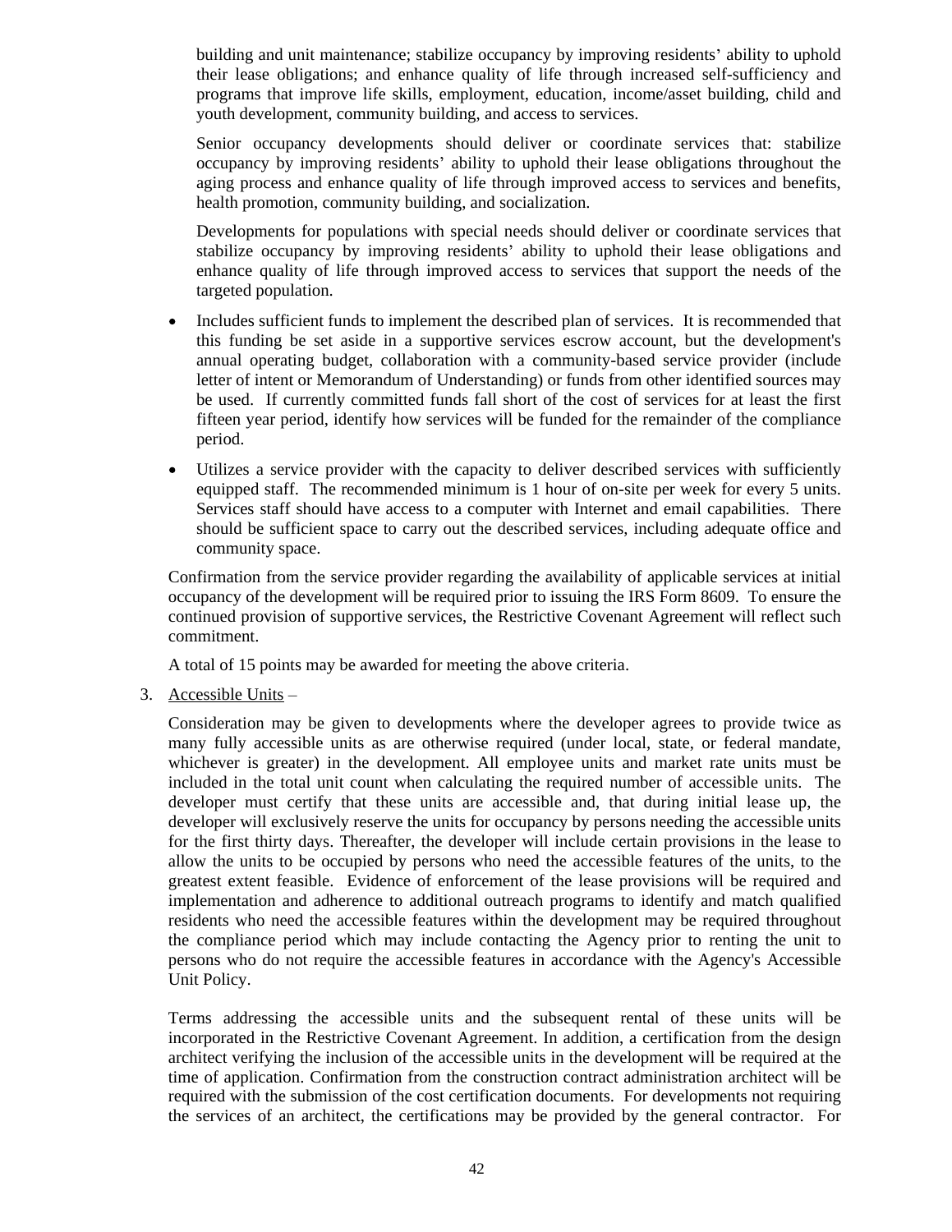preservation developments, consideration will be given for points under this category if the development increases the number of accessible units available in the development by at least 5 percent of the total units available. (All other requirements applicable to rental and long term occupancy of these units are the same.) (10 points)

4. Large Families  $-$  Up to 10 points may be awarded for those developments providing units with three or more bedrooms for large families. High rise developments and senior housing cannot qualify for this category. Points will be considered for developments that include the following percentages of units with three or more bedrooms:

| Percentage<br>the control of the control of the control of the control of the control of | <b>Points</b> |  |
|------------------------------------------------------------------------------------------|---------------|--|
| $>15-20\%$                                                                               |               |  |
| $>20-25%$                                                                                |               |  |
| $>25\%$                                                                                  |               |  |

A certification from the design architect verifying the number of large family units in the development will be required at the time of application. Confirmation from the construction contract administration architect will be required with the submission of the cost certification documents. For developments not requiring the services of an architect, the certifications may be provided by the general contractor.

#### **D. Development Process** *40 points*

- Noncompliance  $-$  The Agency may deduct up to 10 points from the score for proposals involving either an applicant (or any related entity) that owns a managing or controlling interest in a Pennsylvania Tax Credit development or a management agent of such development who has unresolved IRS Form 8823 noncompliance issues, has not met the requirements of the Restrictive Covenant Agreement or failed to meet the selection criteria for which an allocation of Tax Credits was made.
- Ability to Proceed  $-$  Points will be awarded for site ownership, zoning, site plan approval, construction and architectural submissions and committed funding sources and equity investment. As the Agency strives to make resources available to those projects which can quickly and effectively utilize its resources, consideration will be given to those properties which can demonstrate the ability to proceed. A total amount of 40 points may be awarded in this category.
	- Site ownership (5 points) The developer must submit evidence of site ownership, satisfactory to the Agency (which may include, but is not limited to, copies of the deeds and  $\bullet$ recording receipts or, in the case where the property is being conveyed through a municipal authority, evidence of ownership in the municipal authority and official action which demonstrates that property will be conveyed to the developer) of all real estate parcels with the Application. Property ownership (as listed on the deeds) must be the same as the ownership entity listed on the Application. (A subsidiary or related entity to be formed with the same principals may satisfy this standard.)

Developments utilizing long-term lease arrangements (minimum of 35 years) are eligible, provided the lease is executed at the time of application. A copy of the recorded deed evidencing ownership of the property by the lessor must be provided.

- Zoning  $(5 \text{ points})$  The developer must provide evidence that zoning is in place for all sites  $\bullet$ included in the Application and that all variances/special exceptions have been approved.
- Site Plan Approval  $(5 \text{ points}) A$  letter from the appropriate local government (or opinion of  $\bullet$ city solicitor or experienced real estate counsel) that certifies the developer has satisfied the site planning process or that no further municipal approvals are required.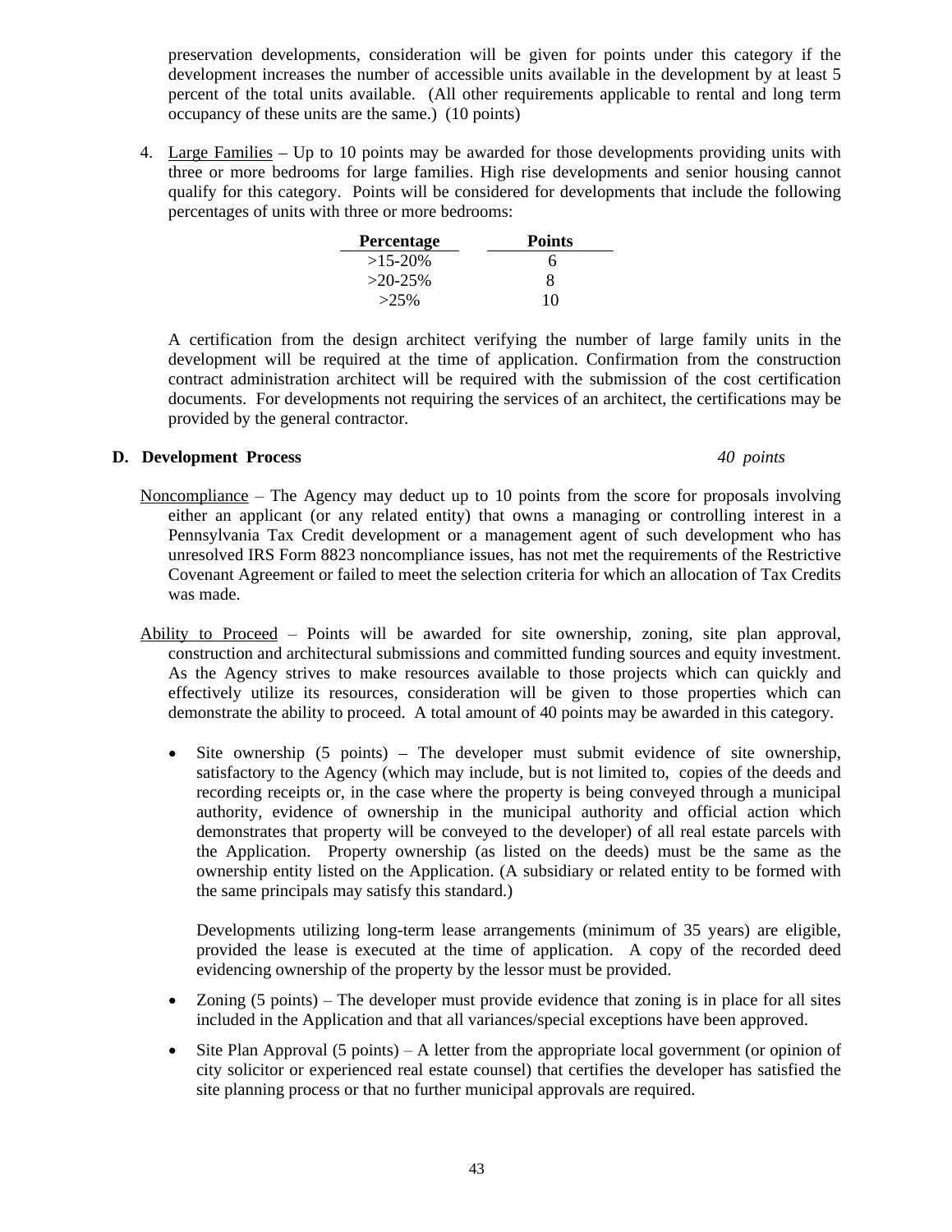$\bullet$ Equity Investment  $(25 \text{ points})$  – The developer must submit evidence, satisfactory to the Agency that an equity investor has been secured for the development. Consideration in this category will be given if such evidence demonstrates, satisfactory to the Agency that a direct investor has been secured for the investment or if the syndicator's letter shows that the funds have been committed to the project.

#### **E. Financial Aspects of Development** *30 points*

1. Leveraging of Resources The Agency may award up to 20 points for the amount of leveraging brought to support the development. Such leveraging may include permanent funding from state or local programs, for-profit and nonprofit organizations' loans supported by current audited financial statements, private foundations and/or federal sources. This category also includes permanent amortizing debt from banks and financial institutions, equity from historic tax credits, land and/or building donation or provision of a long term lease for a nominal amount (subject to verification by a current appraisal). Applications with a donation or a reduction in development related fees (i.e., tap-in, impact, recreational and/or other development rights by the local government unit/municipality) may also be included. The reduction must be measurable and based upon an existing fee schedule that applies to all developments. This category includes a PennHOMES Program in a Nonparticipation Jurisdiction request that has not yet reached feasibility approval and requests for permanent amortized debt, either through taxable or tax exempt bond financing from the Agency. This category does not include deferred (or reinvested) developer's fee. Resources included as a source of financing in the application may not be substituted or adjusted in the future by another funding source in the financing plan unless approved by the Agency.

Comparison will be made between total leveraging and total development costs (for preservation developments, assumed debt will not be included as a funding source nor added as a development cost for purposes of this calculation), with possible points granted as follows:

|                     | Nonparticipatin                           |  |
|---------------------|-------------------------------------------|--|
| Participating       | Jurisdiction<br>Percentage                |  |
| <b>Jurisdiction</b> | $\sim$ $\sim$ $\sim$ $\sim$ $\sim$ $\sim$ |  |
| Percentage          |                                           |  |
| $>10 - 20\%$        | $-5 - 10\%$                               |  |
| $>20-30%$           | $>10-20\%$                                |  |
| $>30-40%$           | $>20-30%$                                 |  |
| >40%                | $>30\%$                                   |  |

2. Development Cost Savings - The Agency may award up to 10 points to Applications which have Maximum Basis (as defined in the Allocation Plan) below the Maximum Per Unit Basis Limitations ("Max Basis") as shown below. Points in this category will generally only be considered for substantial rehabilitation or new construction developments which evidence quality construction at efficient cost levels. (Most preservation deals would not qualify for this category). In addition to submission of certifications that the building as designed and as constructed will meet/meets all labor and material standards set forth in applicable local or statewide codes (without sacrificing unit size and other building amenities), the Agency reserves the right to require additional certifications from local officials or building design professionals prior to the issuance of an IRS Form 8609 for the building or to conduct its own site visits during construction to ensure that the quality of construction is not compromised by cost savings.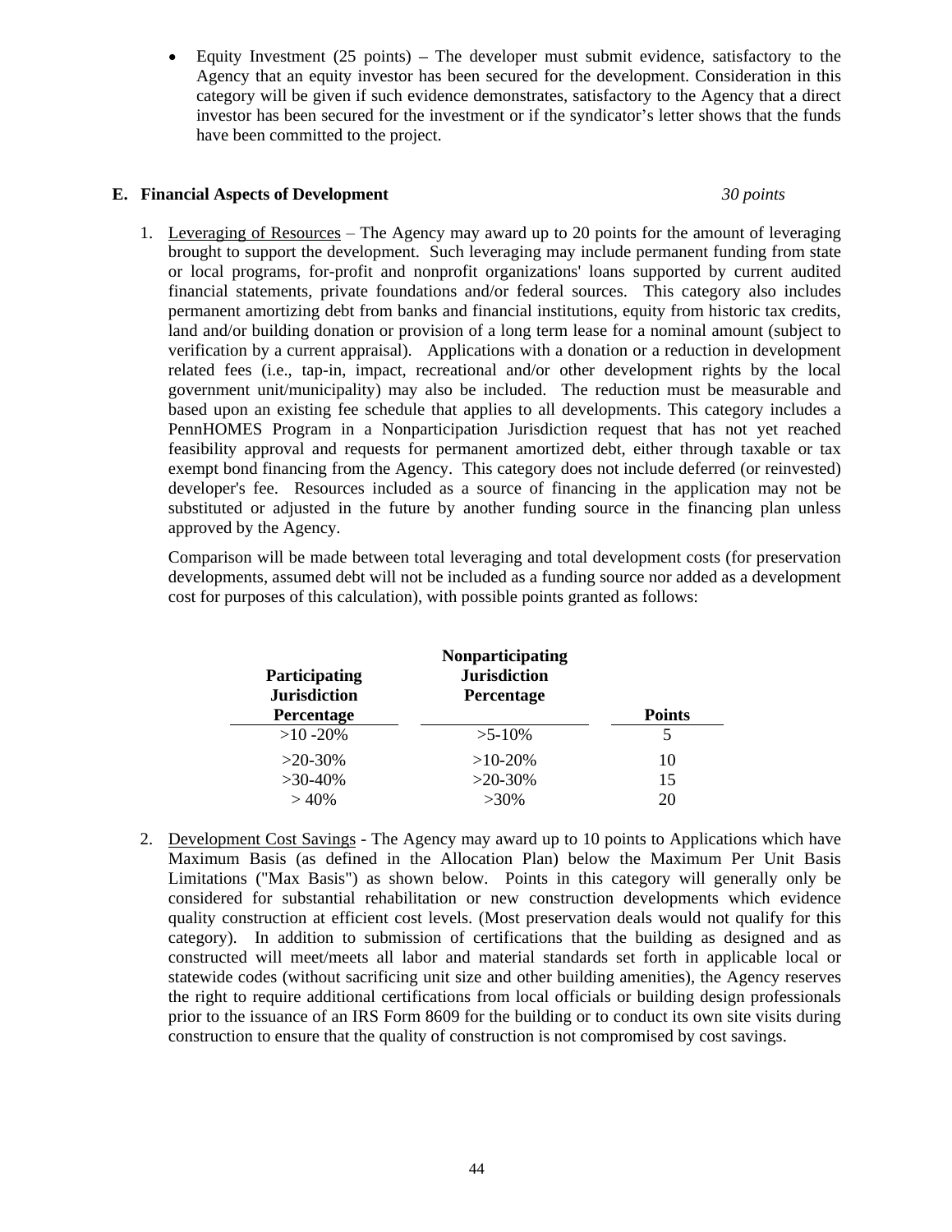| <b>Percentage Below</b> |                                                |
|-------------------------|------------------------------------------------|
| <b>Max Basis:</b>       | $\mathbf{D} \cdot \mathbf{L}$<br><u>Points</u> |
| $\frac{10-20\%}{>20\%}$ |                                                |
|                         |                                                |

#### **F. Other** *5 points*

Complete and Accurate Application Package  $-5$  points will be added to the total score of an application for completeness and for including all essential components necessary for the Agency to determine financial feasibility and project eligibility.

#### **Total Points Available** *170 points*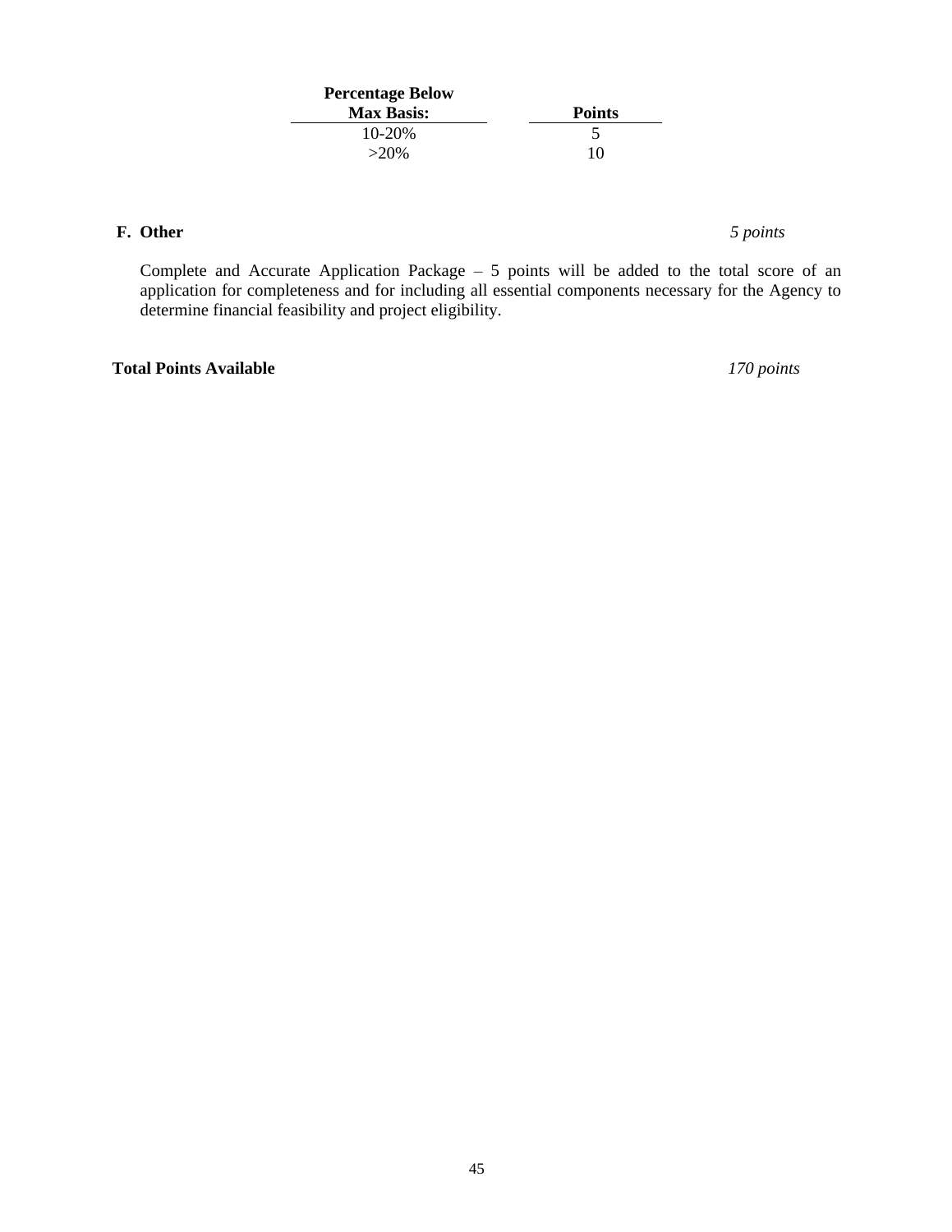# **TAX CREDIT PROGRAM GUIDELINES**

These guidelines are provided to assist applicants for Tax Credits in preparing the Application. The guidelines are a supplement to the Allocation Plan. Should there be an inconsistency between these guidelines and the Allocation Plan, the terms and descriptions set forth in the Allocation Plan will prevail. The terms set forth in these guidelines may change from time-to-time. The Agency will attempt to notify interested parties of any changes in the Tax Credit Program or the process of implementing the Tax

Credit Program through the Agency's website at <u>www.phfa.org</u>.<br>Applicants are advised to be familiar with the requirements of Section 42 of the Internal Revenue Code, as amended (the "Code"). Information concerning the basic requirements of the Tax Credit Program is provided on the Agency's website. It is recommended that, before completing the Application, applicants should check the Agency's website to ensure that the development meets current program eligibility.

# **Review Process**

An Application, once received by the Agency, may not be altered, amended or modified except as approved by staff during underwriting and program review. If a discrepancy is found in an Application during the review process, the applicant may be given five business days to respond to the request for clarification. Corrections allowed by staff may not include replacement, substitution, or amendment of material items used in the ranking of the Application. An omission from the Application Checklist may result in the immediate rejection of the Application.

# **Site Visits**

In reviewing the Application, the Agency will first determine the financial feasibility and long term viability of the development based upon the development costs, sources of financing, and the operating income and expenses presented in the Application. If an Application appears to be financially feasible and the Allocation Plan threshold requirements are met, a site visit may be scheduled. Agency Representatives will visit the site to substantiate the information contained in the Application.

# **Fees and Cost Limitations**

The Agency has developed a Development Cost Limits Schedule and a Fee Schedule. These schedules, included in the Application Instructions, are an applicant's quide for the fees and expenses that are normally incurred in developing a property. The fees and expenses outlined in these two schedules are the maximum amounts that may be included in the total development cost and, if applicable, the eligible basis of the development. Any cost, whether developmental or operational, that is deemed unreasonable may be adjusted by the Agency.

# **Maximum Per Unit Basis Limitations**

The Agency has established Maximum Basis limits. The Application Instructions contain the Maximum Basis limits applicable to developments for each market area of the Commonwealth. A detailed explanation of the conditions under which an applicant may request a waiver of these limits is found in the Allocation Plan. Maximum Basis is calculated by applying the limits by the number of each applicable bedroom-size unit, as shown in the Application. To this amount is added the approved developer fee. This total may be adjusted for any federal subsidies, non-recourse debt, non-qualifying units of higher quality, and historic rehabilitation tax credits. In certain developments, these adjustments may be pro-rated. To request a waiver of the Maximum Basis limits, a development's high costs must be due to the existence of one or more of the factors outlined in the Allocation Plan. An applicant must formally request a high cost waiver at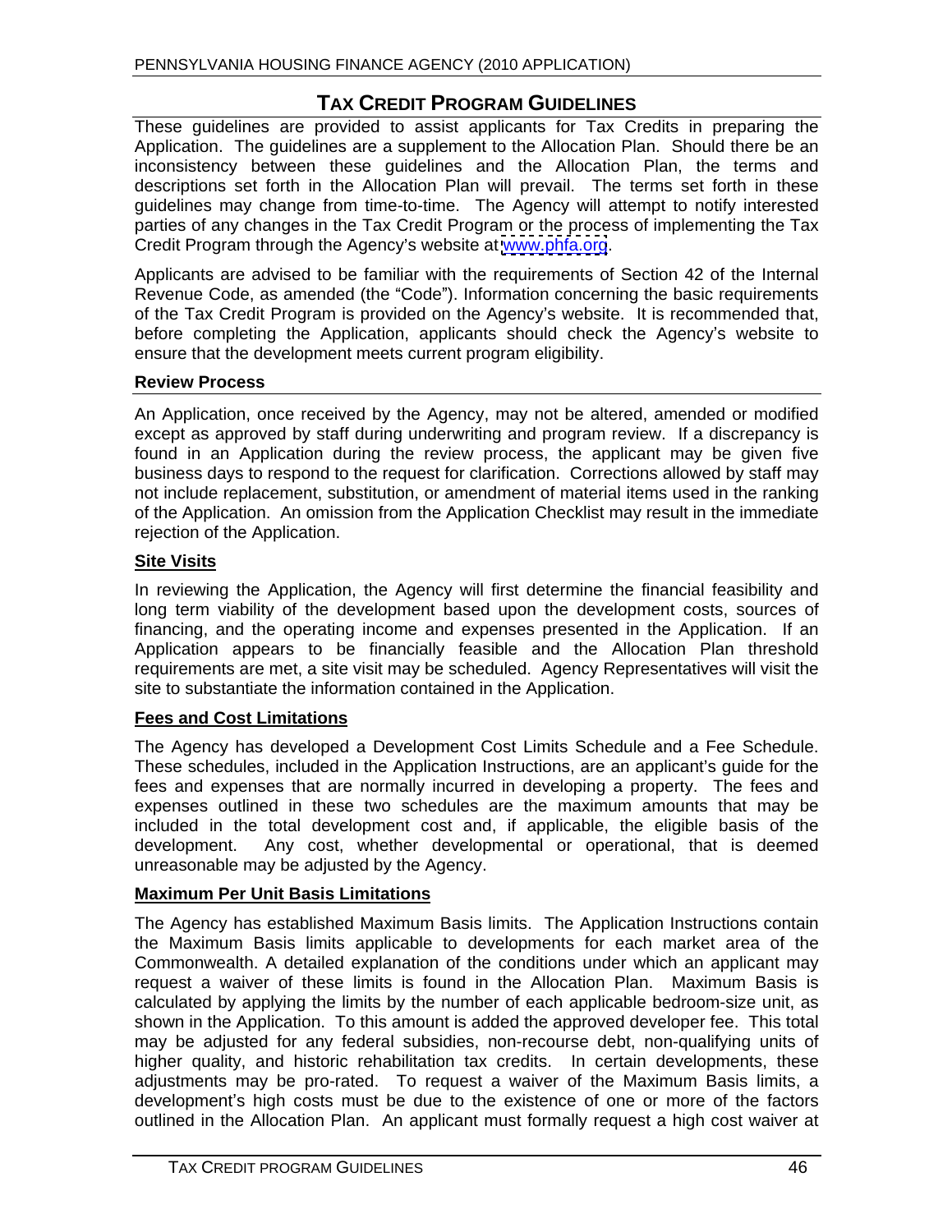the time of application, supplying detailed information on the high cost conditions, cost estimates, and cost comparisons. This information will be reviewed by Agency staff and a specific waiver amount may be approved. This approved high cost amount will be added to the Maximum Basis amount. If a development also qualifies for Acquisition Tax Credits, the Acquisition Tax Credits will be in addition to the New Construction/Rehabilitation Tax Credit. There is no high cost waiver provision applicable to Acquisition Tax Credits.

# **Rural Development Section 515**

For developments financed through the Rural Development Section 515 program, the Agency will recognize only those costs that have been approved by Rural Development. The Agency has entered into <sup>a</sup> Memorandum of Understanding with Rural Development regarding agreed upon procedures for processing developments involving both Rural Development funds and Tax Credits. These procedures will be applied when processing a Tax Credit request for a development with Rural Development funding and are available upon request.

# **Modifications to a Tax Credit Application**

A development receives a reservation of Tax Credits based upon the information contained in the initial Application package. The applicant may not modify the Application in any manner without prior written approval of the Agency. This includes, but is not limited to the following: an increase or decrease in the number of units in any building; an increase or decrease in the number of buildings in the development; a change in any site; replacement of any development team member including the syndicator; alteration of the proposed rent and income structures; change in the participation level of a social services provider; or a change to the financial structure which includes the gross pay-in value of the Tax Credit dollar. Applicants who alter the Application in any manner without prior written approval of the Agency may be subject to an immediate recapture of the Tax Credits reserved. Please note that the Agency may only approve minimal changes to the Application which do not negatively affect the ranking of the development. Certain modifications to an Application will require the remittance of a Modification Fee. Should a development's ranking score decrease as a result of a change, the change may be disallowed or the Tax Credits recaptured or reduced, and negative ranking points may be assessed to all applications submitted by the general partners (or affiliates, subsidiaries, or related entities with the same principals) during the subsequent two years from the date the unapproved change was discovered.

# **Extended Use Agreement/Restrictive Covenant Agreement**

The Indenture of Restrictive Covenants Agreement (the "Agreement") sets forth the income and occupancy restrictions for the development for the entire compliance period or extended use period, whichever is greater. Furthermore, the Agreement requires that the applicable fraction of low-income units will remain the same for each taxable year in the extended use period. In addition to identifying the minimum set-aside election of the buildings, the Agreement will also include the Selection Criteria on which the development was ranked and obtained a reservation of Tax Credits. Tax Credits may not be claimed until the Agreement is executed and recorded. The Agreement must be recorded in the Office of Recorder of Deeds for the county in which the property is located prior to any recording or filing of financing documents for the development. The Agreement will be forwarded to the owner after the reservation of Tax Credits, and must be returned with the Carryover Allocation 10% test documentation evidencing that it has been recorded prior to any other document. The original Agreement must be returned to the Agency.

The Agreement is binding on all successors to the owner.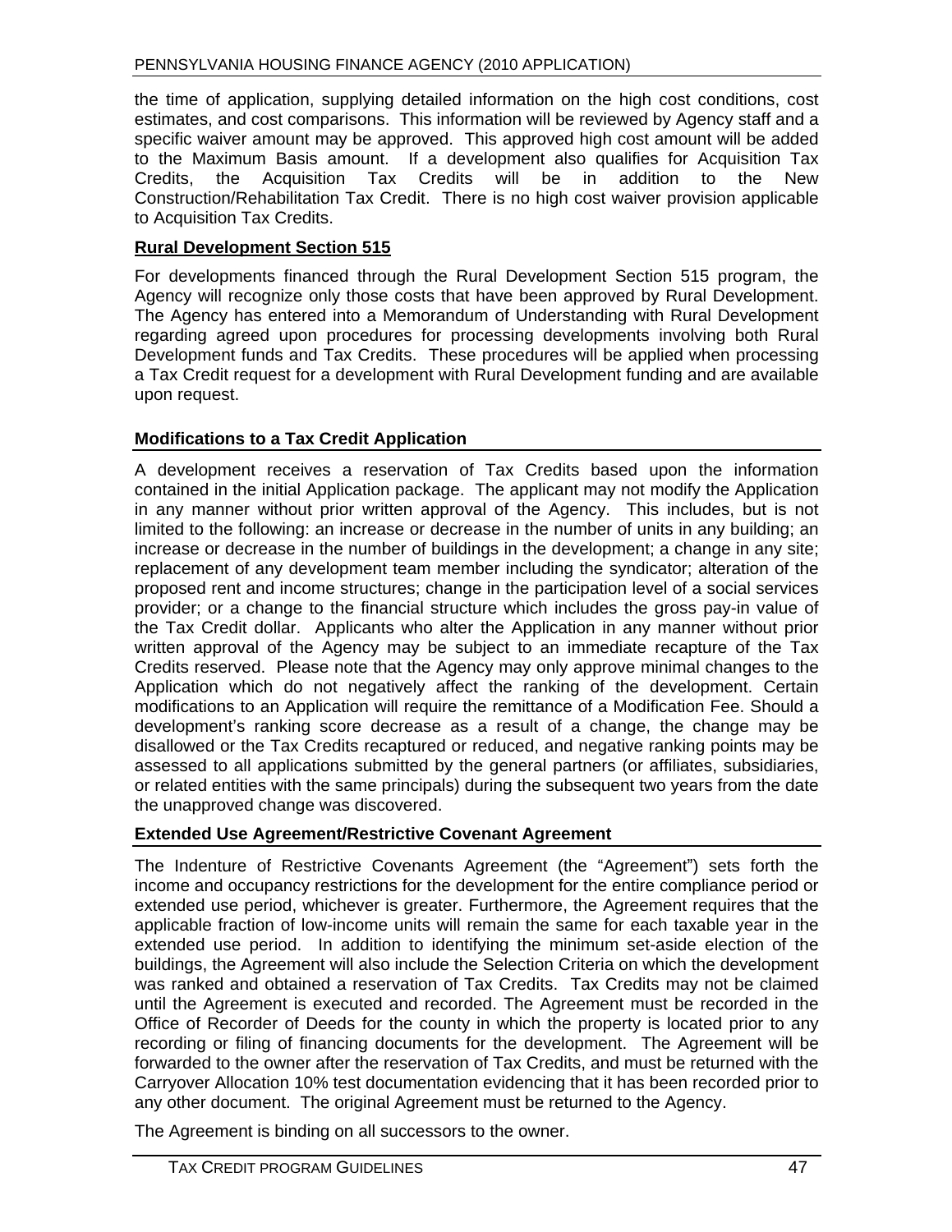# **Carryover Allocation Requirements**

The Allocation Plan outlines the important deadlines and requirements associated with the execution of a Carryover Allocation Agreement.

If the building is to be placed-in-service by December 1, 2010, all documents shown under Placed-In-Service Requirements must be received by November 5, 2010, to enable the Agency to issue IRS Forms 8609 in 2010. In the event the development will not be placedin-service by December 1, 2010, the following requirements must be met no later than August 16, 2010 and received by the Agency by Monday, August 23, 2010 unless the Agency makes a reservation of Tax Credits after July 31, 2010. If reservations are made after July 31, 2010, the Agency will provide a date for which the following requirements must be submitted:

- 1) The original Allocation Carryover Agreement will be forwarded to the developer for execution. The taxpayer identification number for the taxpayer executing the Agreement is required for a valid Carryover Agreement. **Please note that the taxpayer executing the Agreement must be the party that will meet the 10% expenditure test by August 15, 2011 in order for there to be a valid Carryover Allocation Agreement.**
- 2) The executed "Owner Certification of Property Ownership" Form with either a) the current deed(s) which indicate that the taxpayer is the owner of all buildings and land in the project, or b) an extended lease agreement. All documents must be fully executed. The contract of the contract of the contract of the contract of the contract of the contract of the contract of the contract of the contract of the contract of the contract of the contract of the contract of the

In the event that property is not conveyed through a deed or lease, the Agency may, in its sole discretion, accept 1) an Attorney's Opinion Letter or a Certified Public Accountant Letter that certifies that the owner has carryover allocation basis for the development pursuant to the Code, or 2) an owner's certification which includes sufficient identification of the property (i.e. legal descriptions, surveys, title insurance) to assign building identification numbers. In making this certification, the owner accepts full responsibility for all discrepancies, errors, or omissions of properties and acknowledgement that subsequent adjustments may require IRS approval.

- 3) The settlement sheet(s) must be provided for each building or parcel of land in the development, and must be fully executed. In addition, evidence must be provided that each deed was recorded. In the event the property is not owned by the taxpayer, evidence of site control through August 15, 2011, must be provided including evidence of payment of all extension fees. **Ownership by the taxpayer of all properties is required by August 15, 2011, and must be submitted with the 10% package due August 25, 2011.**
- 4) If the property(s) was purchased through a Purchase Money Mortgage, a copy of the mortgage and mortgage note must be provided.
- 5) Asset Management/ Compliance Monitoring Fee equal to \$800 per unit.

**The following requirements must be fulfilled no later than August 15, 2011, and received by the Agency by noon on August 25, 2011:**

- 1) Financial Characteristics Form (Agency document).
- 2) For developments with commercial space that is a separate condominium, provide a Sources and Uses statement for each area.
- 3) Updated financing letters. If closing on the loan has already occurred, provide a copy of the executed mortgage note(s) in lieu of the updated letter. The updated financing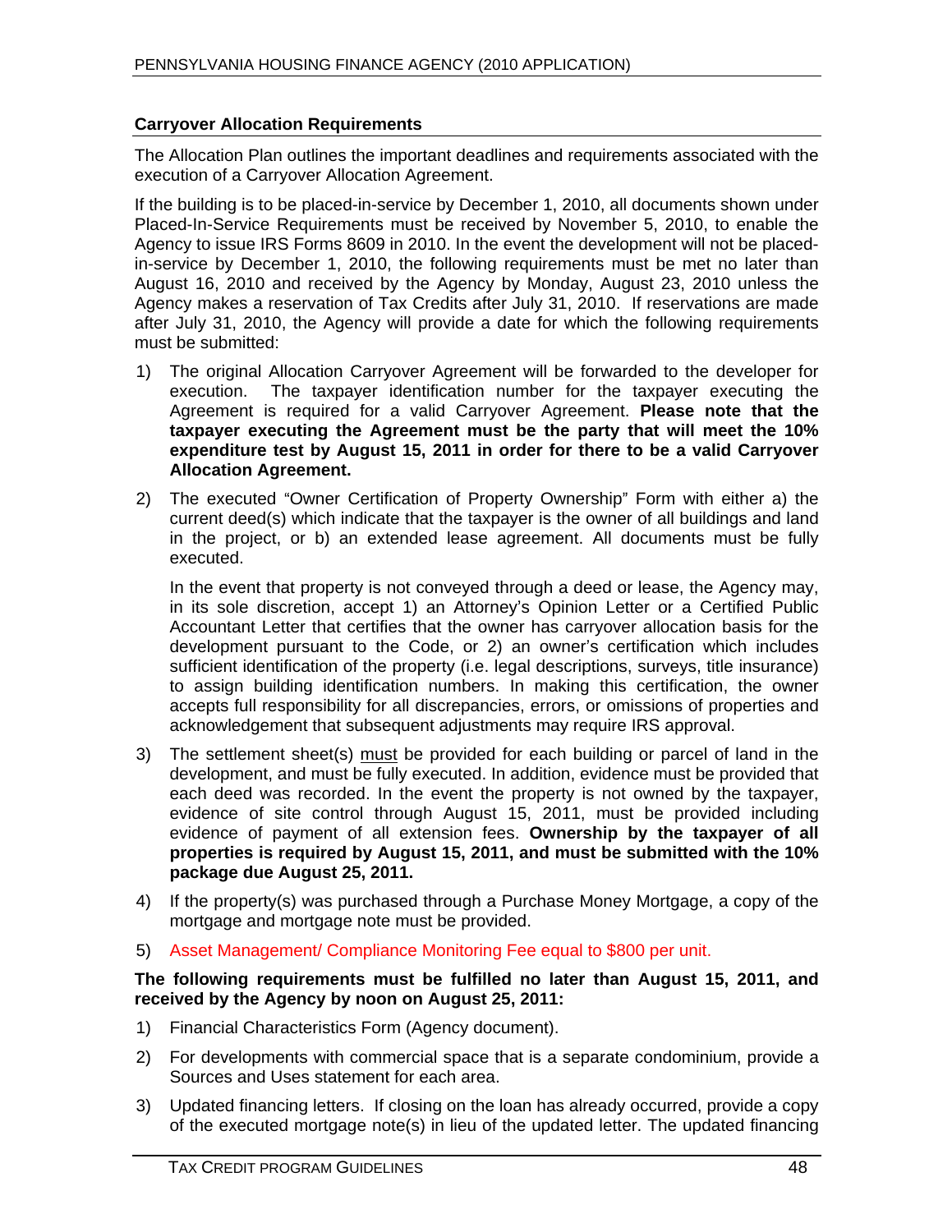letters or notes must be provided for all sources of financing shown on the application, including bridge loan if applicable. Do not send copies of the actual mortgages.

- 4) Firm commitment letter from investor and if it exists, a fully executed partnership agreement signed by all the partners (including the investors).
- 5) Certification of Subsidies.
- 6) The executed "Owner's Certification of Costs Incurred" Form including either "a" or b" shown below. The state of the state of the state of the state of the state of the state of the state of the state of the state of the state of the state of the state of the state of the state of the state of the state o
	- a. For developments with 6 units or more, the owner's certification must be audited by an independent, third party, certified public accountant.
	- b. For developments with 5 units or less, in lieu of the certified public accountant's audit, the taxpayer may provide evidence of costs incurred in the form of copies of checks, receipts, or other records of payment. These items must total the amount indicated as expended on the "Owner's Certification of Costs Incurred."
- 7) Independent Auditor's Report
- 8) Copy of the executed Developer's Fee Agreement (Development Services Agreement). The agreement should specifically state the fee earned through August 15, 2011, in order to allow these costs for inclusion in the 10% of basis expenditures test.
- 9) Syndicator/Investor Certification If the Developer's Fee included in the 10% of basis expenditure test exceeds 20% of the total Developer's Fee, the syndicator and/or investor must certify that the percentage claimed by the accountant is a percentage acceptable to them. The letter must refer to the percentage and the amount of the Developer's Fee that is acceptable as part of the 10% of basis expenditure test. If a development has already closed on all of the construction loans and construction is underway, a certification from the investor is not required.
- 10) Copy of the recorded deed demonstrating transfer of ownership to owner for each building and/or parcel of land that is part of the development (if not previously submitted).
- 11) Copy of the fully executed Settlement Statement for each building and/or parcel of land included in the development (if not previously submitted).
- 12) The Design Architect's Certificate of Compliance and Design Requirements for Accessible Housing must be executed by the Architect and Applicant.
- 13) Original executed and recorded Restrictive Covenant Agreement.
- 14) If the general contractor was not identified in the initial Application, the owner must identify and provide qualifications of the general contractor for review and approval by the Agency.
- 15) Development Information Form (Agency document).
- 16) In accordance with the Agency's Accessible Unit Policy, if the application was awarded points for providing accessible units, a list of community agencies who will partner with the developer to identify persons with disabilities who are searching for accessible units.

**Failure to meet all of the above requirements will result in an immediate recapture of the Year 2010 Tax Credit reservation.**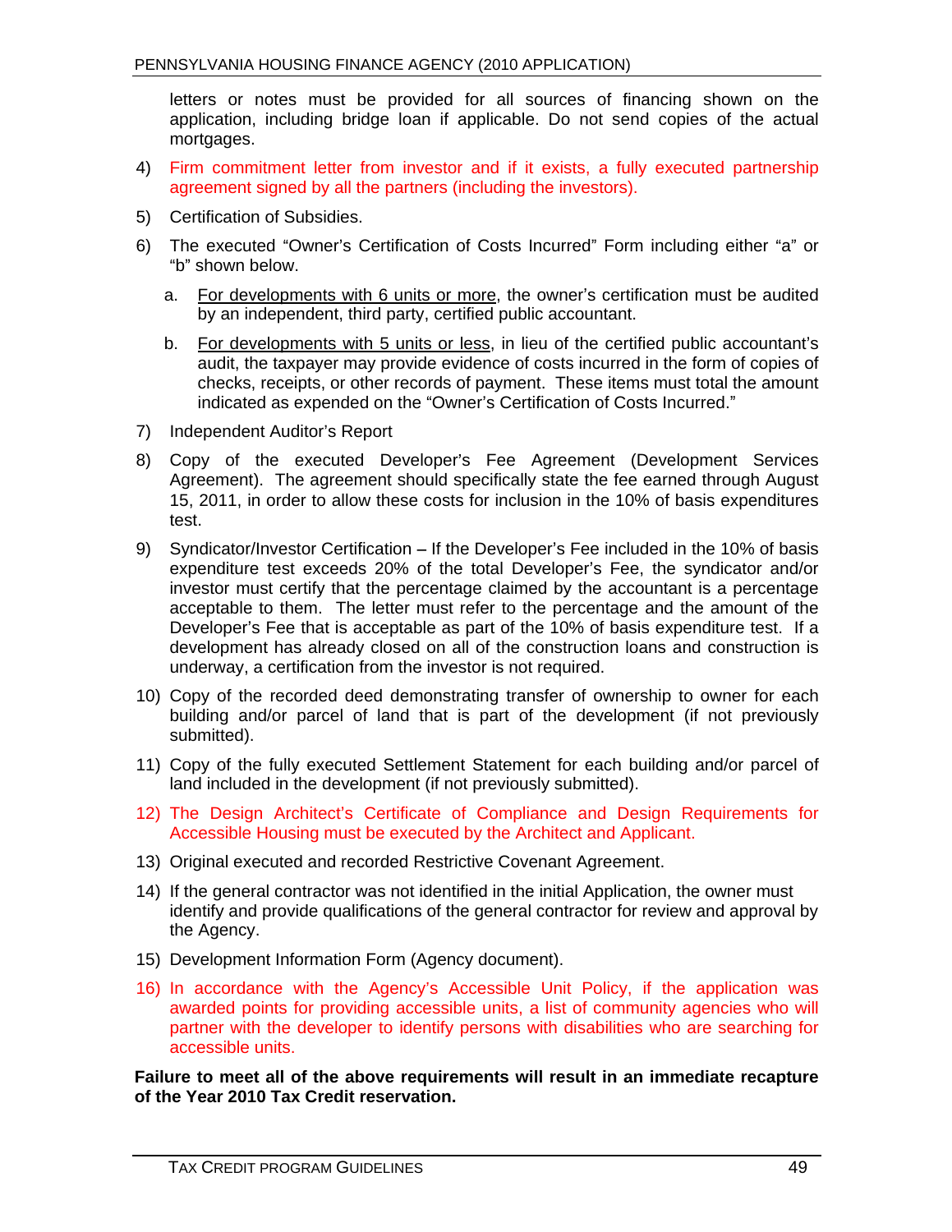# **Placed-in-Service Requirements**

Upon completion of the development, a cost certification must be performed. The Placedin-Service Package must be received by the Agency no later than 90 days after the last residential building receiving Tax Creditsin the development is considered **placed-in service** pursuant to IRS Advance Notice 88-116. Please note for rehabilitation buildings, the placed in service date for the rehab work is the close of the 24 month period when the rehab is substantially complete and not earlier. The Placed-in-Service package is due to the Agency within 90 days of the placed-in-service date shown by the owner on the certification form. Owners who are not able to submit the cost certification, including all documentation required by the Placed-in-Service Package within the 90-day period, may request an extension, but will be required to pay extension fees. The maximum extension that will be granted to any development will be **30 days**, unless the owner is deferring the start of the Tax Credit period, as defined in Section 42 (f)(1) of the Code. Refer to the Fee Schedule located in the Application Instructions for specific information regarding the maximum allowable extensions and the required fees.

The Agency has developed a cost certification guide to assist applicants in completing the cost certification. This guide is not an authoritative pronouncement on those costs that may be Tax Credit basis eligible or ineligible, but rather serves as a tool for completing the cost certification.

The Placed-in-Service Package requirements can be found on the Agency's website at [www.phfa.org](http://www.phfa.org). All of the required documents must be forwarded to the Agency for review and approval prior to the issuance of IRS Form 8609 (Low-Income Housing Credit Allocation Certification).

Upon submission, review, and satisfaction of all requirements, IRS Form 8609 will be issued. For developments that have received financing through the Agency, the cost certification required by the Loan Program must be received by the Agency's Finance Division prior to the release of the IRS Form 8609. It is the owner's and syndicator's (investor's) responsibility to review the cost certification prior to its submission to the Agency to ensure that all costs and sources of funds are properly included and categorized.

#### **Annual Recertification Waiver**

The Housing and Economic Recovery Act of 2008 (HERA) eliminates the annual income recertification requirement for 100% qualified low income tax credit developments. The Agency adopted this provision effective January 1, 2009. Owners of 100% properties are required to certify each year on the Owners Certification of Continuing Program Compliance that no unit was occupied by an ineligible household. In addition, owners must provide annual updates for all units regarding household composition, student status and rent. Properties that are less than 100% qualified low income tax credit developments must continue to recertify on an annual basis. Also, additional funding sources, such as Section 8 and HOME, have annual recertification requirements that must be adhered to.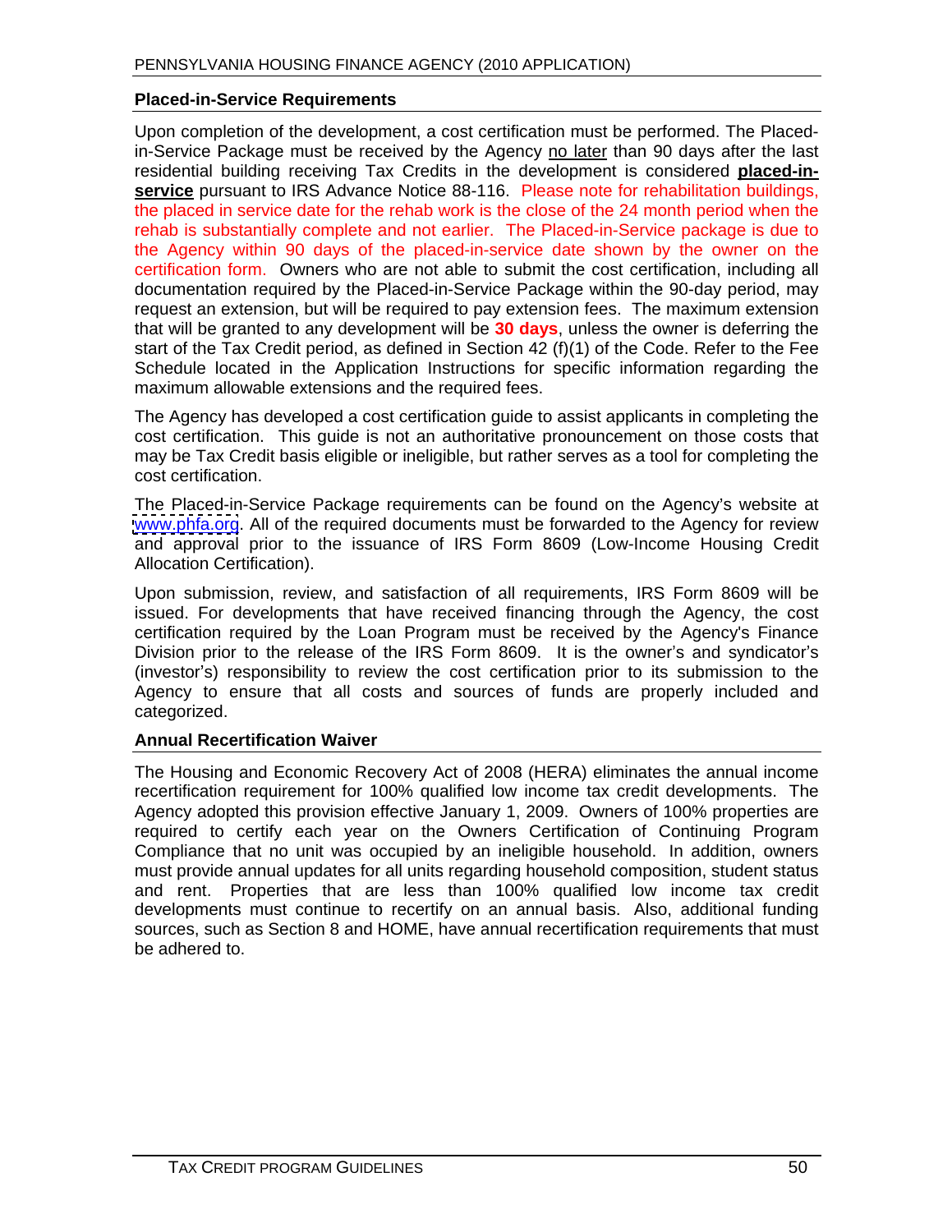# **PHFA Loan Program Requirements**

## **Property Eligibility Requirements**

- Be located within the Commonwealth.
- Make all units available to the general public and allow units to be occupied in  $\bullet$ accordance with all federal, state and local laws, including fair housing and accessibility laws.
- Be suitable for occupancy and comply with all applicable federal, state, and local  $\bullet$ building and health codes.
- Meet all requirements of the Internal Revenue Code and applicable federal laws  $\bullet$ relating to rental housing if utilizing federal Low-Income Housing Tax Credits, federal HOME Investment Partnerships Program, and/or tax exempt financing.
- Provide a permanent, decent, safe, and sanitary structure for year round residential  $\bullet$ use on a non-transient basis.
- Be located in a geographic area which does not have competing developments, including developments with rental assistance contracts resulting in an undue concentration of rent restricted or competing market units in a specific location.
- Provide new units, substantially improve the quality of or preserve existing units, or  $\bullet$ preserve existing federally assisted/subsidized housing units.
- Address a demonstrated housing need.  $\bullet$
- Provide credit enhancement for any debt financing provided by the Agency. Credit enhancement is to provide financial security to ensure repayment on Agency financed developments. Examples include: Letters of Credit, Department of Housing and Urban Development, or Agency's self-insurance program.
- Not displace existing tenants or result in an increase in rents greater than 7% of  $\bullet$ current rental payment for existing residents. Applicants proposing developments with existing tenants must comply with applicable relocation and displacement procedures. The contract of the contract of the contract of the contract of the contract of the contract of the contract of the contract of the contract of the contract of the contract of the contract of the contract of th
- Comply with Agency design standards, local code and accessibility standards, environmental due diligence, Multifamily Loan Program Guidelines, the Housing  $\bullet$ Finance Agency Act, and marketing and underwriting standards.
- Expend a minimum of 25% of the replacement cost shown in the Multifamily  $\bullet$ Housing Application, in necessary development improvements as determined through the Agency's underwriting process. Applicants for Preservation funding are exempt from this requirement.
- Limit commercial space in a development to 25% of gross income and/or gross area  $\bullet$ of the development. All commercial tenants are subject to the Agency's approval. Additionally, program funds cannot be used in the development of commercial space. The contract of the contract of the contract of the contract of the contract of the contract of the contract of the contract of the contract of the contract of the contract of the contract of the contract of the con
- Owner/Borrower must be a single asset, single purpose Pennsylvania entity organized exclusively for the purpose of owning and operating the proposed development.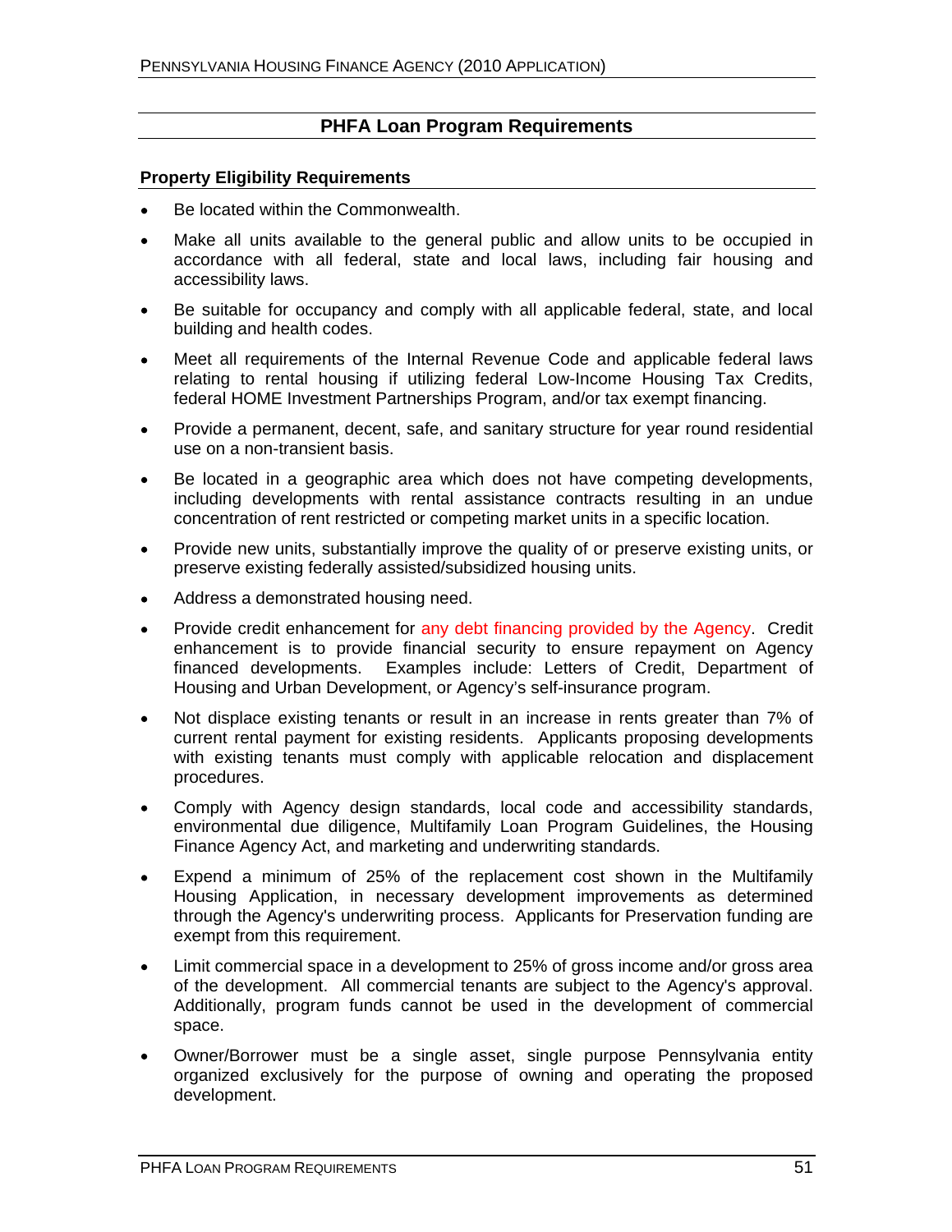# **Scattered Sites**

The Agency encourages the development of properties that are comprised of self contained contiguous units. However, exceptions may be made if conditions warrant. The Agency will consider the approval of a scattered site development if it satisfies all of the following requirements:

- The proposed development will be managed by a financially capable management  $\bullet$ agent with experience in managing scattered site developments.
- The developer has experience in the development area and is recognized locally as  $\bullet$ having an important role in the revitalization effort.
- The municipality or the developer has devised a long range plan for the proposed  $\bullet$ area which includes a strategy for obtaining site control of selected properties.
- If in an unstable area, as characterized by many vacant and vandalized properties,  $\bullet$ the following criteria must be met:
	- 1. All units of the development must be within one-half mile of each other.
	- 2. The development must be implemented in accordance with a current, measurable neighborhood strategic plan.
	- 3. There must be evidence of, acceptance of, and commitment to the neighborhood strategic plan from local providers of funds.
	- 4. The developer must be able to demonstrate the ability to raise funds for continued revitalization of the area.

The Agency recognizes that the concerns and issues of scattered site developments in rural areas may not be addressed by application of the above. The Agency will consider the processing of these developments on a case-by-case basis. Furthermore, it is sometimes the goal of developers of housing for special needs populations that such housing be disbursed throughout the community rather than concentrated in one facility or one area. These scattered site requirements should not be interpreted to discourage those goals.

# **Property Management**

The Agency will monitor the management, maintenance, and financial operations of the development on an ongoing basis, as the Agency deems necessary to comply with program requirements. The Agency may require annual audited financial statements, annual operating budgets, and quarterly operating reports for each development. Property site visits, review of tenant files, and annual financial reviews will be performed by Agency staff or by its agents as the Agency deems necessary to meet program requirements. The contract of the contract of the contract of the contract of the contract of the contract of the contract of the contract of the contract of the contract of the contract of the contract of the contract of

Additionally, the Agency's monitoring includes review of the occupancy of the development's accessible units. As part of its efforts to ensure that units with accessibility features are available for and occupied by persons needing such features, the Agency requires that owners and management agents notify local agencies working with persons with disabilities to market any available units and may require that owners agree to relocate existing residents in accessible units if someone needing the accessible features applies for occupancy.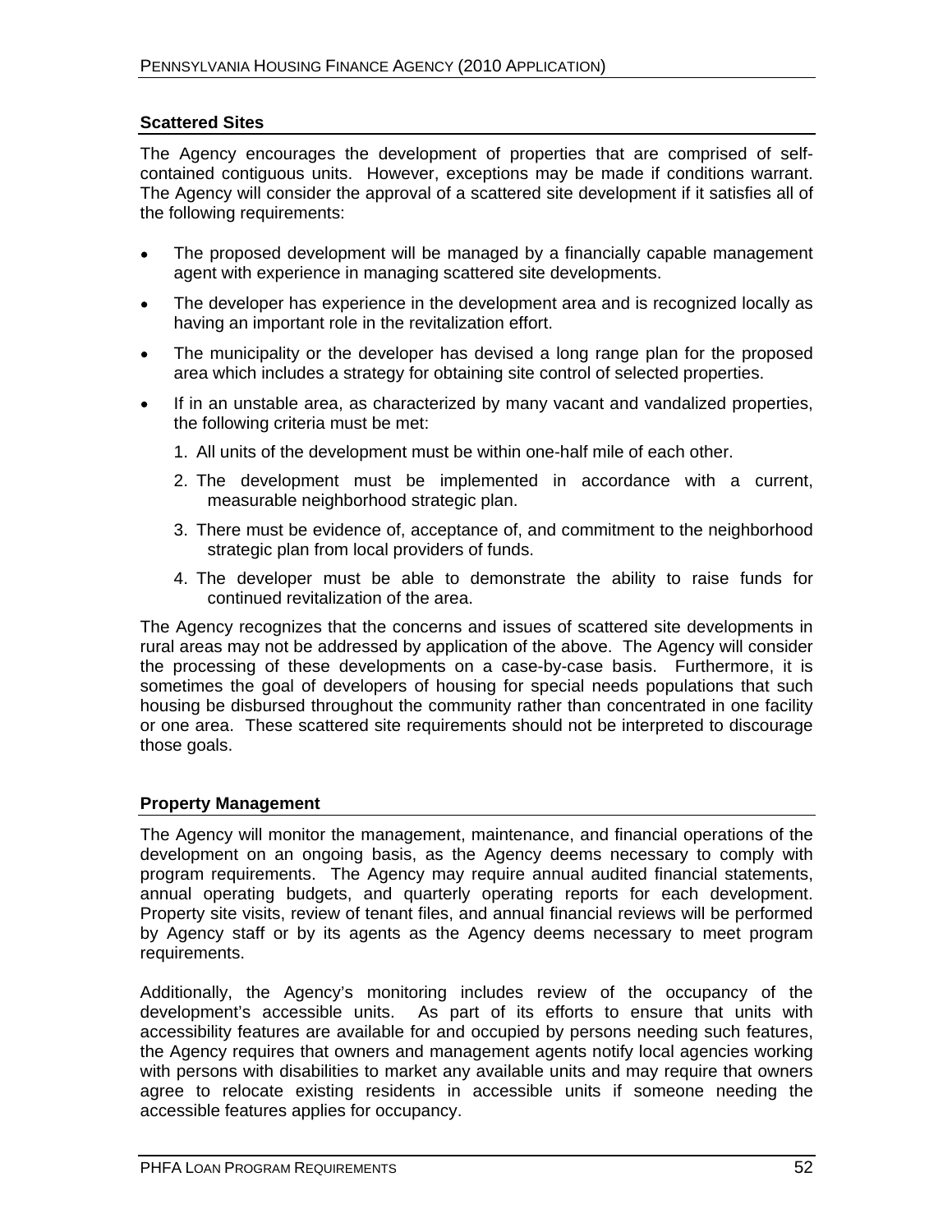In connection with the ongoing operation of the development, the Agency will require compliance with its policies and procedures, and with terms/conditions set forth in its loan documents and/or other regulatory documents.

## **Universal Accessibility Standards**

All Agency developments shall comply with Title III of the Fair Housing Amendments Act of 1988 Accessibility Guidelines; American National Standards Institute, ANSI A117.1; the Pennsylvania Uniform Construction Code; Uniform Federal Accessibility Standards  $($ "UFAS") as applies; Section 504 of the Rehabilitation Act of 1973, as amended; Americans with Disabilities Act Accessibility Guidelines ("ADAAG"); the Pennsylvania Universal Accessibility Standard; and Local Codes.

As a reminder, the most restrictive requirements of any of these regulations regarding accessibility will apply.

# **Preservation of Agricultural Land**

The Agency is committed to preservation of the Commonwealth's primary agricultural lands. Multifamily or single family housing developments proposed for certain priority agricultural lands as defined in Executive Order 2003-2 may not be eligible for Agency funding. Priority agricultural lands include lands that are currently in active non-timber agricultural use and that have been in such use for the preceding three years, lands that are subject to specific land use restrictions, and/or lands that are classified as unique or prime agricultural lands by applicable federal or state agencies.

The Agency will evaluate developments involving conversion of lands in these categories and may deny funding unless specific economic and environmental concerns support the conversion. The Agency will continue to actively encourage both single family and multifamily housing development in rural communities as long as the affected lands meet all applicable program funding criteria.

# **Equal Opportunity**

The equal opportunity policy adopted by the Board of the Agency is as follows:

It is the policy of the Pennsylvania Housing Finance Agency to actively encourage and ensure minority and female participation in the ownership, development, design, financing, construction, and management of multifamily housing developments that receive funding from this Agency.

To further this policy, the Agency will develop a technical assistance and outreach effort to increase minority and women's business enterprise ("M/WBE") participation in Agency financed developments. The Agency will provide technical assistance to development owners and their development teams on how to identify and include minority and female vendors and establish ongoing working relationships with these enterprises. Agency staff will also coordinate efforts with state and local M/WBE technical assistance providers and certification offices to apprise M/WBE firms of opportunities available from Agency programs.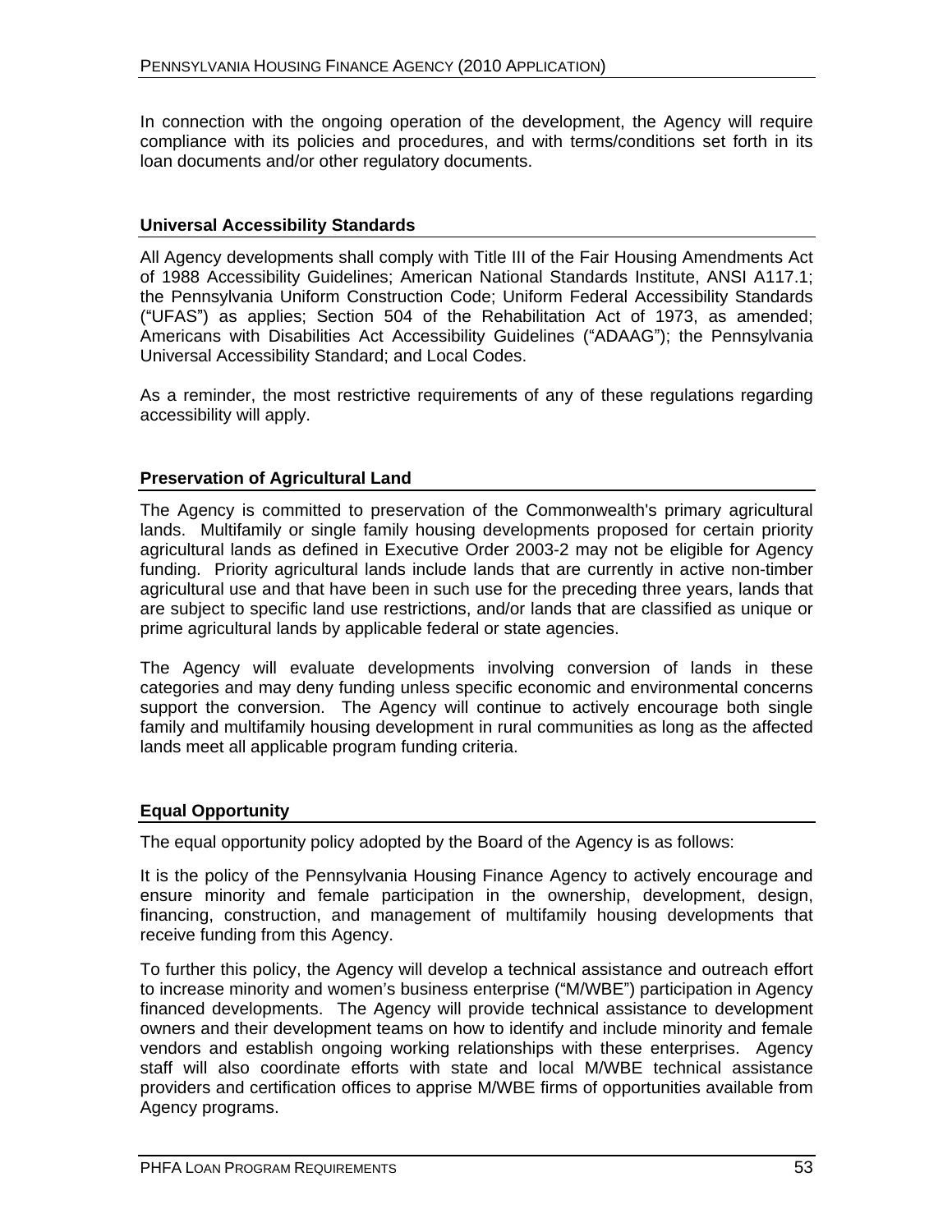Agency staff will review this Equal Opportunity Policy with development owners and their development teams prior to and during the processing of the application. Prior to loan commitment and throughout the construction period, Agency staff will work closely with owners and their development teams to identify and outreach to qualified minority and female contractors and subcontractors to maximize participation in all aspects of the development and may require the general contractor to submit additional reports evidencing participation.

Agency staff will remind development owners and their development teams that the Agency's Board will review participation levels prior to both feasibility and commitment approvals.

If, at commitment, the Board finds that a development owner or its development team has failed to achieve an acceptable level of minority and/or female participation, the Board may reject the development or the Board will advise the development owner that subsequent developments will not be accepted for processing unless they include acceptable levels of minority and/or female participation.

This policy will apply to all developments coming before the Board of the Pennsylvania Housing Finance Agency. The Board may, at its sole discretion, approve developments that, due to geographic location or other extenuating circumstances, lack minority and/or female participation if the development owner and its development team can document that they have put forth a good faith effort to create an acceptable level of participation.

# **Sound Land Use and Planning**

The Agency is committed to the development of multifamily and single family developments which promote sound land use. PHFA will consider and may rely upon local comprehensive plans and zoning ordinances when reviewing applications for funding. (Section 619.2(a) MPC) A development will also be evaluated for its impact on sound land use practices, as outlined in Executive Order 1999-1.

A development that does not incorporate sound land use practices may not be eligible for Agency funding. Sound land use may include but not be limited to efforts to minimize urban sprawl, alleviate traffic congestion, promote efficiencies, reduce environmental degradation, or contribute to more efficient long-term economic growth while preserving Pennsylvania's historical, cultural, and educational resources.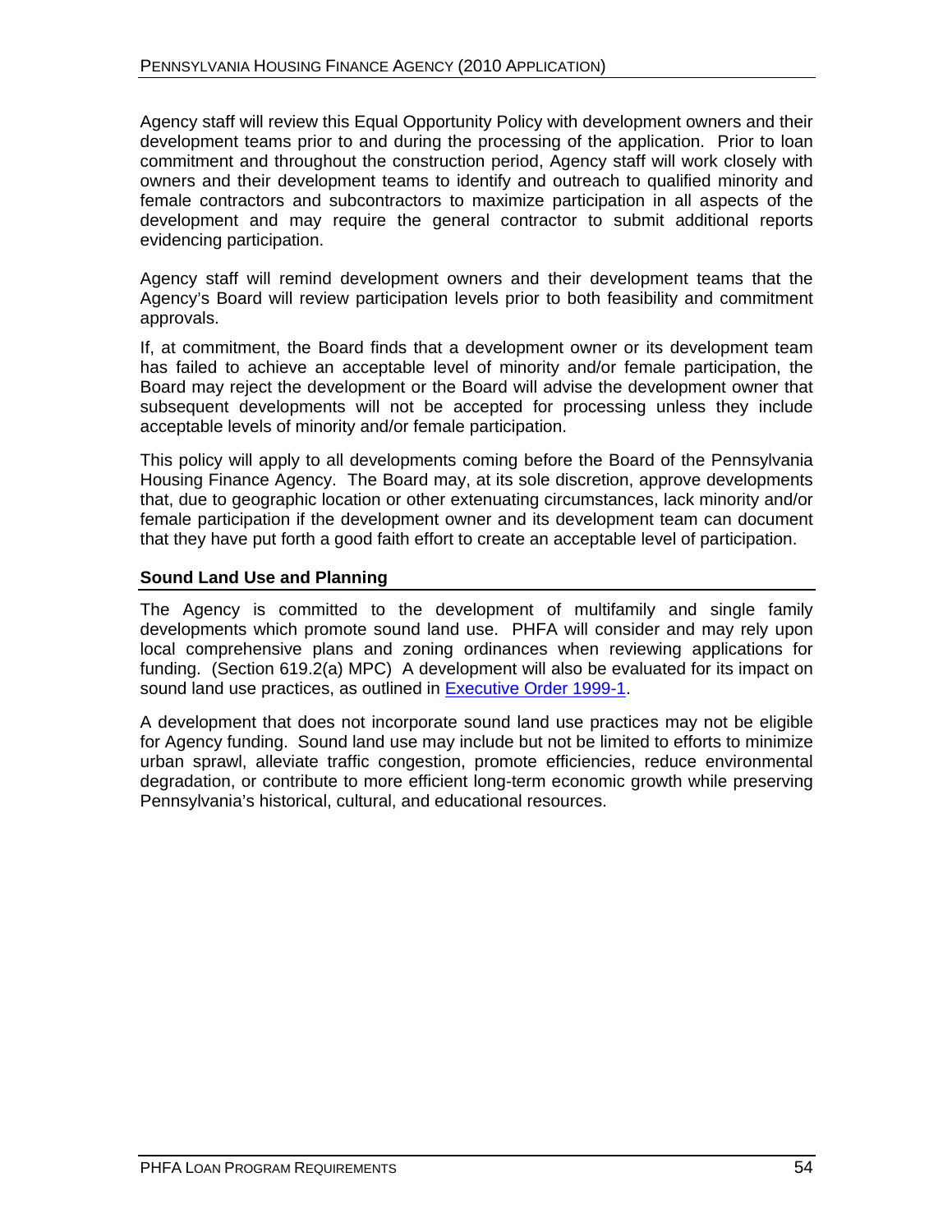# **PENNHOMES PROGRAM GUIDELINES**

The Agency's PennHOMES Program offers zero percent ("0%") interest, deferred payment loans that can be used to support the development of lower income rental housing. PennHOMES funds may be structured as primary or secondary mortgage loans.

The funding for the PennHOMES Program is a combination of resources from the Agency's unrestricted reserves and federal HOME funds. The Agency's unrestricted reserves are available for developments located within Participating Jurisdictions and the HOME funds are used for developments located within Nonparticipating Jurisdictions.

PennHOMES funds are limited. Therefore, applicants are strongly encouraged to make maximum use of other financial resources and to create public/private partnerships. The presence of non-Agency support funds is essential to the successful development and operation of properties. Evidence of support funds will be a significant factor used in the selection process among competing Applications. Examples of other financial resources and support funds include owner equity, equity from the sale of Tax Credits, private or public grant monies or low interest loans, and donated real estate.

The Agency has set aside a portion of HOME funds for developments located in Nonparticipating Jurisdictions that will be developed, owned, or sponsored by Community Housing Development Organizations ("CHDOs") that are certified by the Department of Community and Economic Development ("DCED"). HUD guidance governing eligibility for set aside funds can be found in the HUD Community Planning and Development ("CPD") Directive Number 97-11, titled, "Guidance on Community Housing Development Organizations under the HOME Program.

# **Financially infeasible Applications that do not demonstrate long term viability may be returned to the applicant at any time and will not be reconsidered.**

All applicants must comply with the following Agency requirements, as well as other requirements the Agency may develop from time to time.

# **Review Process**

An Application, once received by the Agency, may not be altered, amended or modified except as approved by staff during underwriting and program review. If a discrepancy is found in an Application during the review process, the applicant may be given five business days to respond to the request for clarification. Corrections allowed by staff may not include replacement, substitution, or amendment of material items used in the ranking of the Application. An omission from the Application Checklist may result in the immediate rejection of the Application.

# **Site Visits**

In reviewing the Application, the Agency will first determine the financial feasibility and long term viability of the development based upon the development costs, sources of financing, and the operating income and expenses presented in the Application. If an Application appears to be financially feasible and the Allocation Plan threshold requirements are met (if tax credits are requested), a site visit may be scheduled. Agency Representatives may visit the site to substantiate the information contained in the Application.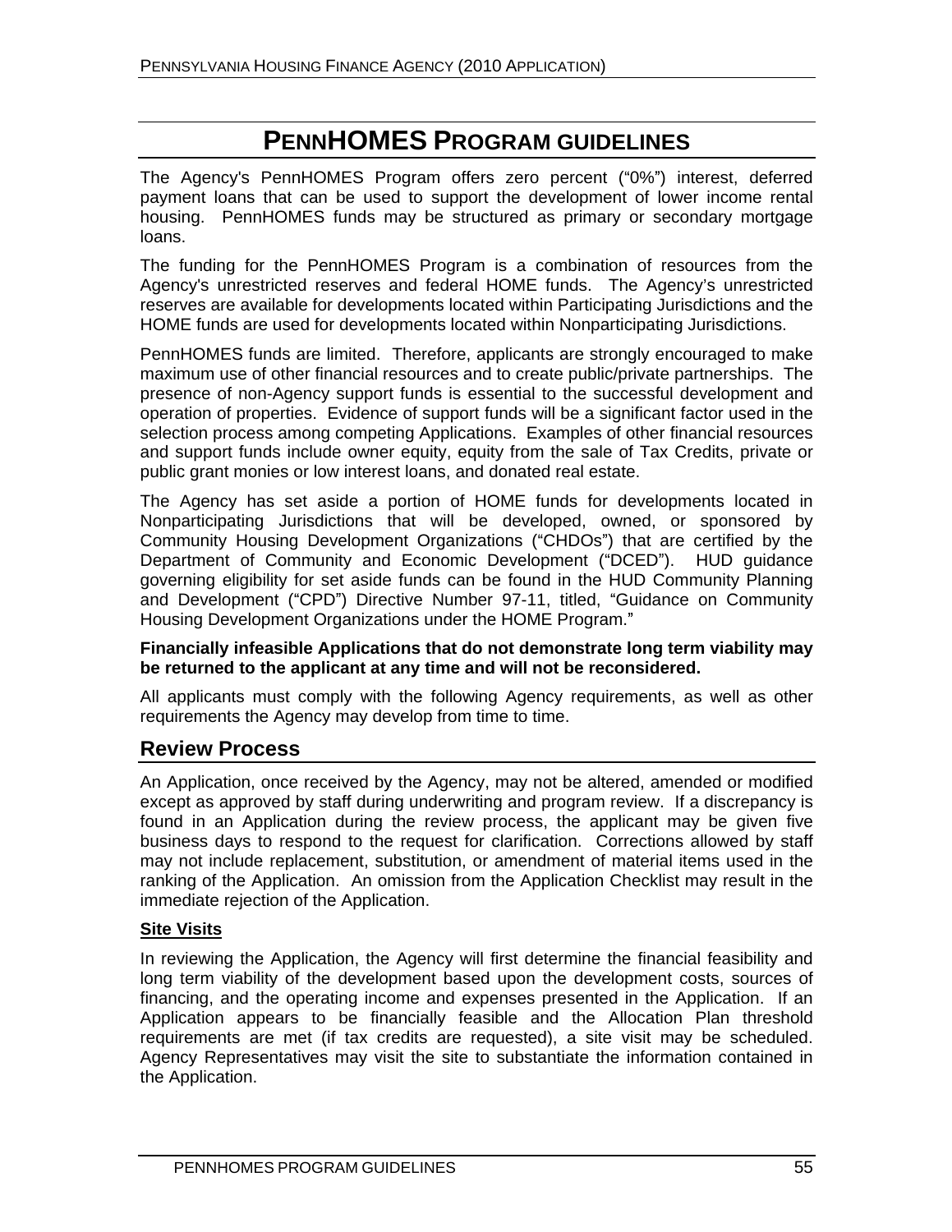# **Fees and Cost Limitations**

The Agency has developed a Development Cost Limits Schedule and a Fee Schedule. These schedules, included in the Application Instructions, are an applicant's quide for the fees and expenses that are normally incurred in developing a property. The fees and expenses outlined in these two schedules are the maximum amounts that may be included in the total development cost and, if applicable, the eligible basis of the development. Any cost, whether developmental or operational, that is deemed unreasonable may be adjusted by the Agency.

# **Rural Development Section 515**

For developments financed through the Rural Development Section 515 program, the Agency will recognize only those costs that have been approved by Rural Development (with the exception of the developer's fee). The Agency has entered into a Memorandum of Understanding with Rural Development regarding agreed upon procedures for processing developments involving both Rural Development funds and Tax Credits. These procedures will be applied when processing a Tax Credit request for a development with Rural Development funding and are available upon request.

# **USDA Rural Development 538 Guaranteed Rural Rental Housing Program**

The Guaranteed Rural Rental Housing Program ("RD 538") allows developers of affordable housing to get a loan guarantee for the debt used to finance a project. USDA Rural Development ("RD") can guarantee:

- Up to 90% of the loan amount for for-profit entities; and
- Up to 97% of the loan amount for non-profit entities.

In addition, in many circumstances RD can provide an "interest credit" that will buy down the interest rate on the loan, down to the Applicable Federal Rate. This can have the effect of lowering the development's annual operating costs by lowering the debt service payments. The contract of the contract of the contract of the contract of the contract of the contract of the contract of the contract of the contract of the contract of the contract of the contract of the contract of the

Rents cannot exceed 30% of 115% of the Area Median Income at initial occupancy, and units must be occupied by households that do not exceed this limit. Any rural area with a population of up to 20,000 is eligible for the program.

The Pennsylvania Housing Finance Agency ("PHFA") does not administer nor allocate RD 538. PHFA is a lender that has been approved by RD and has utilized this program in the past. If a developer is interested in this program they should first contact RD at (717) 237-2186. The developer can then meet with PHFA or another lender and work jointly on an application for RD 538 funds, which is completed by the lender and submitted to RD.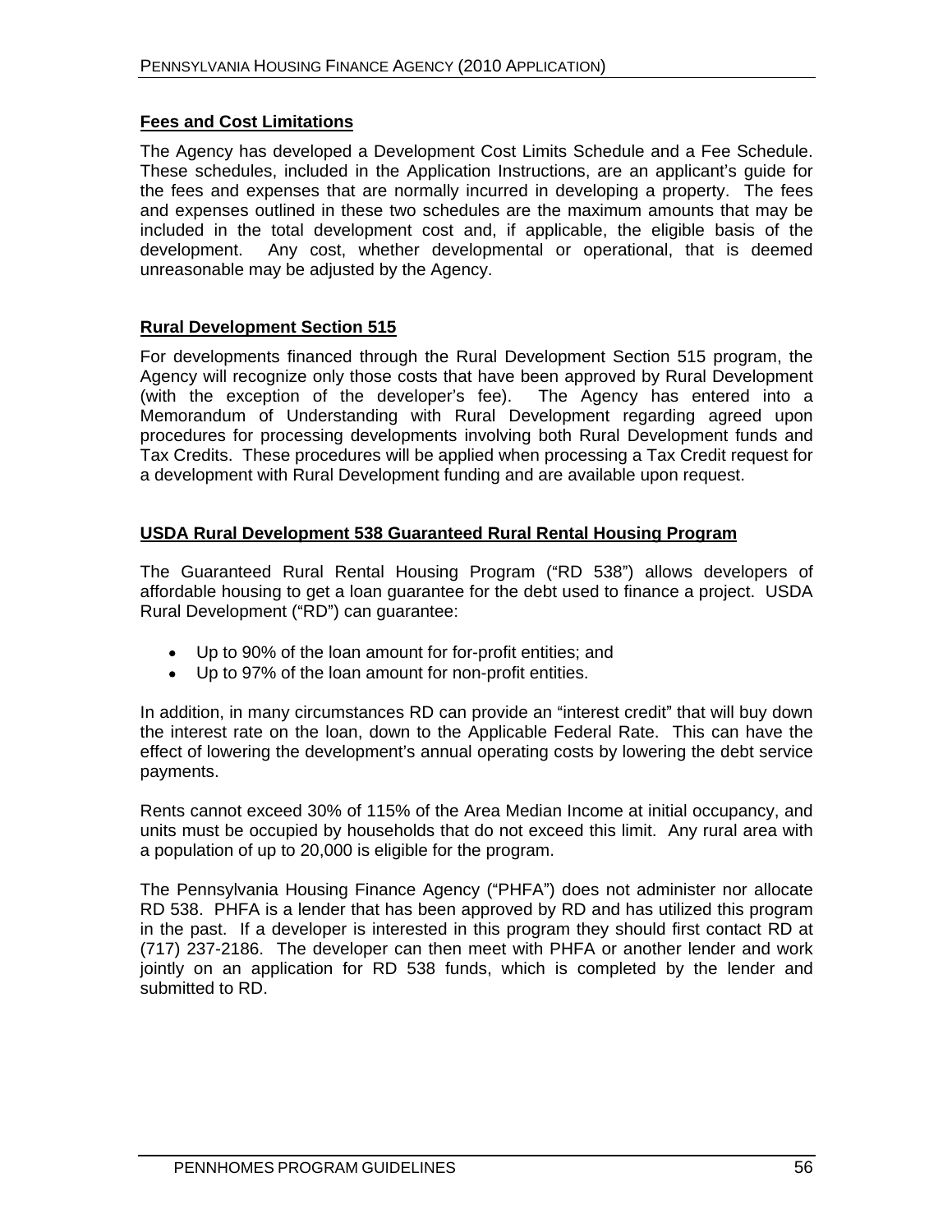# **PennHOMES Program Highlights**

# **Minimum Number of Units**

A development seeking PennHOMES funding must consist of 10 or more units that are under common ownership, management, and financing as a single undertaking. Developments located in the City of Philadelphia or Allegheny County must consist of at least 15 units, except for special needs housing. In Nonparticipating Jurisdictions, the Agency may accept applications for less than 10 units.

Commercial space is limited in a development to 25% of gross income and/or gross area of the development. Throughout the compliance period, all commercial tenants are subject to the Agency's approval. Additionally, PennHOMES funds cannot be used in the development or for operational support of commercial space.

# **Maximum Income of Tenants**

Applicants must comply with the Agency's Maximum Income/Rent Chart (as may be adjusted from time to time by the Agency). A minimum of 50% of the units assisted by the PennHOMES Program must be rented to households whose incomes do not exceed 50% of the area median income, adjusted for family size. The remaining number of the units assisted by the PennHOMES Program must be rented to families whose incomes do not exceed 60% of the area median income, adjusted for family size. Developments may still house residents with incomes over 60% of median income, but only those units serving households at or below 50% and 60% of median income for the term of the PennHOMES loan are eligible for PennHOMES funding.

# **Maximum Rents**

All rents must comply with the Agency's Maximum Income/Rent Chart (as may be adjusted from time to time by the Agency). A minimum of 50% of the units must be affordable to households at 50% of the median income and may not exceed the applicable Fair Market Rents established by HUD. Any additional units anticipating PennHOMES funds must be affordable to households at or below 60% of the median income and may not exceed the applicable Fair Market Rents established by HUD. PHFA encourages a 5-10% pricing advantage on proposed rental units to existing rental comparables in the primary market.

# **Per Unit Funding Limitations**

As stated, the PennHOMES funds are limited and there are certain restrictions as to where and how some of the funding sources may be used. Therefore, the Agency has established funding limitations on a per unit basis to allow for an equitable method of distributing funds to more developments. The per unit limitations for various areas of the Commonwealth are set forth below:

# **Participating Jurisdictions**

Developments located in Participating Jurisdictions are limited to \$30,000 per unit. Philadelphia developments requiring a supportive service escrow may increase the funding request to \$32,500 per unit. At no time may the total PennHOMES funds to one development exceed \$1,500,000.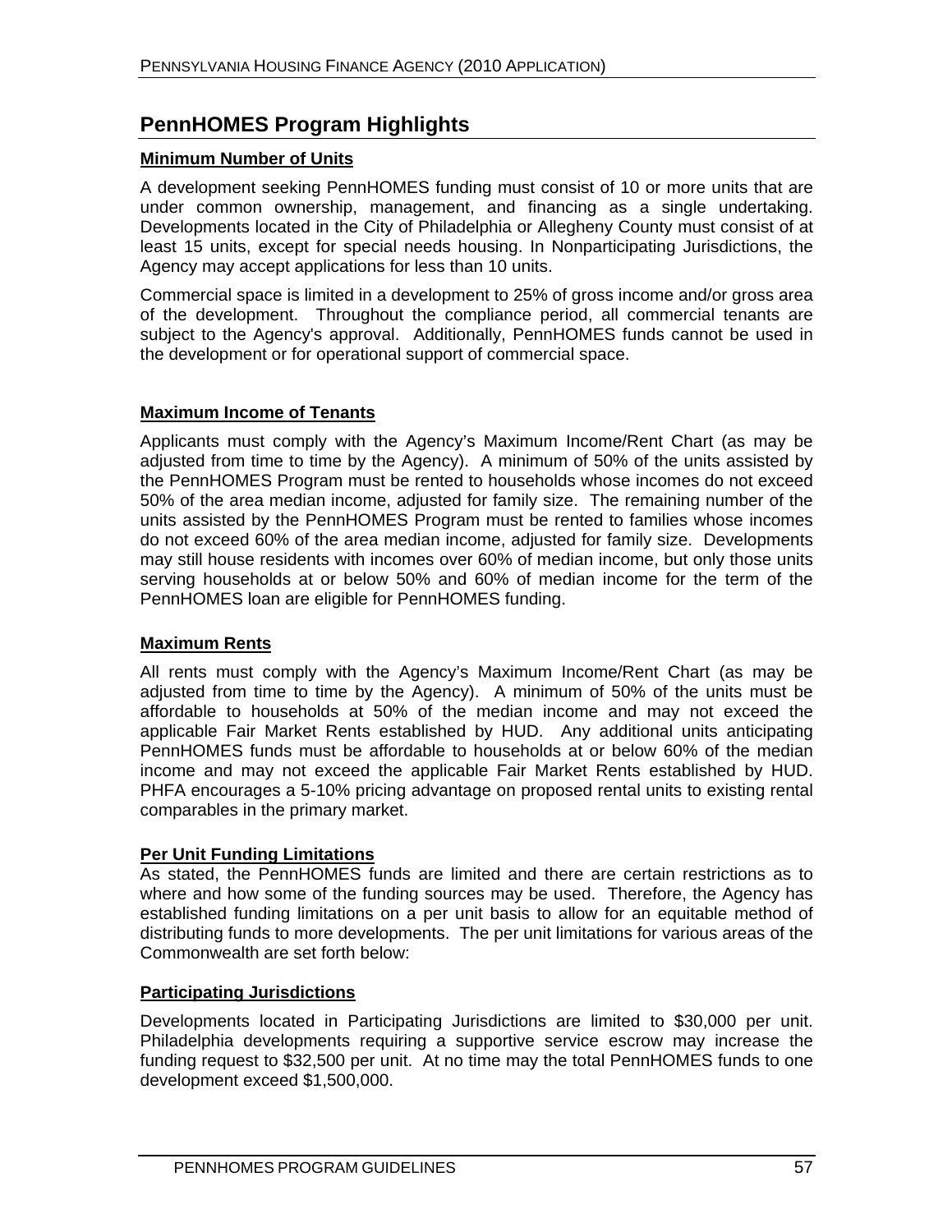# **Nonparticipating Jurisdictions**

Developments located in communities that do not receive entitlement allocations under the HOME Program (Nonparticipating Jurisdictions) are limited on a per unit basis to 100 percent of HUD's Section 221(d)(3) Mortgage Limits with Elevators.

New proposals of HOPE VI, Comprehensive Grant Funds, Section 202, and Section 811 developments, and developments going through the mark-to-market process are not eligible for PennHOMES funding. Existing Section 202 and Section 811 developments are eligible to apply for PennHOMES funding only if the applications request Agency refinancing of the Section 202 and Section 811 program debts.

# **Interest Rate**

The annual interest rate on a PennHOMES loan is zero percent (0%).

# **Term of Loan**

The term of the PennHOMES loan is 30 years.

In the event the loan is prepaid, however, restrictive covenants and other federal requirements relating to the affordability period may continue for the minimum affordability period required by the HOME Program, Tax Credit Program, or other funding, as applicable.

# **Equity Funding Requirements**

Proceeds from a PennHOMES loan may only be used to pay Agency approved Replacement Cost items. The PennHOMES loan is generally disbursed proportionally with owner's equity only after all other subordinate financing has been disbursed. Owners must demonstrate the availability of a cash equity contribution to be disbursed during construction as required by the Agency at initial loan closing.

# **Return on Equity**

Distribution to for-profit owners from excess revenue of a development will be limited to an annual return of fifteen percent (15%) of the owner's equity in the development. The right to receive the return on equity is cumulative after payment of debt service on the PennHOMES loan. The equity in the development shall be determined at final closing based on the cost certification. The stated owner's equity in the development may be adjusted annually to reflect increases in the Consumer Price Index.

# **PennHOMES Repayment Terms**

Developments of 12 or more units that generate a surplus of revenues over expenses in any calendar year shall distribute 50% of the excess revenue to repay the PennHOMES loan principal and 50% to pay the owner's return on equity after allowing for one months' debt service to be retained in the Project Operating Account. If the Agency has provided a primary loan with fixed debt service in addition to the PennHOMES loan, the amount retained in the Operating Account would be based upon the debt service of the loan that is greater.

For developments of 11 units or less, and provided that there is no Agency taxable debt, there are no scheduled loan repayment requirements from available cash flow. However, the Agency may in its discretion, require that available cash flow be applied to repay outstanding PennHOMES principal.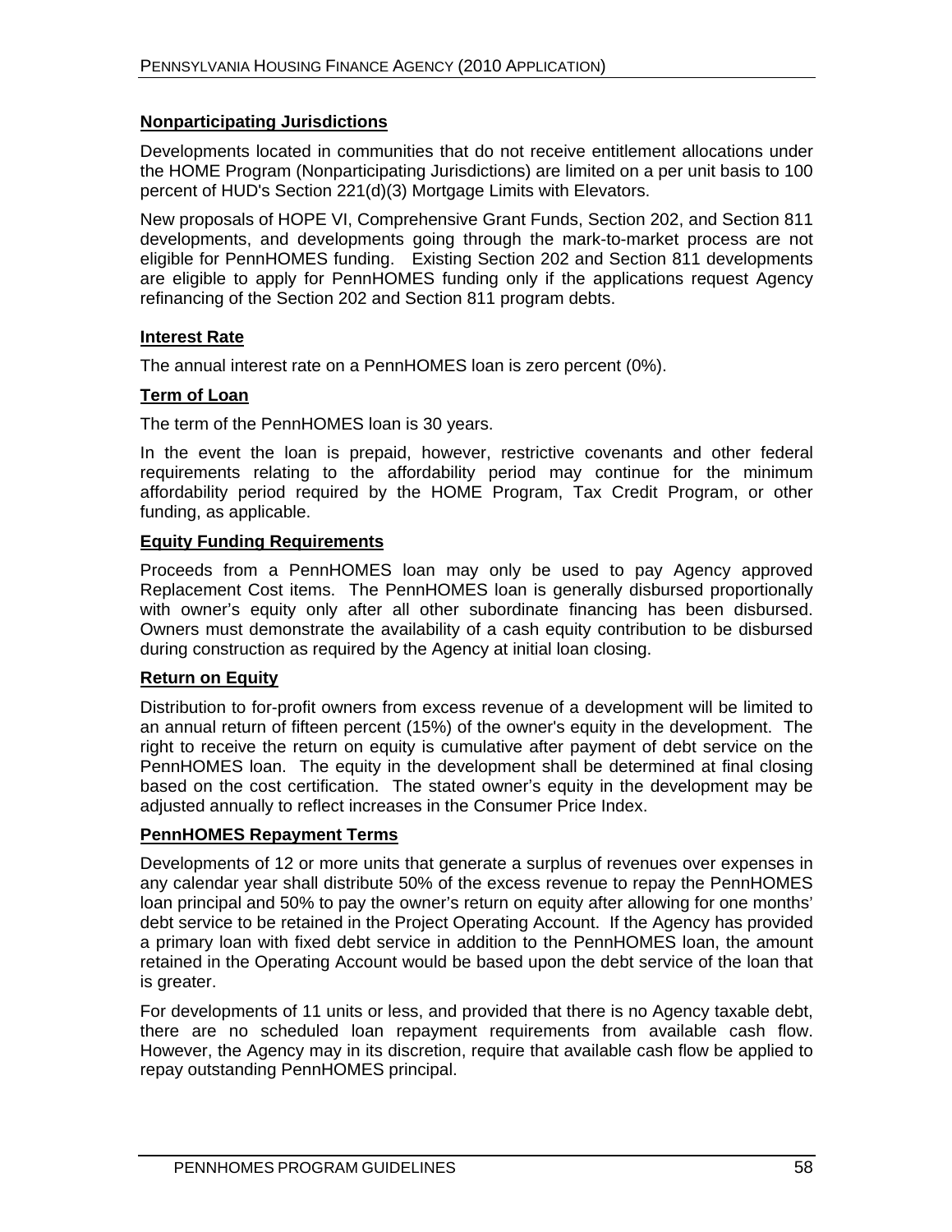# **Primary Mortgage Requirements**

If the development can support debt, applicants shall incorporate permanent Agency taxable or tax exempt financing as part of the financing plan unless another primary lender can offer significantly better financing terms than available through the Agency (as determined by the Agency).

# **Debt Service Coverage Ratio**

If PennHOMES is secured as the first mortgage, the development must be projected to achieve and maintain breakeven cash flow for the first five years of project operations.

In the event the PennHOMES loan is used in conjunction with an amortizing primary loan, the debt service coverage ratio must equal or exceed 115% in the first operating period and not drop below 100% in the 15<sup>th</sup> year. Certain Rural Development projects or developments utilizing a HUD MAP insured loan may have a debt service coverage ratio as low as 110% in the first operating period but must maintain a ratio of 100% through year 15.

# **Loan to Value Ratio/Equity Requirement**

Loan underwriting and first mortgage credit enhancement requirements determine maximum loan to value ratio for Agency developments that include an amortizing permanent loan in its financing plan. Usually, the ratio does not exceed 80 percent of replacement value and/or appraised value. In no event may the ratio exceed 90 percent of development cost for for-profit developers or 100 percent of development cost for nonprofit developers. The Agency may require an "as built" appraisal to determine market/development replacement value. The Agency's underwriting does not use a loan to value ratio to size the PennHOMES loan.

# **Affordability Period**

The affordability period is the time period during which the development must comply with maximum rent and tenant income restrictions, and will not be less than the term of the PennHOMES loan. The Agency will determine the appropriate affordability period based on funding sources.

# **Supportive Services**

**All PennHOMES applicants** may request consideration for providing service-enriched housing consistent with the anticipated needs of the target resident population (general occupancy, housing for older persons age 55 and over or 62 and over, or populations with special needs). Applicants must submit a completed Service Provider Questionnaire and Supportive Service Plan Outline under the appropriate selection criteria set forth in the Instructions.

**All Philadelphia General Occupancy Applications:** As a part of a comprehensive strategy toward achieving family self-sufficiency in the City of Philadelphia, the Agency has established the Family Supportive Services ("Escrow") Program. This program helps to fund on-site supportive services for residents in need and assists management in addressing social welfare issues that impact property operations.

The Agency requires that all Applications for family developments located in Philadelphia escrow \$5,000 per unit to pay for supportive services for the residents. The Agency will provide 100 percent match for the applicant s contribution of \$2,500 per unit. However, the total PennHOMES loan may not exceed \$1,500,000.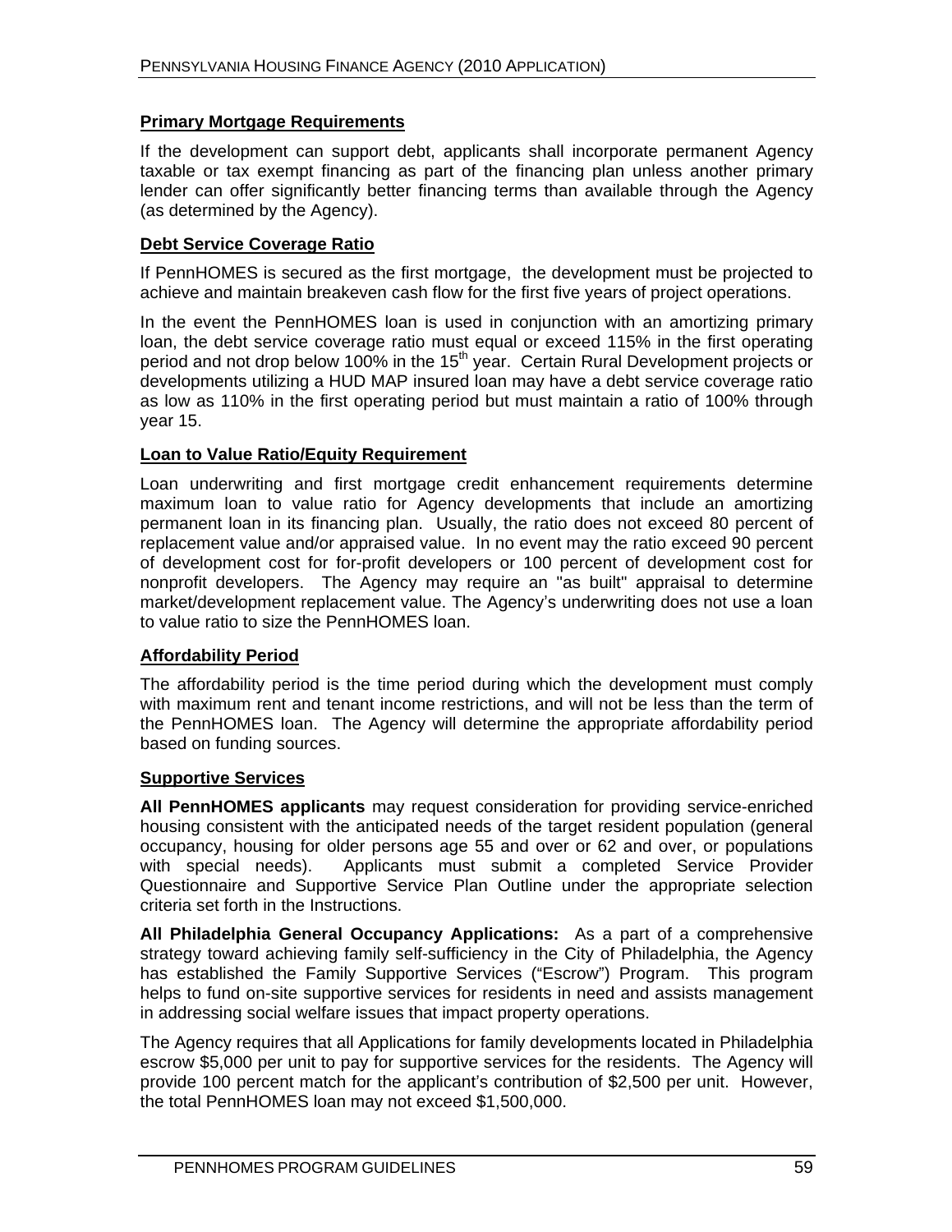Escrow funds will be used to hire staff or to contract with a service provider to provide residents with information and referrals to increase family self-sufficiency. Applicants must identify a qualified social service provider to facilitate the provision of supportive services to families.

Philadelphia developments may request a waiver of the escrow requirement. To be eligible for a waiver of this requirement, the applicant must submit the following:

- 1. A written request for a waiver and certification that approved services will be provided for a minimum of 15 years.
- 2. Memorandum of Understanding or contract that outlines the work plan, staffing (with job descriptions), and proposed budget.
- 3. Completed PHFA Service Provider Questionnaire.
- 4. Supportive Services Plan Outline.
- 5. Viable plan to secure funding to ensure uninterrupted delivery of services for ten years. The contract of the contract of the contract of the contract of the contract of the contract of the contract of the contract of the contract of the contract of the contract of the contract of the contract of the con

Please contact the Agency's Housing Services Representative at 610.270.1989 if you have questions concerning the escrow requirement or waiver process.

# **HOME Program**

# **Match Requirements**

The Agency must meet certain funding match requirements of the HOME Program. Non-federal public and private funds included in a development's financing plan will assist the Agency in meeting its HOME Program match requirements. HOME-assisted, HOME-eligible, and partially-assisted HOME Program developments will be reviewed to determine the amount of match contribution earned.

The Agency will use PennHOMES loans as match under the HOME Program. For developments receiving an award of HOME Program funds from a local jurisdiction, unless claimed by that local Participating Jurisdiction, the Agency will also use all other eligible sources of match contributed to the PennHOMES development as HOME Program match.

# **MBE/WBE/SERB and Section 3**

In addition to the Agency's equal opportunity policy, developments located in Nonparticipating Jurisdictions must also meet certain MBE/WBE/SERB and Section 3 requirements. The contract of the contract of the contract of the contract of the contract of the contract of the contract of the contract of the contract of the contract of the contract of the contract of the contract of

The definition of an MBE is a "certified minority business enterprise," and a WBE is a "certified women's business enterprise." A SERB is a "socially and economically restricted business" which is a certified MBE/WBE, or a business located in a Commonwealth designated enterprise zone. Businesses will not be considered socially/economically restricted if one of the following conditions exists:

The business has gross revenues over four million dollars annually; or

The concentration of an industry is such that fifty percent (50%) of the market is controlled by the same type of SERB ("MBE/WBE") or business within designated enterprise zones.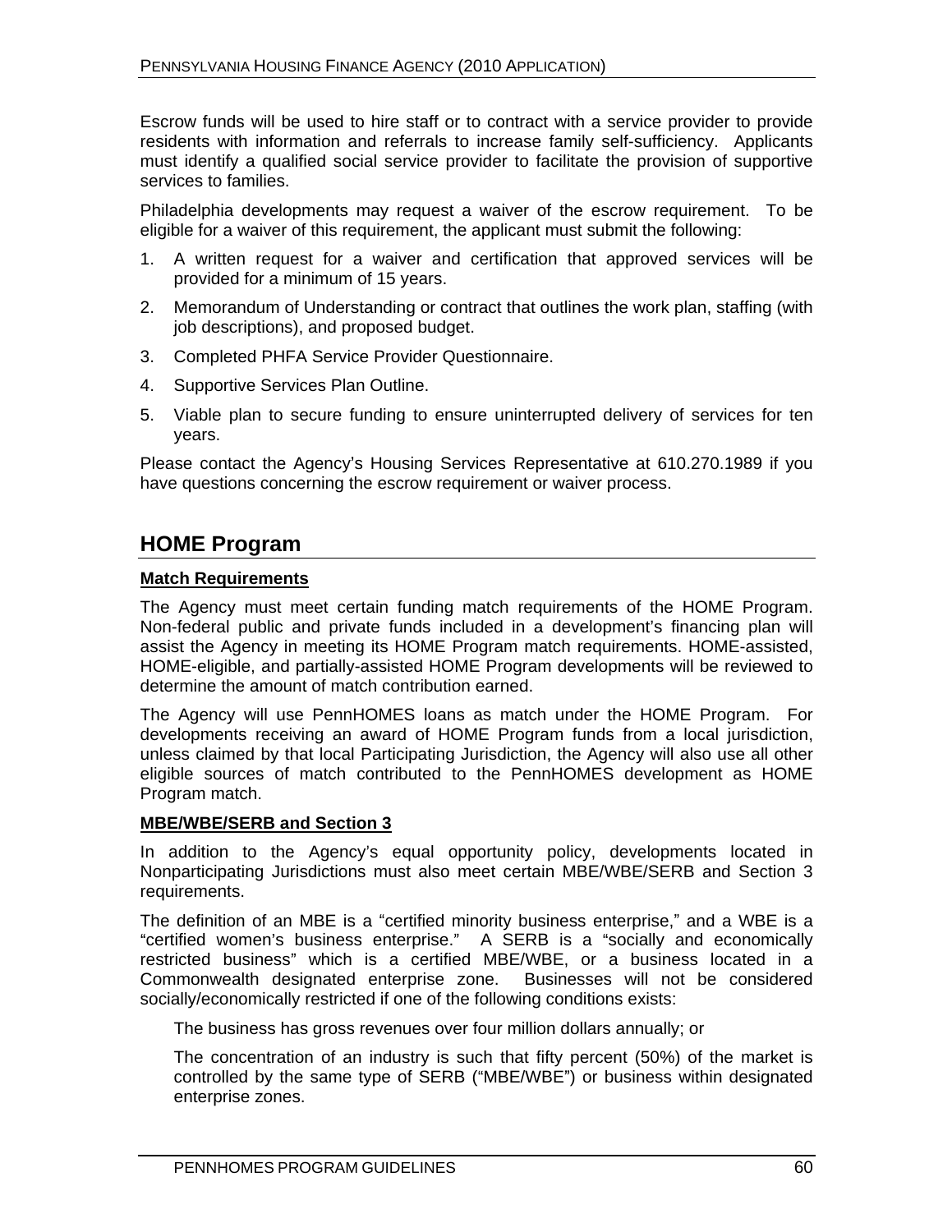Where applicable, owners and their development teams must conduct outreach to seek participation by SERB professional services providers and MBE/WBE professional services providers, Section 3 material and equipment suppliers, manufacturers, and subcontractors. The HOME Program requires that the owner must establish minimum participation goals of 5% for MBEs and 3% for WBEs when contracting for professional services, construction and materials.

Section 3 of the Housing and Urban Development Act of 1968, as amended, establishes certain goals to enhance the economic opportunity to be afforded to local residents in the neighborhood of federally assisted developments. Section 3 seeks to ensure that employment and other economic opportunities generated by the HOME Program shall, to the greatest extent feasible, be directed to low and very low-income persons.

A Section 3 business is a business that is fifty-one percent (51%) or more owned by Section 3 residents; or commits to subcontract more than twenty-five percent (25%) of its contract to Section 3 businesses; or whose permanent, full-time workforce consists of at least thirty percent (30%) Section 3 residents. Section 3 residents are public housing residents or low-income individuals who reside in the metropolitan area or non metropolitan County where the development is located.

The HOME Program requires that the owner must establish the following minimum participation levels for Section 3 participation:

- 10 percent of the total dollar amount of all building trades work contracts, and the contracts of the contracts of the contracts of the contracts of the contracts of the contracts of the contracts of the contracts of the contracts of the contracts of the contracts of the contracts of the
- 3 percent of all non-building trade contracts, and
- 30 percent of all new hires generated (at all job levels)

As an example, the MBE/WBE goals would be calculated as follows:

|                                                          | <b>TOTAL</b>        | 3%          | 5%          |
|----------------------------------------------------------|---------------------|-------------|-------------|
|                                                          | DEVELOPMENT         | <b>WBE</b>  | <b>MBE</b>  |
|                                                          | <b>BUDGET</b>       | <b>GOAL</b> | <b>GOAL</b> |
|                                                          |                     |             |             |
| <b>Architectural Fees</b>                                | \$50,000            |             |             |
|                                                          | 10,000              |             |             |
| Engineering Fees<br>Environmental Audit                  | 5,000               |             |             |
| Furnishings & Equipment<br>Legal Fees<br>Accounting Fees | 5,000               |             |             |
|                                                          | 20,000              |             |             |
|                                                          | 5,000               |             |             |
|                                                          | 500                 |             |             |
| Survey<br>Title Insurance                                |                     |             |             |
|                                                          | 5,000<br>5,000      |             |             |
| Property Insurance<br>Marketing/Rent-Up                  | 5,000               |             |             |
| Consultant                                               |                     |             |             |
|                                                          | 15,000<br>\$125,500 | \$3,765     | \$6,275     |
|                                                          |                     |             |             |
| <b>Construction (Less General</b>                        |                     |             |             |
| Contractor's overhead and profit)                        | \$1,000,000         | \$30,000    | \$50,000    |
|                                                          |                     |             |             |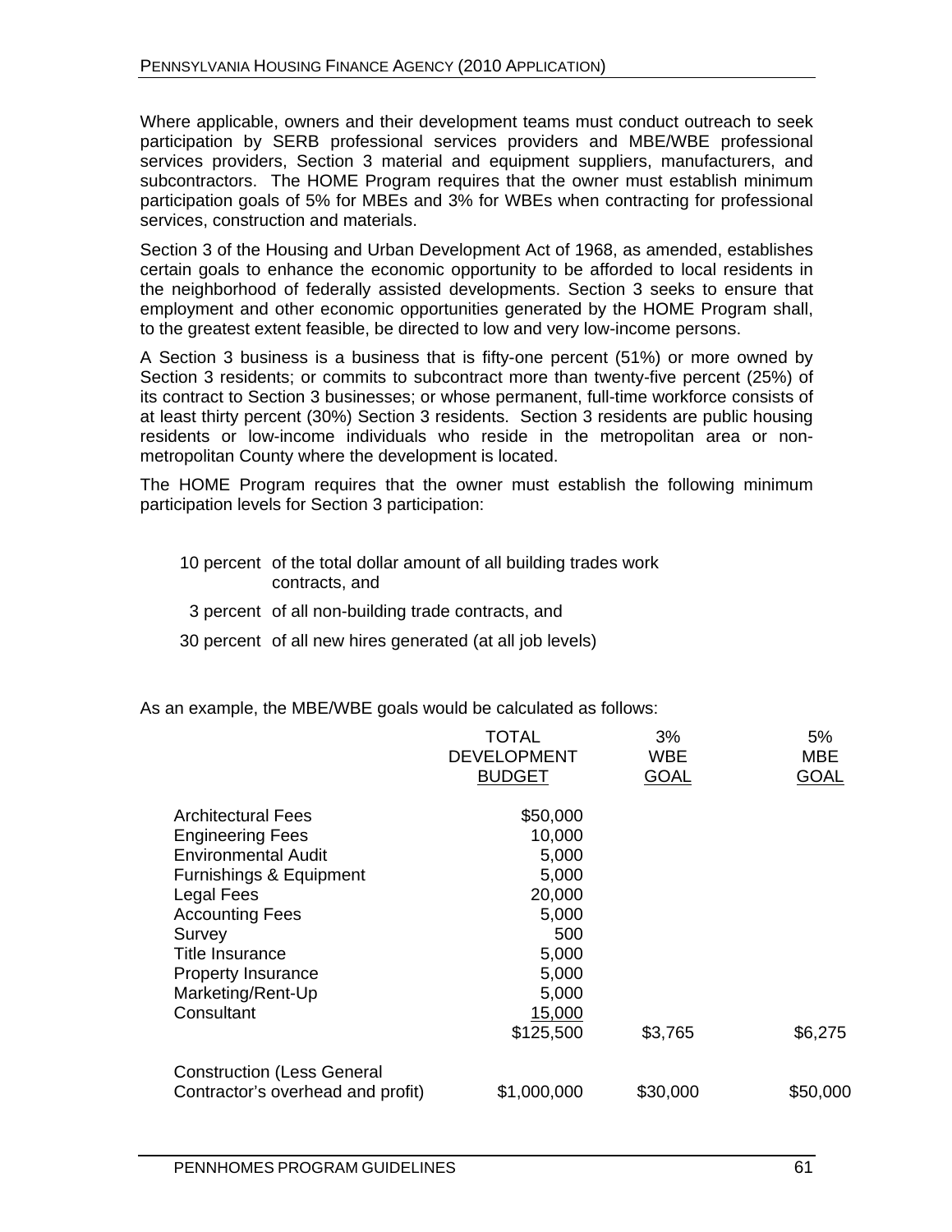If the owner has contracted with businesses for services and/or material prior to the date of the Application submission, outreach will not be required for those contracts.

## The Agency currently keeps a database of qualified MBE/WBE/SERB's. For more information on this database contact PHFA's Compliance Officer at 717-780-1847.

## **Residential/Non-residential Anti-displacement and Relocation Requirements**

All developments located in Nonparticipating Jurisdictions that receive the Agency s approval to proceed with a Feasibility Study must comply with the Uniform Relocation Assistance and Real Property Acquisition Policies Act of 1970 ("URA"). A summary of these requirements is set forth in the Summary of the Federal Displacement, Relocation<br>and Acquisition Requirements. Various sample reports, plans, and notices, as Various sample reports, plans, and notices, as presented in the HOME Program regulations at 24 CFR 92.353 found in Tab 27.

All owners of developments in Nonparticipating Jurisdictions (except vacant land developments where no demolition has occurred within the last 12 months) must prepare and adopt a Residential/Non-residential Anti-displacement and Relocation Assistance Plan. Owners of occupied developments must provide the Plan along with the Application submission. Owners of unoccupied developments that receive Agency approval to proceed with a Feasibility Study must prepare and adopt the Plan prior to receiving the Agency's loan commitment.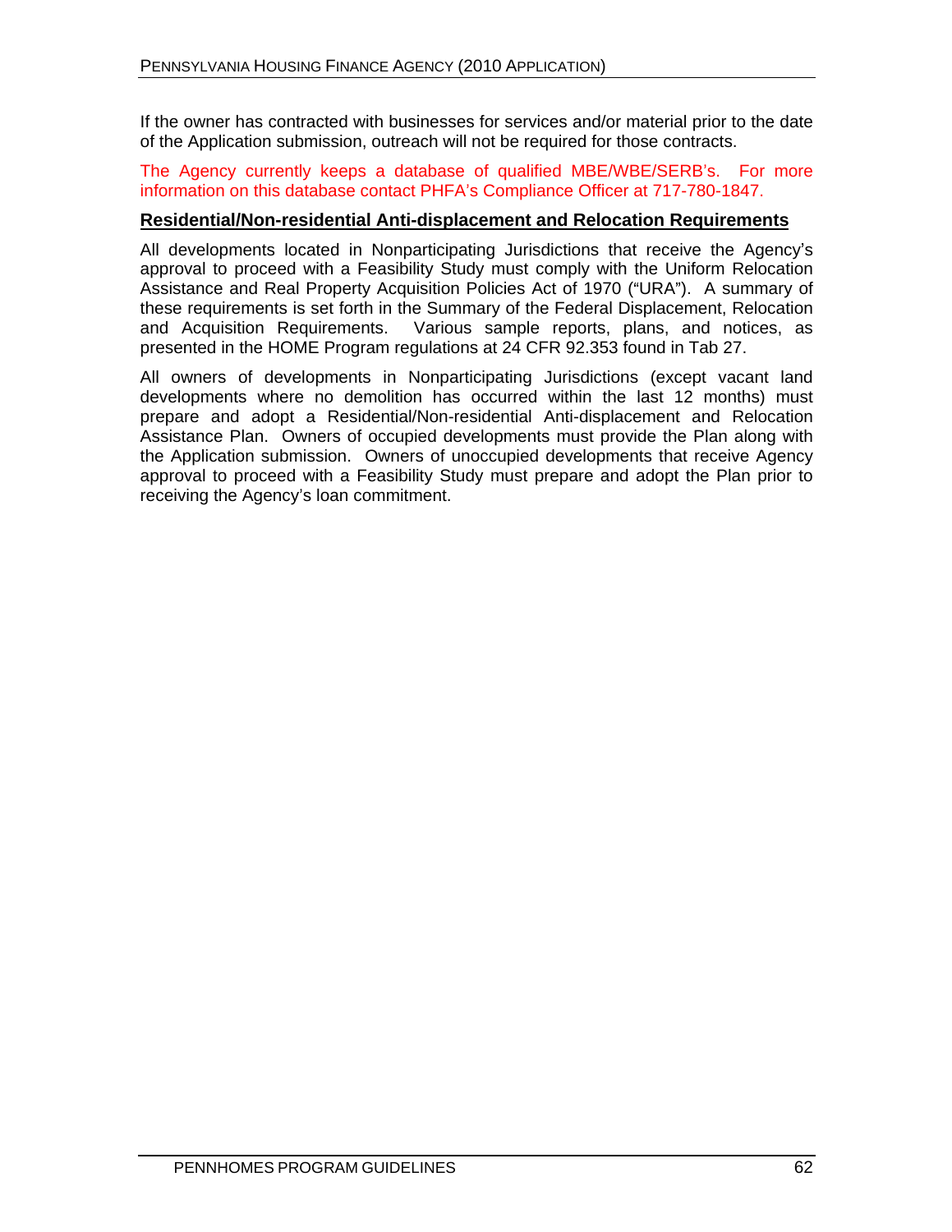# **VOLUME CAP FOR TAX EXEMPT BOND FINANCING**

Developments receiving tax exempt financing for at least 50 percent of the aggregate basis of the property including land are not required to submit an application for 9% Tax Credits from the Agency. However, the development must be evaluated by the Agency to assure that the proposal is in accordance with the priorities, Selection Criteria and other program requirements set forth in the Allocation Plan. The issuing authority must also determine the amount of Tax Credits required to assure the feasibility and long term viability of the development.

Developments financed through the issuance of tax exempt bonds are eligible for a 30 percent present value Tax Credit. The applicant has the option of deducting the amount of the tax exempt financing from the adjusted basis to be eligible for a 70 percent present value Tax Credit on the reduced eligible basis. If the applicant chooses this method, it must apply and compete for an allocation of Tax Credits from the Agency.

Developments receiving tax exempt financing on less than 50 percent of the aggregate basis will be eligible for 30% Tax Credits on only that portion of the eligible basis financed by the tax exempt bonds. For the remaining portion, the applicant must apply and compete for an allocation of Tax Credits from the Agency for the 70 percent present value Tax Credit. The development will be evaluated in accordance with the Allocation Plan and a determination will be made as to the amount of Tax Credits needed to assure feasibility and long term viability.

Every development (even those receiving only 30% Tax Credits) must submit an Application to the Agency. The Agency will review the Application for adherence to program criteria as set forth in the Program Guidelines and the accompanying exhibits. Upon the Agency's determination that the development qualifies for the Tax Credits, the Agency will issue the Indenture of Restrictive Covenants Agreement ("Restrictive Covenants Agreement"). Tax Credits may not be claimed until the Restrictive Covenants Agreement is executed and recorded pursuant to the Code.

The Agency processes applications for volume cap for tax exempt financing on a competitive basis through an announced Request for Proposals ("RFP"). For additional information please see the Agency website at [www.phfa.org](http://www.phfa.org) or contact the Development Division.

Developments receiving Tax Credits exclusively through the issuance of tax exempt bonds will be subject to the fees and costs as determined by the Agency. Upon construction completion, the development will be required to submit a cost certification package. The cost certification package should be received by the Agency no later than 90 days after the last residential building in the development is placed-in-service.

The Agency will conduct its standard review of the cost certification. After completion of this review, the Agency will issue an IRS Form 8609 for each building in the development.

All Tax Exempt Bond Financed projects will be monitored by Tax Credit compliance staff throughout the compliance period.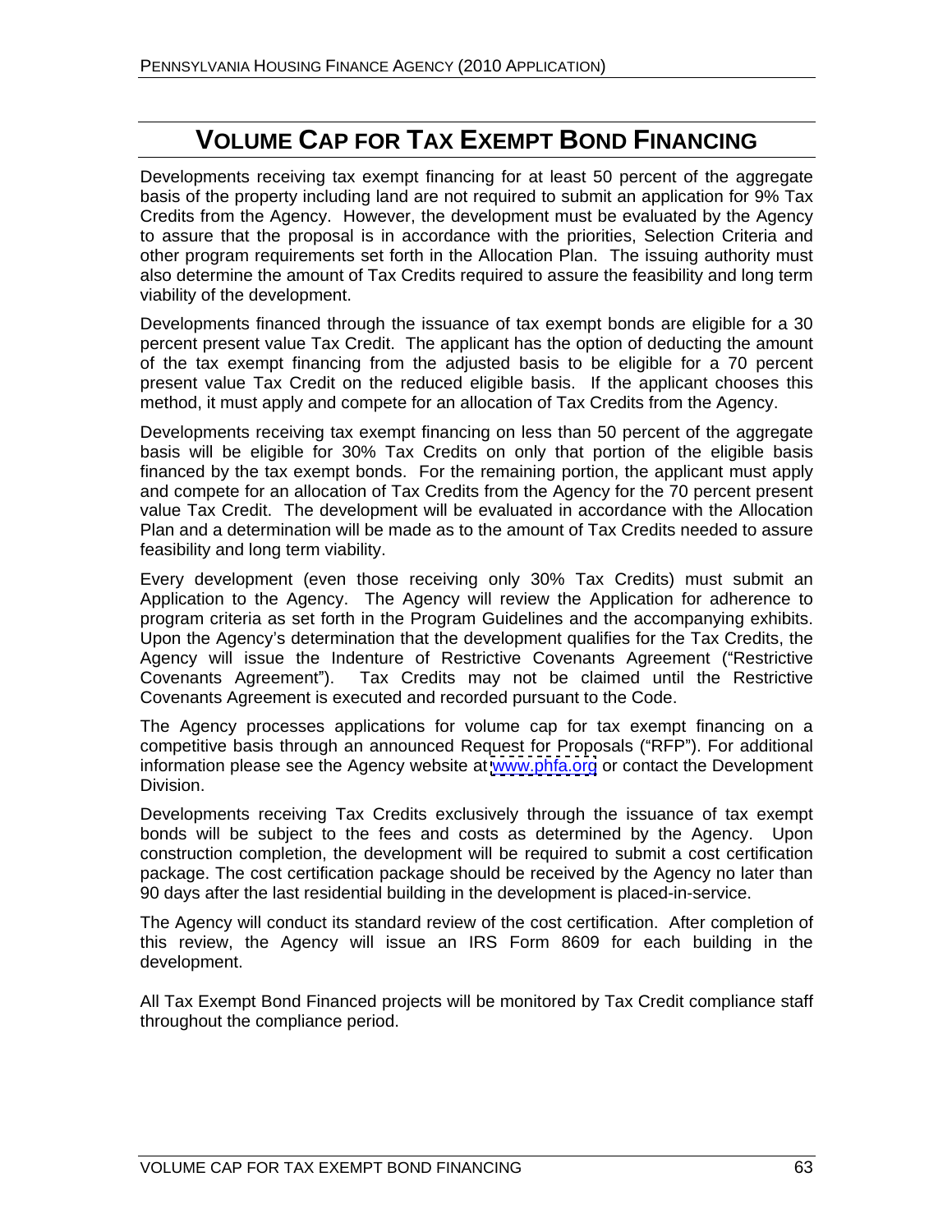# **TAXABLE AND 501(C)(3) TAX EXEMPT BOND FINANCING**

The Agency provides financing to developers building or rehabilitating rental units designed for lower income occupancy. Competitive financing rates are made possible through the sale of Agency tax exempt and taxable bonds. Mortgages provided through Agency bond proceeds must be secured by a priority lien position. Bond financing may be coupled with PennHOMES funds to help make the development financially feasible.

# **Program Highlights**

#### **MINIMUM NUMBER OF UNITS**

All Applications must consist of 15 or more units. The Agency may consider developments with less than 15 units if all Agency guidelines and financing requirements are met.

#### **MAXIMUM INCOME OF TENANTS**

When using either tax exempt financing or Tax Credits, one of the following minimum set-aside requirements must be implemented:

- 20% of the units must be rented to persons with incomes at or below 50% of the area median income, adjusted by family size; or
- 40% of the units must be rented to persons with incomes at or below 60% of the area median income, adjusted by family size.

When using taxable financing not involving Tax Credits, at least 20% of the units must be rented to households with incomes at or below 80% of the area median income.

#### **MINIMUM LOAN AMOUNT**

The suggested minimum loan amount for taxable financing is \$100,000; the minimum loan amount for tax exempt financing is \$2,000,000, unless there are a sufficient number of developments requesting tax exempt financing that may be pooled together.

#### **INTEREST RATES**

Interest rates will vary depending on market conditions. Please contact the Agency's Development Division for projected mortgage interest rates.

#### **AFFORDABILITY PERIOD**

All developments must remain rental housing meeting the low and moderate income tenancy requirement for the longer of the term of the mortgage or 30 years.

#### **TERM OF LOAN AND AMORTIZATION**

The maximum loan term will be 30 years for taxable and tax exempt bond financing.

#### **RETURN ON EQUITY**

Distribution to owners from excess revenue of a development will be limited to an annual return of 15% of the owner's equity in the development. The right to receive the return on equity is cumulative. The equity in the development shall be determined at final closing based on the cost certification. The stated owner's equity in the development may be adjusted annually to reflect increases in the Consumer Price Index.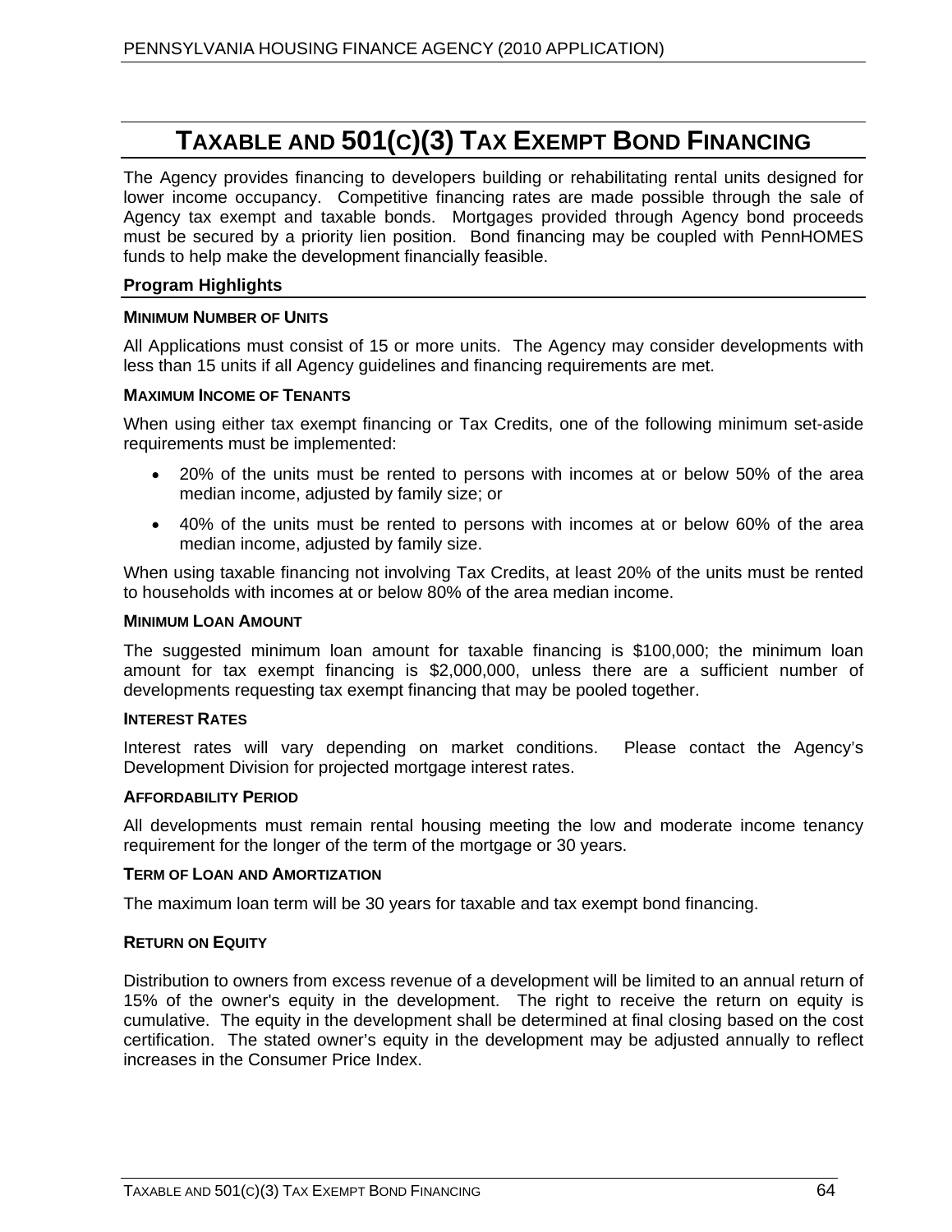# **DEBT SERVICE COVERAGE RATIO**

The debt service coverage ratio must equal or exceed 115% in the first operating period and not drop below 100% in year 15. If these are 30 year bonds, there may be additional requirements. Certain Rural Development projects or developments utilizing a HUD MAP insured loan may have a debt service coverage ratio as low as 110% in the first operating period but must maintain a ratio of 100% through year 15.

# **LOAN TO VALUE RATIO/EQUITY REQUIREMENT**

Loan underwriting and first mortgage credit enhancement requirements normally determine maximum loan to value ratio for Agency developments. Usually, the ratio does not exceed 80% of replacement value and/or appraised value. In no event may the ratio exceed 90% of total replacement cost for for-profit developers or 100% of total replacement cost for nonprofit developers. The Agency may require an "as built" appraisal to determine market value.

The combined total of taxable or tax exempt financing and PennHOMES funding cannot exceed the 90% and 100% amounts referenced above.

# **OUTSIDE FUNDING SOURCES**

Applicants should seek other sources of public and private support, including donation of publicly held land, to enhance financial viability of the development.

#### **CREDIT ENHANCEMENT/MORTGAGE INSURANCE**

Credit enhancement/mortgage insurance is required for all developments requesting Agency taxable or tax exempt bond financing.

The Agency has established a Mortgage Insurance Program designed to protect the Agency and its investors in the event of a fiscal or covenant default on an Agency financed development through direct insurance support on a property specific basis.

Bond rating organizations have developed criteria for rating debt obligations secured by multifamily mortgages on a property specific basis. Only those properties classified as "prime quality properties" will be qualified for a rating without other sources of credit enhancement. The contract of the contract of the contract of the contract of the contract of the contract of the contract of the contract of the contract of the contract of the contract of the contract of the contract of t

If the Agency's Mortgage Insurance Program is to be requested, please indicate by checking the appropriate box on page one of the Application. The Agency's Mortgage Insurance Program is either self-insured or provided through other financial intermediaries which may include the HUD Risk Sharing Program.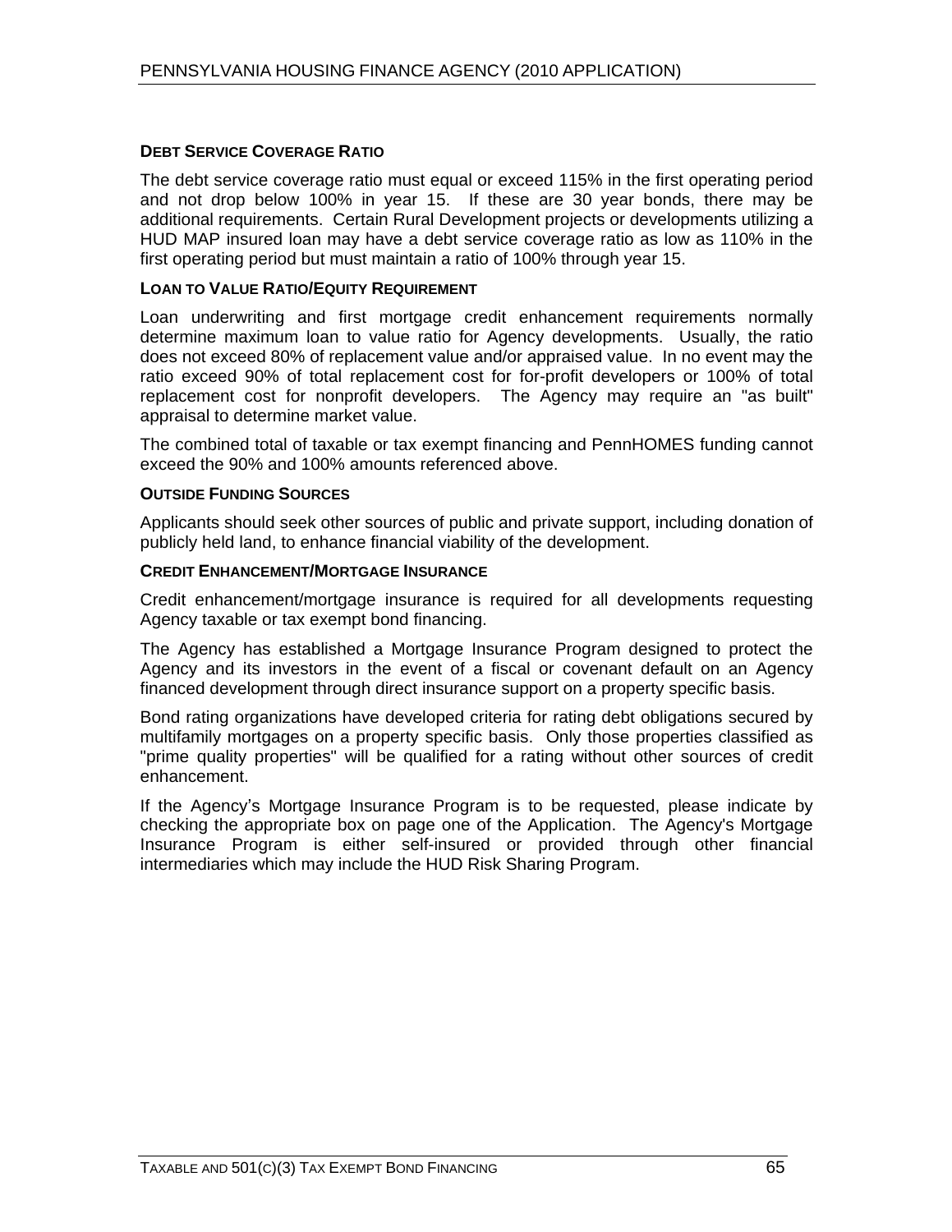# **CONSTRUCTION LOAN PROGRAM**

The Agency will provide below market rate construction loans for multifamily rental housing developments in conjunction with a permanent take-out loan from a lender other than the Agency. If the Agency is also the permanent take-out lender, the Program Guidelines must also be met. Both new construction and rehabilitation developments are acceptable.

Eligible applicants for Agency financing include individuals, joint ventures, partnerships, limited partnerships, trusts, corporations, cooperatives, and condominiums, whether for profit or nonprofit.

# **Program Highlights**

# **MINIMUM NUMBER OF UNITS**

The minimum number of units for the construction loan program is fifteen (15).

# **MAXIMUM INCOME OF TENANTS**

A minimum of 20% of the units must be rented to tenants whose incomes do not exceed 80% of the area median income, adjusted for family size. This is for a construction only loan.

# **INTEREST RATE**

The Agency construction interest rate is based upon the Agency's borrowing costs in the market. Agency staff may provide an approximate rate for purposes of financial estimates upon receipt of the application. Exact rates will not be available until the loan closing.

# **FINANCING FEE**

The Agency requires a 2% fee calculated on the total construction mortgage.

# **LOAN TO VALUE RATIO**

The Agency is authorized to make loans to for-profit developers of up to 90% of replacement cost of the development. The Agency may provide loans of up to 100% of replacement cost of the development to nonprofit developers. The loan to value ratio may be determined by an independent appraisal determining an "as built" market value.

# **CONSTRUCTION RETENTION**

Ten percent (10%) of each payment request for a construction item shall be retained by PHFA. The percentage retained may be reduced to five percent (5%) after construction has been fifty percent (50%) completed. Upon Substantial Completion, the percentage retained may be reduced to two and one-half percent (2.5%). In the event of multiple Certificates of Substantial Completion being issued for phased projects, reduction to two and one-half percent (2.5%) will be considered only after the final phase of the whole is accepted. The balance due to the contractor shall be payable at final loan closing provided the work is fully completed and contractor has complied with all provisions of the Agreement and Addendum to the Owner's and the Agency's satisfaction, including, but not limited to, submission and approval of the contractor's certificate of actual cost to the Agency and receipt of all certificates of occupancy for all units by Owner and PHFA.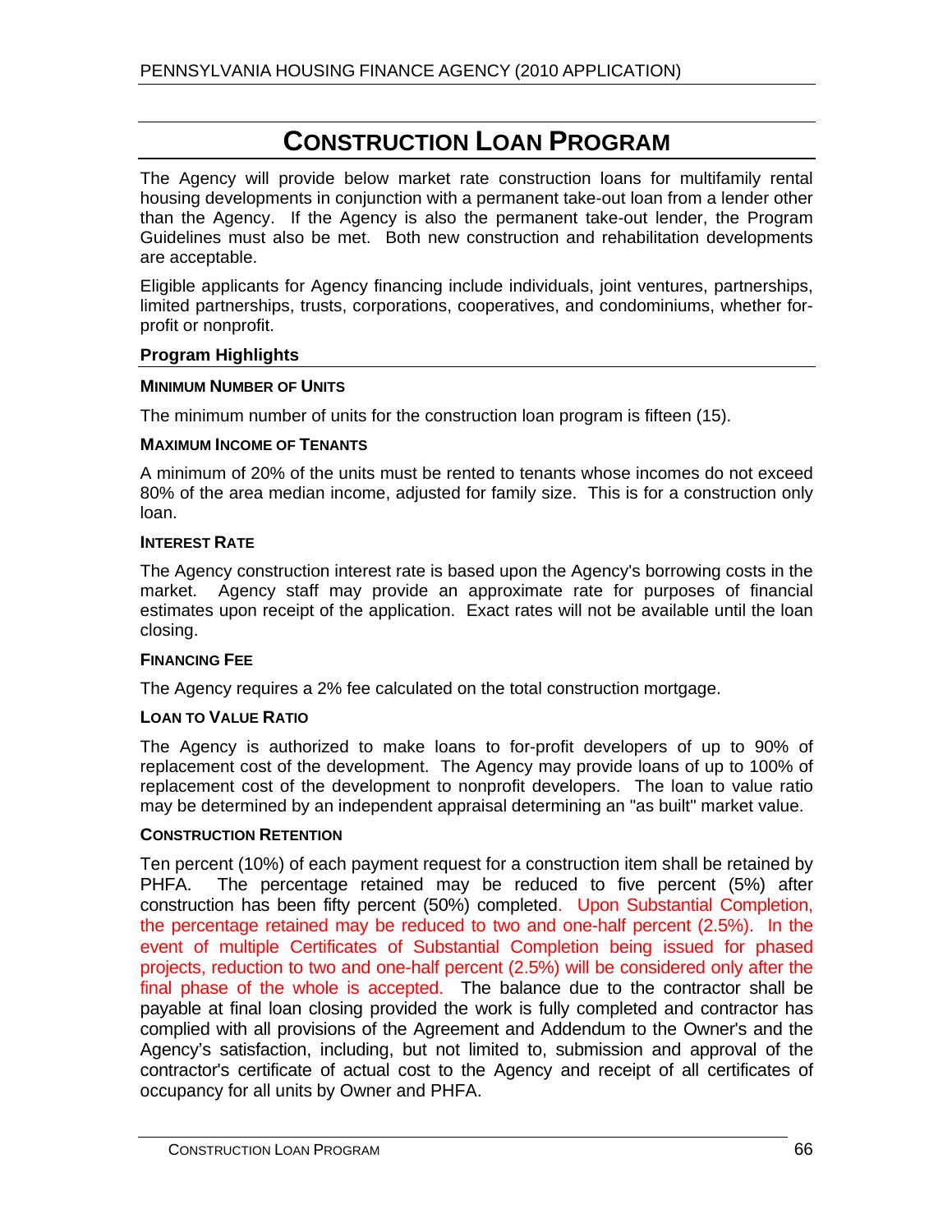#### **CONSTRUCTION MONITORING**

The Agency will monitor construction and will attend monthly construction conferences at the site. In addition, Agency Technical Services Representatives may visit the development site to review site activity at any time during construction. The Agency Technical Services Representative and the Agency Staff Accountant shall review and monitor all requisitions, payouts, and change orders to ensure compliance with the Agency's requirements.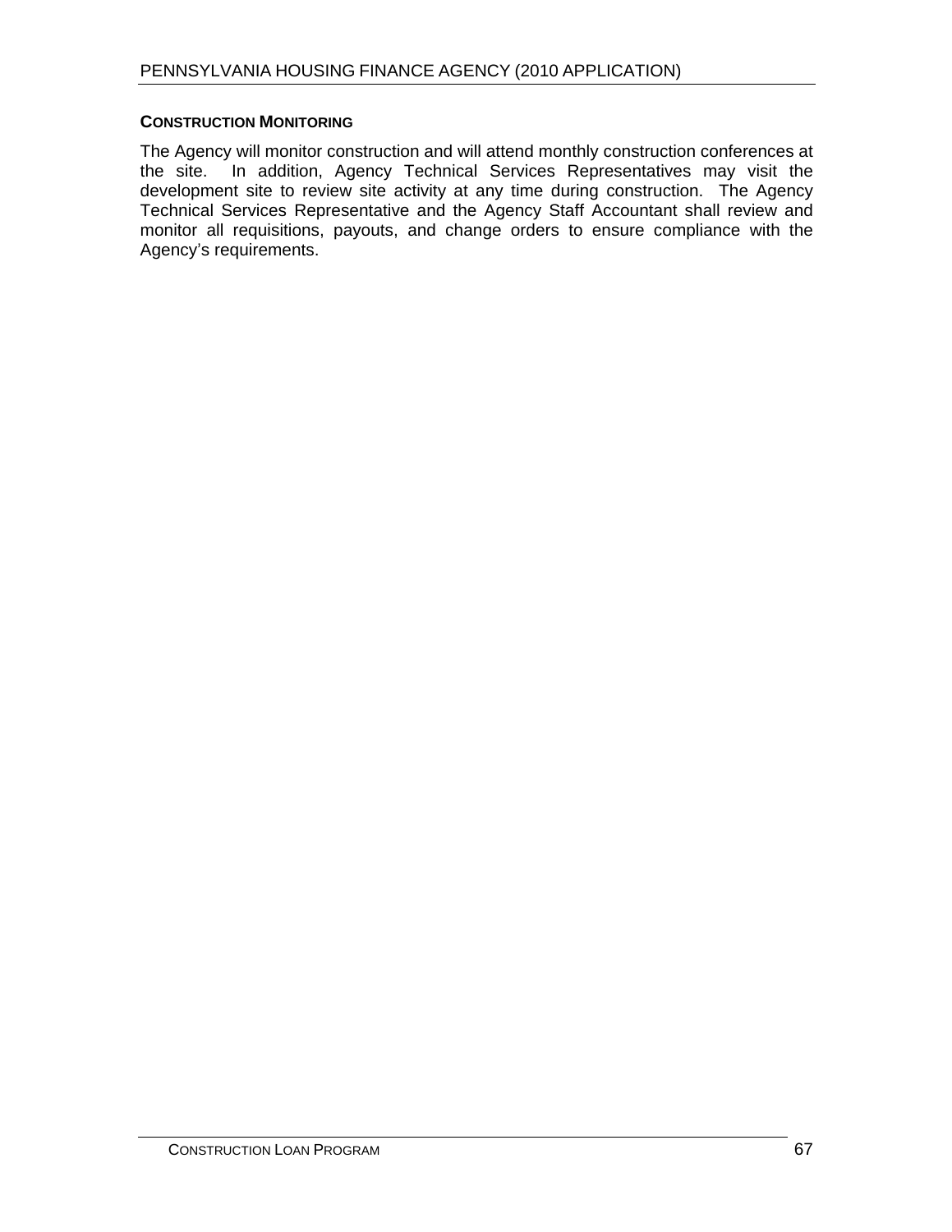# **EQUITY BRIDGE LOAN PROGRAM**

Currently the Agency is not offering an Equity Bridge Loan Program for the 2010 Application Funding round. Please check our website for updates.

The Agency has a limited amount of funds that are available to provide Equity Bridge Loan funds for certain multifamily properties which have short-term funding needs due to deferred equity pay-ins from investors in the Tax Credit Program may be available through the Agency. This program is available to new applications for Agency financing, developments which have received Agency feasibility approval or developments which have received a reservation of Tax Credits. Applications will be considered on a first come, first-serve basis.

Applications for an Equity Bridge Loan may be made at application or at any time up to 60 days prior to the initial loan/equity closing.

**Refer to the Bridge Loan Closing Indices for the Agency funded developments and Tax Credit only funded developments.**

# **PROGRAM HIGHLIGHTS**

# **MAXIMUM LOAN AMOUNTS**

The Equity Bridge Loan is limited to the amount necessary to fund the equity contribution to cover replacement costs (the "PHFA Cash Equity Requirement"). The Agency reserves the right to adjust the amount of the Equity Bridge Loan at initial loan closing.

The maximum Bridge Loan amount shall not exceed the greater of \$8,000,000 or 75% of the anticipated equity used to cover replacement costs.

# **INTEREST RATE**

Three month LIBOR plus 150 basis points (to be fixed by the Agency) at loan/equity closing.

# **REPAYMENT TERM**

Repayment of the equity bridge loan shall be concurrent with the equity investor pay-in schedule, or a period as agreed upon by all parties. In no event shall repayment exceed two years from initial loan/equity closing. The Equity Bridge Loan may not be rolled over into other Agency financing.

# **COLLATERAL**

Requirements will include a Demand Note (in a form and manner acceptable to the Agency which must provide fixed, unconditional payments and assignable to PHFA), Pledge and Assignment of each Investor/Limited Partner's interest in the project partnership, and mortgage against the property. In addition, the Agency reserves the right to require additional collateral on a case-by-case basis.